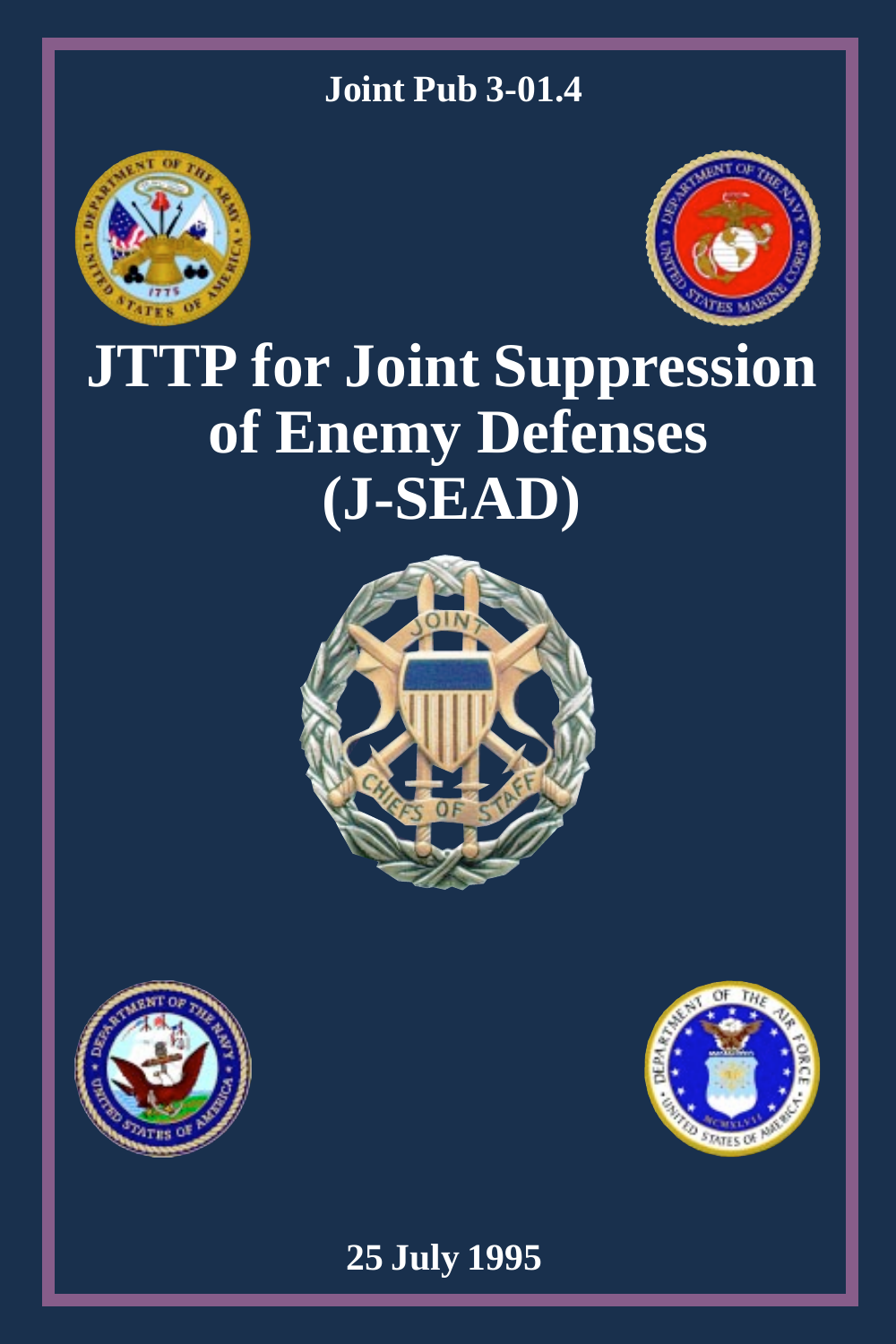## **PREFACE**

### **1. Scope**

This publication focuses on the responsibilities and procedures for joint suppression of enemy air defenses (J-SEAD). This publication defines J-SEAD and describes J-SEAD planning, coordination, and command and control responsibilities.

### **2. Purpose**

This publication has been prepared under the direction of the Chairman of the Joint Chiefs of Staff. It sets forth doctrine and selected joint tactics, techniques, and procedures (JTTP) to govern the joint activities and performance of the Armed Forces of the United States in joint operations as well as the doctrinal basis for US military involvement in multinational and interagency operations. It provides military guidance for the exercise of authority by combatant commanders and other joint force commanders and prescribes doctrine for joint operations and training. It provides military guidance for use by the Armed Forces in preparing their appropriate plans. It is not the intent of this publication to restrict the authority of the joint force commander (JFC) from organizing the force and executing the mission in a manner the JFC deems most appropriate to ensure unity of effort in the accomplishment of the overall mission.

### **3. Application**

a. Doctrine and selected tactics, techniques, and procedures and guidance established in this publication apply to the commanders of combatant commands, subunified commands, joint task forces, and subordinate components of these commands. These principles and guidance also may apply when significant forces of one Service are attached to forces of another Service or when significant forces of one Service support forces of another Service.

b. The guidance in this publication is authoritative; as such, this doctrine (or JTTP) will be followed except when, in the judgment of the commander, exceptional circumstances dictate otherwise. If conflicts arise between the contents of this publication and the contents of Service publications, this publication will take precedence for the activities of joint forces unless the Chairman of the Joint Chiefs of Staff, normally in coordination with the other members of the Joint Chiefs of Staff, has provided more current and specific guidance. Commanders of forces operating as part of a multinational (alliance or coalition) military command should follow multinational doctrine and guidance ratified by the United States. For doctrine and procedures not ratified by the United States, commanders should evaluate and follow the multinational command's doctrine and procedures, where applicable.

For the Chairman of the Joint Chiefs of Staff:

WALTER KROSS Lieutenant General, USAF Director, Joint Staff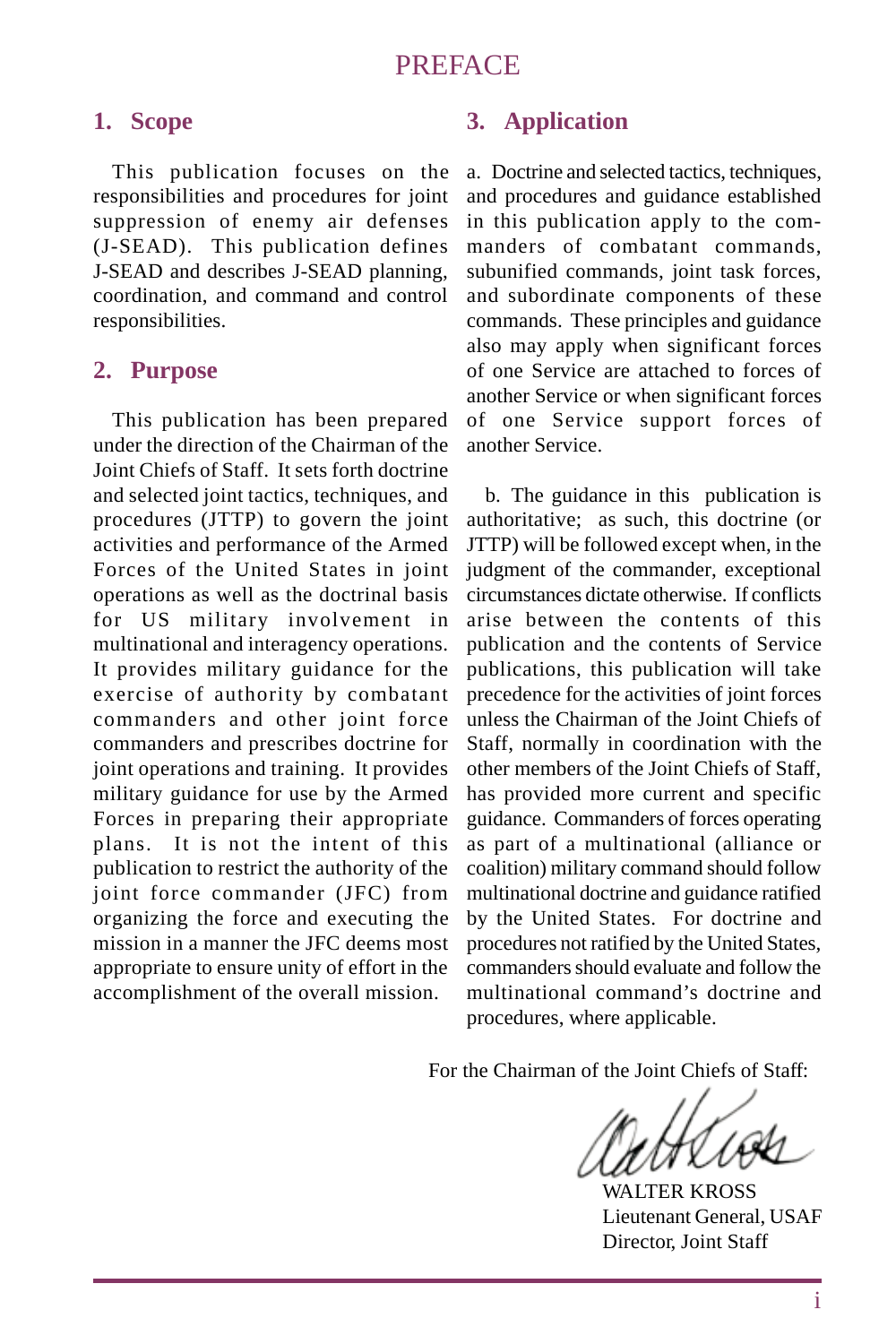Intentionally Blank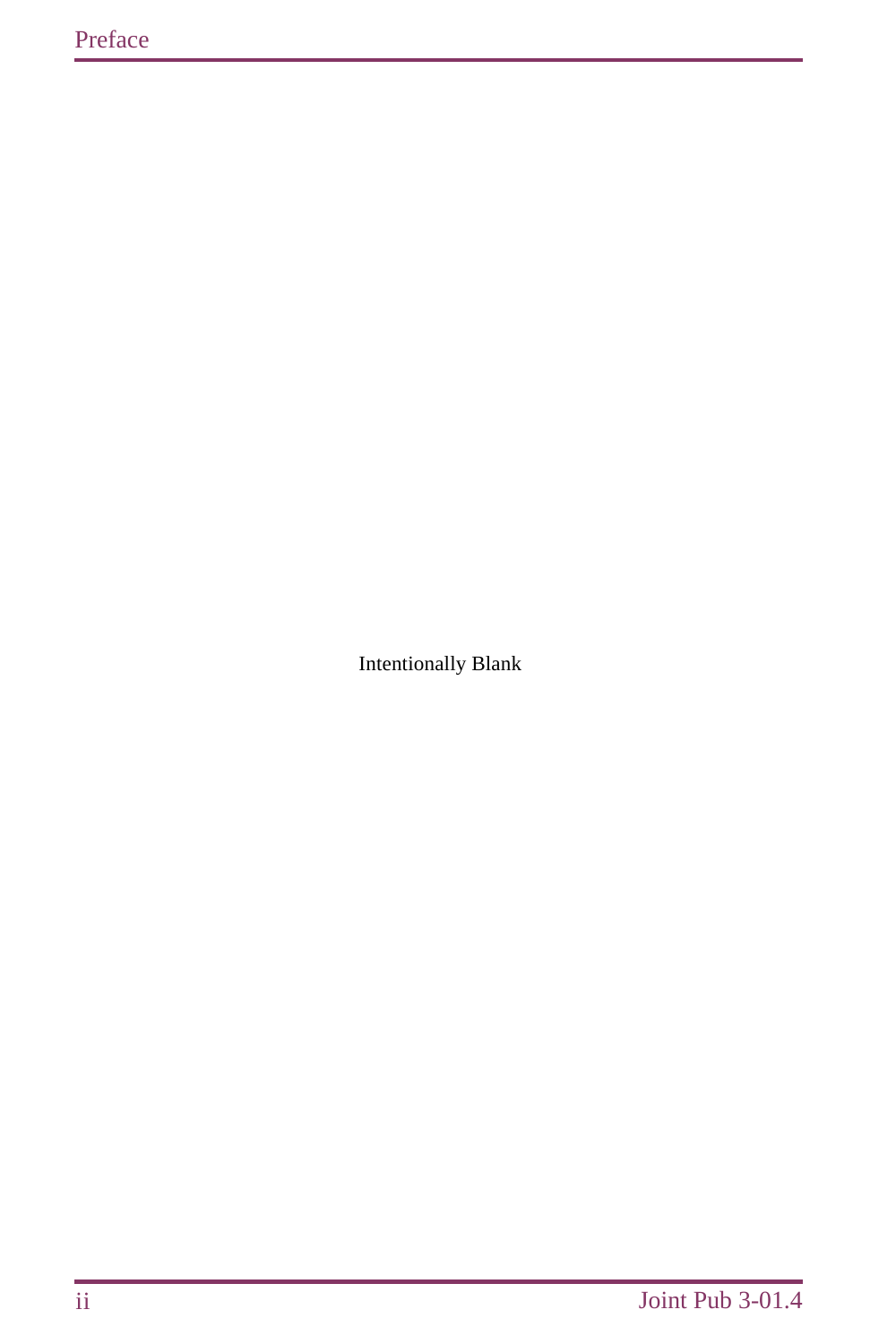## TABLE OF CONTENTS

| <b>PAGE</b>                                     |  |
|-------------------------------------------------|--|
|                                                 |  |
| <b>CHAPTER I</b><br><b>INTRODUCTION</b>         |  |
|                                                 |  |
| <b>CHAPTER II</b><br><b>COMMAND AND CONTROL</b> |  |
|                                                 |  |
| <b>CHAPTER III</b><br><b>J-SEAD OPERATIONS</b>  |  |
|                                                 |  |
| <b>APPENDIX</b>                                 |  |
| A<br>B                                          |  |
| <b>GLOSSARY</b>                                 |  |
|                                                 |  |
| <b>FIGURE</b>                                   |  |
| $I-1$<br>$I-2$<br>$I-3$                         |  |
|                                                 |  |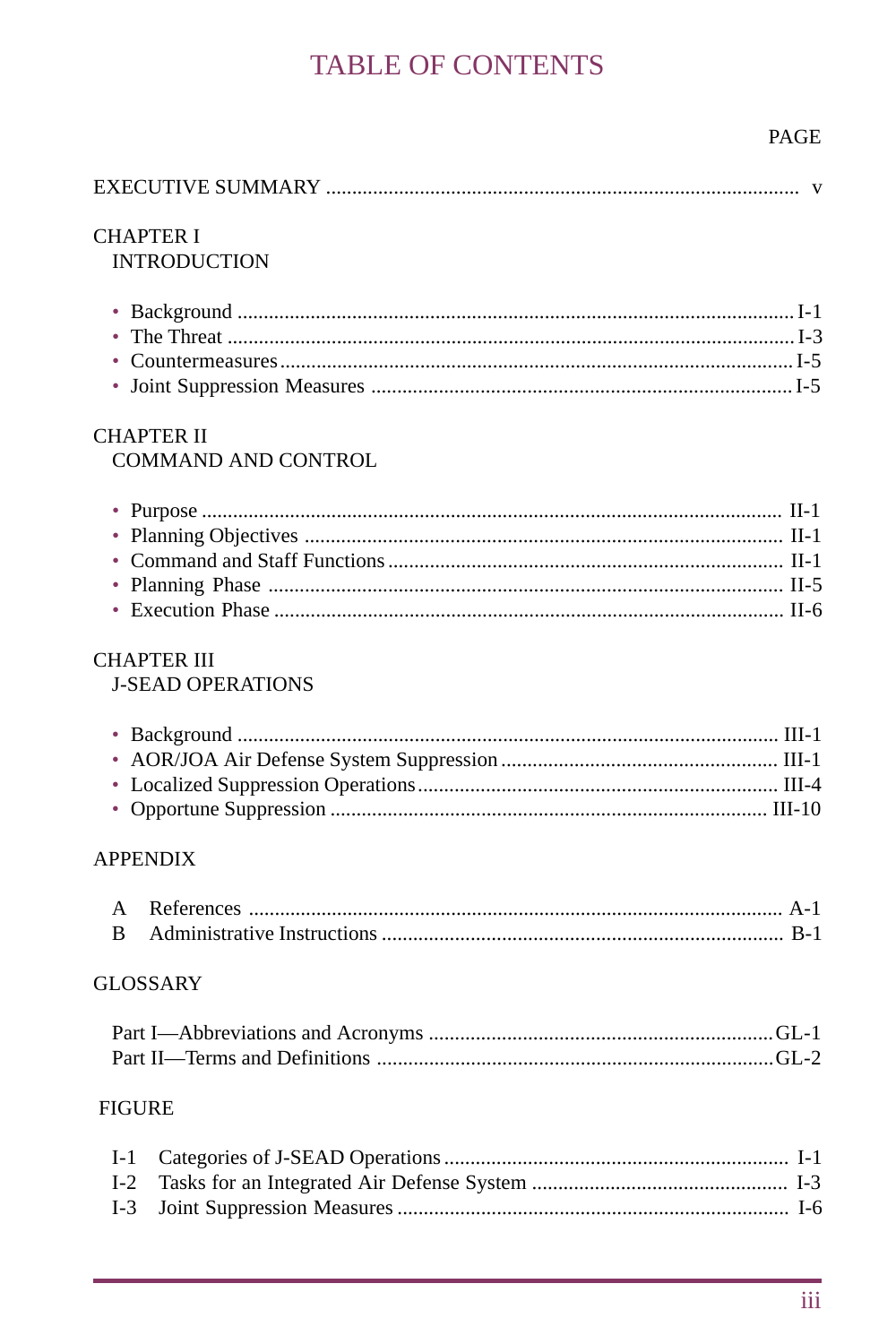## Table of Contents

| II-1 J-SEAD Responsibilities of the Joint Force Director for              |  |
|---------------------------------------------------------------------------|--|
|                                                                           |  |
| II-2 Joint Force Component Commanders J-SEAD Responsibilities  II-3       |  |
| III-1 JFACC AOR/JOA Air Defense System Suppression Responsibilities III-4 |  |
|                                                                           |  |
|                                                                           |  |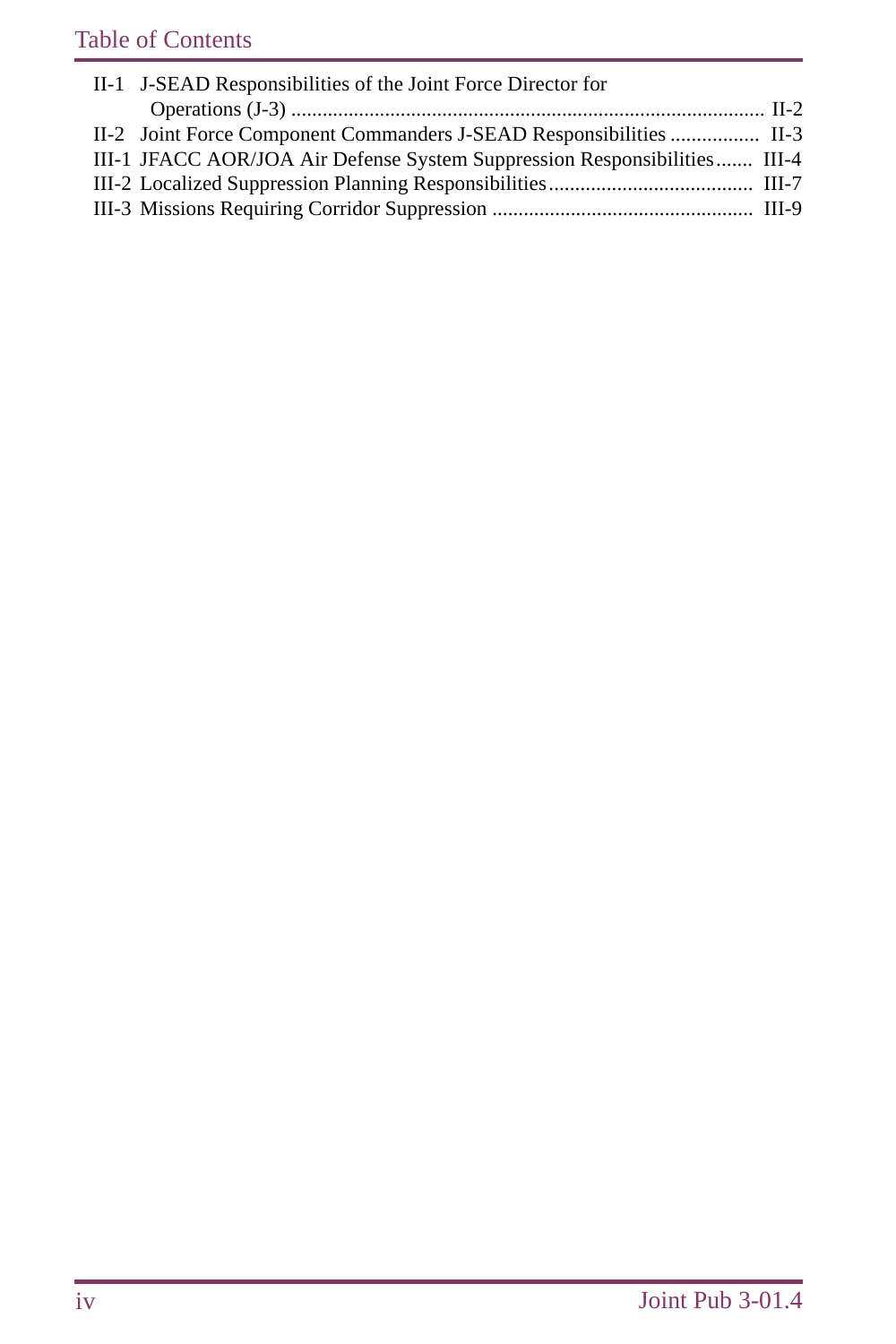## **EXECUTIVE SUMMARY COMMANDER'S OVERVIEW**

- **• Discusses the Concepts for Joint Suppression of Enemy Air Defenses (J-SEAD)**
- **• Provides Guidance on Command and Control Relationships During J-SEAD**
- **• Discusses Concepts for Planning and Executing J-SEAD Operations**

*Suppression of enemy air defenses and joint suppression of enemy air defenses (J-SEAD) are a subset of counterair operations.*

*Air defense threats can encompass many systems that are normally integrated in a national, alliance, or subnational architecture typically called an integrated air defense system .*

### **Basic Concepts**

Suppression of enemy air defenses (SEAD) is any activity that neutralizes, destroys, or temporarily degrades enemy surface based air defenses by destructive and/or disruptive means. **Joint suppression of enemy air defenses (J-SEAD) is a broad term that encompasses all SEAD activities provided by components of a joint force in support of one another.** SEAD and J-SEAD need to be an integral part of planning and executing joint air operations. **J-SEAD operations can fall into three categories: area of responsibility (AOR)/joint operations area (JOA) air defense system suppression, localized suppression, and opportune suppression.**

### **The Threat**

**Integrated air defense doctrine normally stresses detection, identification, and warning** of air threats; **destruction or neutralization** of hostile aircraft; **redundant protection** for high value assets, strategic targets, key command, control, communications and computer nodes and critical military units; and jamming of aircraft navigation, communication, and targetacquisition systems. **Enemy integrated air defense system (IADS) doctrine often stresses rigid control over air defense activities.** Doctrine for mobile IADS elements may stress echeloning of forces in-depth and include tactical and strategic surface-to-air missiles and antiaircraft artillery systems. The **maneuver of ground forces** must be a key consideration when planning J-SEAD operations. Planners must be aware of the changing IADS threat as the enemy maneuvers.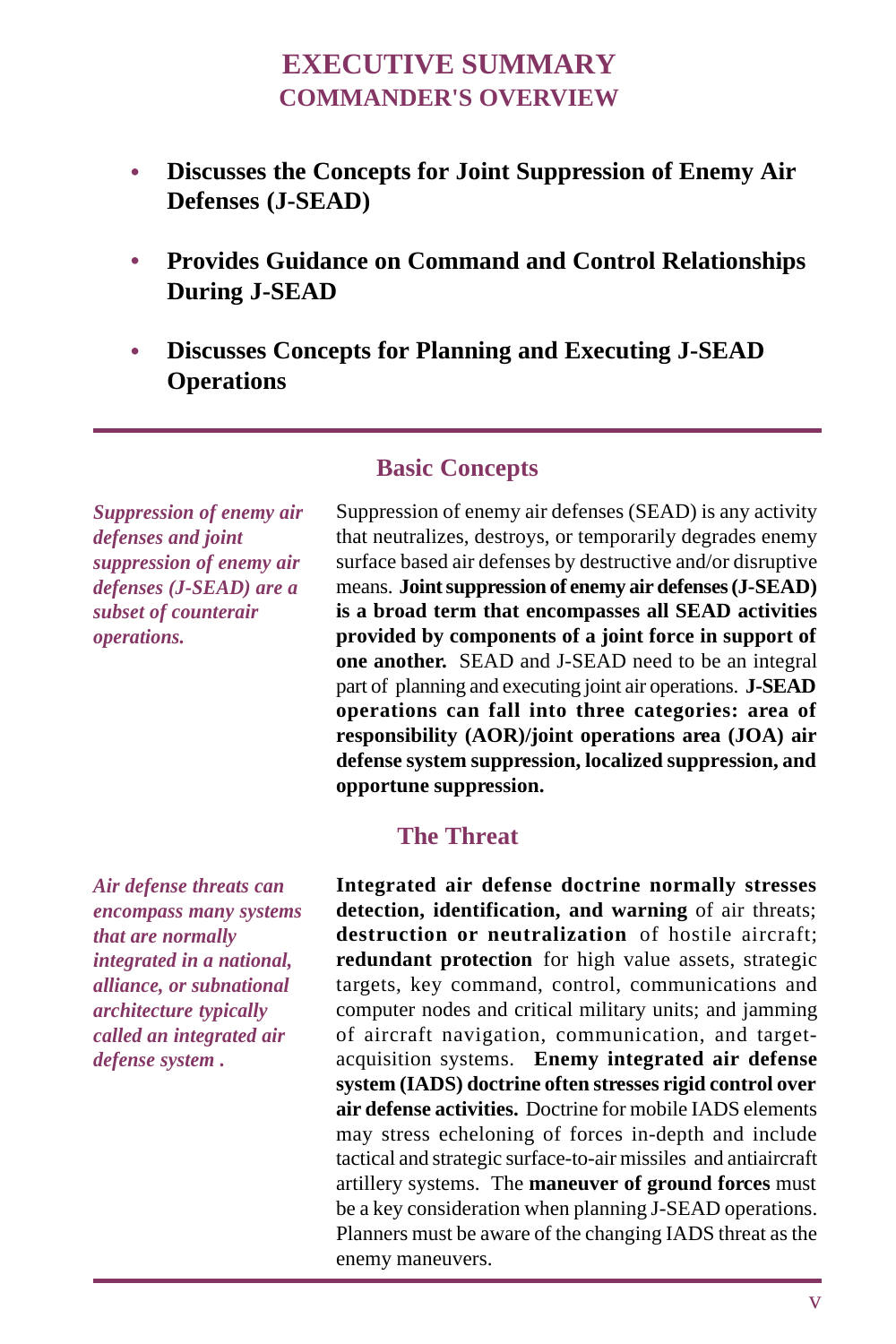*Tactical and technical countermeasures against enemy air defenses are constantly being refined and improved.*

*During J-SEAD operations, suppression requirements vary according to mission objectives, system capabilities, and threat complexity.*

*Each component of a joint force has unique suppression capabilities and responsibilities to support J-SEAD operations.*

**Countermeasures**

Many countermeasures represent a reactive approach to provide security for air operations and as such, their employment often degrades mission effectiveness. **SEAD is a more proactive form of security for air operations which allows supported aircrews to be more effective.** The array of J-SEAD capabilities allow forces to choose the best means and ways to conduct particular J-SEAD operations including **increasing the overall effectiveness of friendly air operations**, **minimizing duplication of effort**, and **promoting responsiveness**.

## **Joint Suppression Measures**

**Major employment considerations** include overall air defense system architecture, capabilities of system components, geography and terrain, disposition and density of defenses, weather, resupply and repair capabilities, and friendly force organization, training, and equipment. J-SEAD operations can be accomplished through destructive and disruptive means. **Destructive means** seek the destruction of the target system or operating personnel. **Disruptive means**, whether active or passive, temporarily deny, degrade, deceive, delay, or neutralize enemy air defense systems to increase aircraft survivability. **Joint air operations may require support** (e.g., suppression of enemy air defenses, ground based air defense) **from resources other than aircraft**. The joint force commander (JFC) may direct components to support joint air operations with assets, capabilities, or forces, in addition to the air capabilities/forces provided. **Deception can support SEAD activities** by causing confusion for the enemy as to the location and or timing of friendly air operations. **Electronic deception** can be especially effective when the enemy is attempting to conduct air operations in the vicinity of their own air defenses.

## **Planning Objectives**

**There are three primary objectives for planning J-SEAD in support of air operations**: (1) Accomplish an accurate appraisal of enemy air defenses and their ability to influence the outcome of overall air operations. (2) Decide on the scope, magnitude, and duration of SEAD operations necessary to reduce enemy air defense capabilities to acceptable risk levels. (3) Determine the capabilities of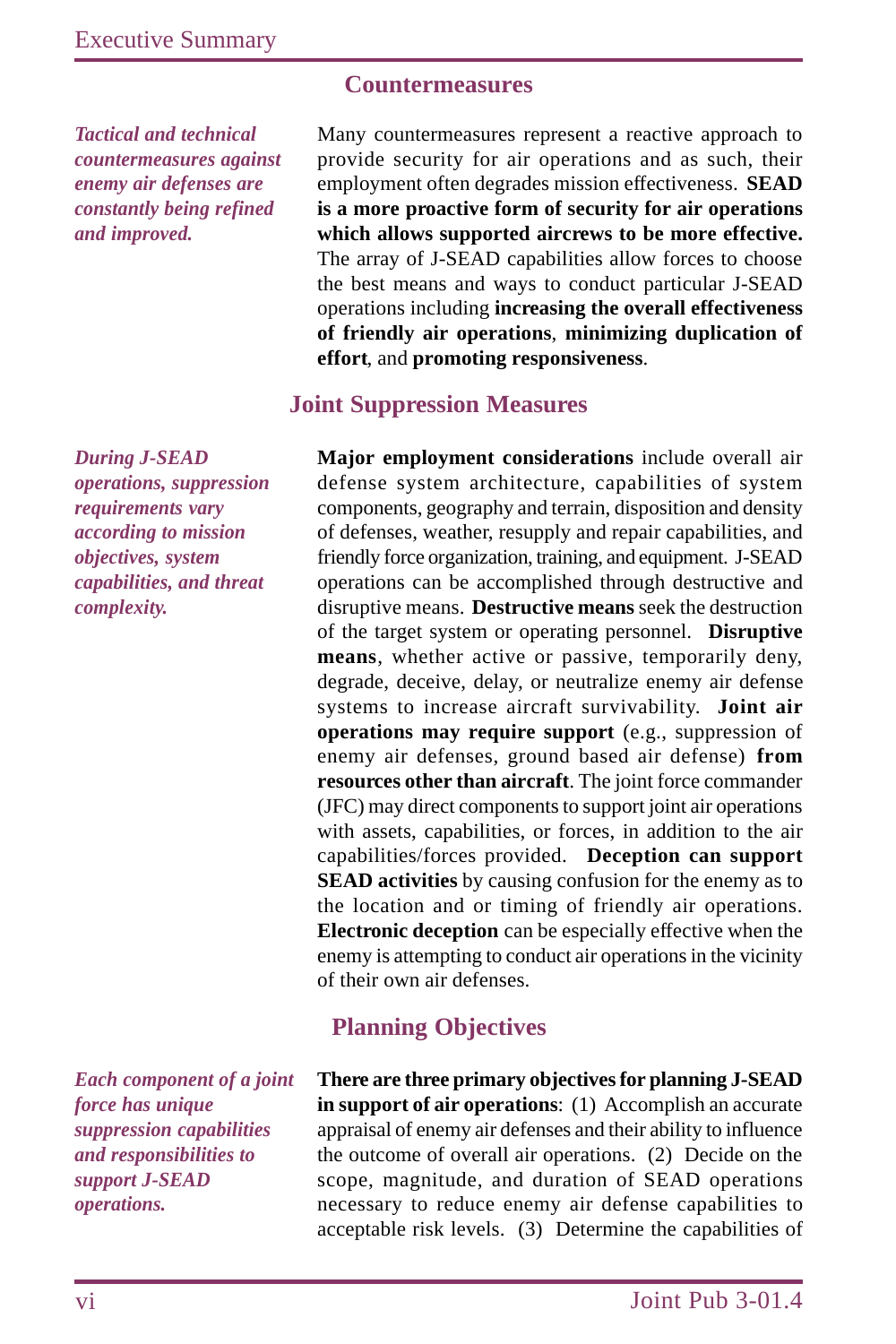available suppression assets, as well as potential competing requirements for these forces.

### **Command and Staff Functions**

*The joint force commander, key staff officers, and subordinate commanders conduct joint operation planning and coordination for J-SEAD.*

**JFC guidance will establish the requirements for J-SEAD** to facilitate the joint operation or campaign. The **JFC staff** participates in planning J-SEAD support, monitors J-SEAD execution, coordinates and deconflicts J-SEAD operations as directed by the JFC, and evaluates J-SEAD impact on both friendly and enemy activities, as directed by the JFC. The **joint force commander's electronic warfare staff** provides electronic warfare expertise, planning, and coordination for joint activities, including J-SEAD operations. The **joint targeting coordination board** can play the same role in supporting the J-SEAD effort as it does for other joint targeting operations.

The JFC normally designates a joint force air component commander (JFACC). Because J-SEAD operations are normally a subset of counterair operations, **the JFACC is normally assigned responsibility for the coordination and planning of AOR/JOA SEAD**. The JFACC may also support another component in a localized J-SEAD operation. The JFACC will normally be tasked to plan SEAD air operations with air capabilities/forces made available. However, the JFACC may also be tasked to propose plans for employing other joint force capabilities to conduct J-SEAD.

**J-SEAD may be coordinated and planned for by various component commanders.** Based on their missions, component commanders determine SEAD requirements, plan and coordinate J-SEAD in support of their operations, and may be designated as the supported commander in a particular operation. Based on JFC guidance, the component commanders are responsible for detailed mission planning and execution of J-SEAD operations.

### **Planning Phase**

*Planning for J-SEAD operations is an integral part of the normal sequence of joint air operations planning actions.*

Following mission analysis, the JFC gives the joint staff, the JFACC, and other component commanders enough initial guidance to begin analyzing the threat and formulating course of actions (COAs) to achieve the joint mission objectives. The JFC may also provide specific SEAD guidance and objectives within the COA. The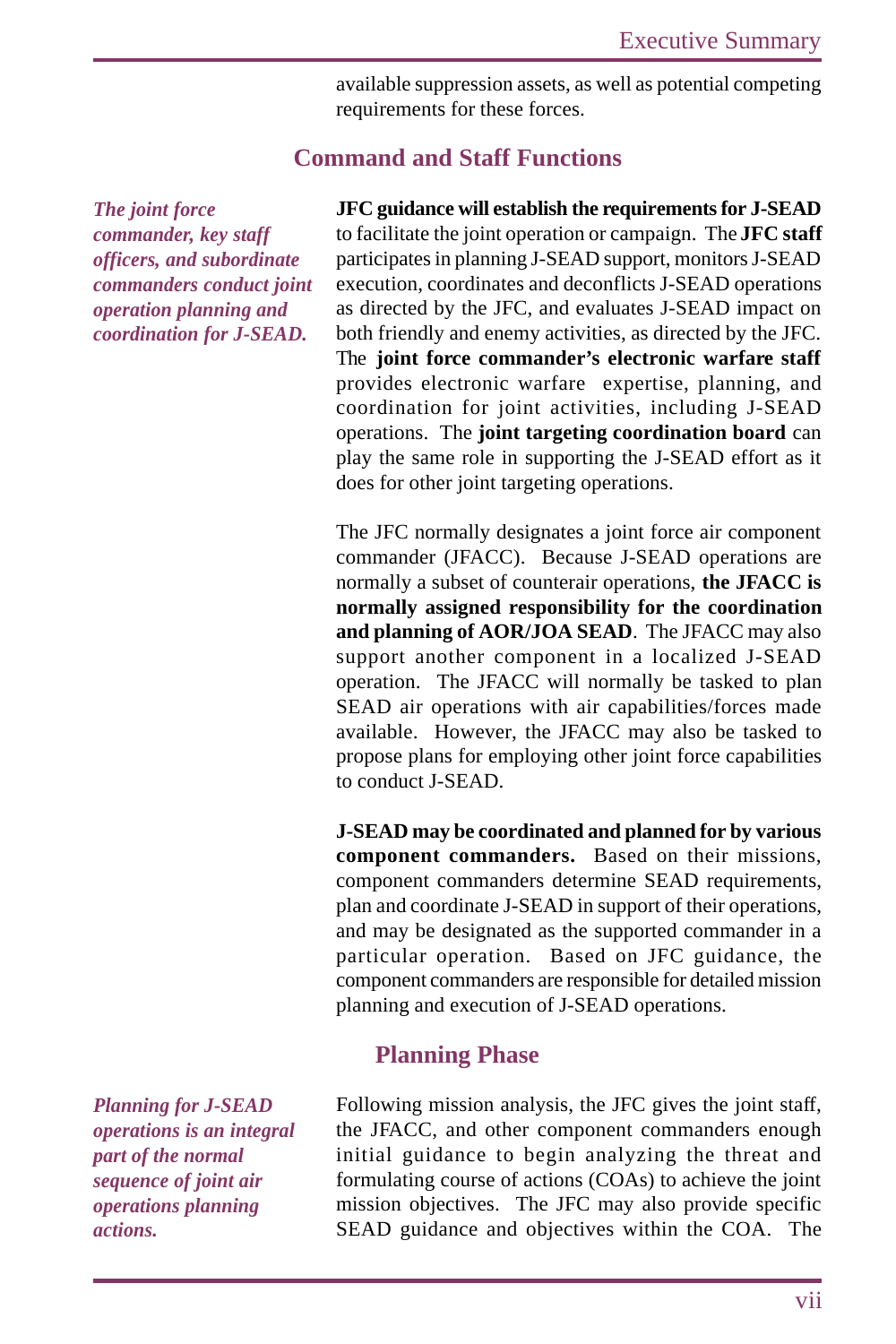JFACC and other component commanders use the commander's guidance as a starting point in preparing staff estimates. The J-3 develops multiple COAs to accomplish the JFC overall mission objectives. Each COA is proposed with corresponding SEAD concepts (normally developed by the JFACC) in the COA development cycle. These concepts include an estimate of the enemy's air defense capability, that capability's effect on each friendly course of action, and the enemy's probable courses of action. The J-3 incorporates the SEAD concepts into the other staff estimates, forming the commander's estimate. The commander's estimate is then presented to the JFC for final selection of a COA. Based on the selected COA, the JFC assigns missions to the component commanders and provides corresponding guidance for J-SEAD operations.

### **Execution Phase**

*The execution of J-SEAD operations is influenced by many factors.*

**The joint force mission objectives, enemy systems capabilities, friendly assets available, SEAD priorities, supporting intelligence, and threat suppression requirements all are considered in execution of J-SEAD.** The JFC will be involved primarily in monitoring and evaluating the effects of SEAD efforts on the overall campaign or operation plan. Based upon JFC guidance, the component commanders do the detailed mission planning and provide the capabilities/forces to execute J-SEAD operations. Responsibilities for engaging SEAD targets will be established by the JFC.

### **AOR/JOA Air Defense Suppression**

*There are three categories of J-SEAD: area of responsibility /joint operations area air defense system suppression, localized suppression, and opportune suppression.*

**AOR/JOA air defense system suppression is conducted in support of campaign operations**; it consists of AOR/ JOA-wide operations conducted against specific enemy air defense systems to degrade or destroy their effectiveness. It should target high payoff air defense assets that will result in the greatest degradation of the enemy's total system. **The immediate objective of AOR/JOA air defense system suppression operations is to permit effective friendly air operations** by protecting friendly airborne systems, disrupting the cohesion of enemy air defenses, and establishing flexibility for friendly operations on both sides of the forward line of own troops. **Planning for AOR/ JOA air defense system suppression is based upon the JFC's operation or campaign planning objectives** and is accomplished by the JFACC, when designated.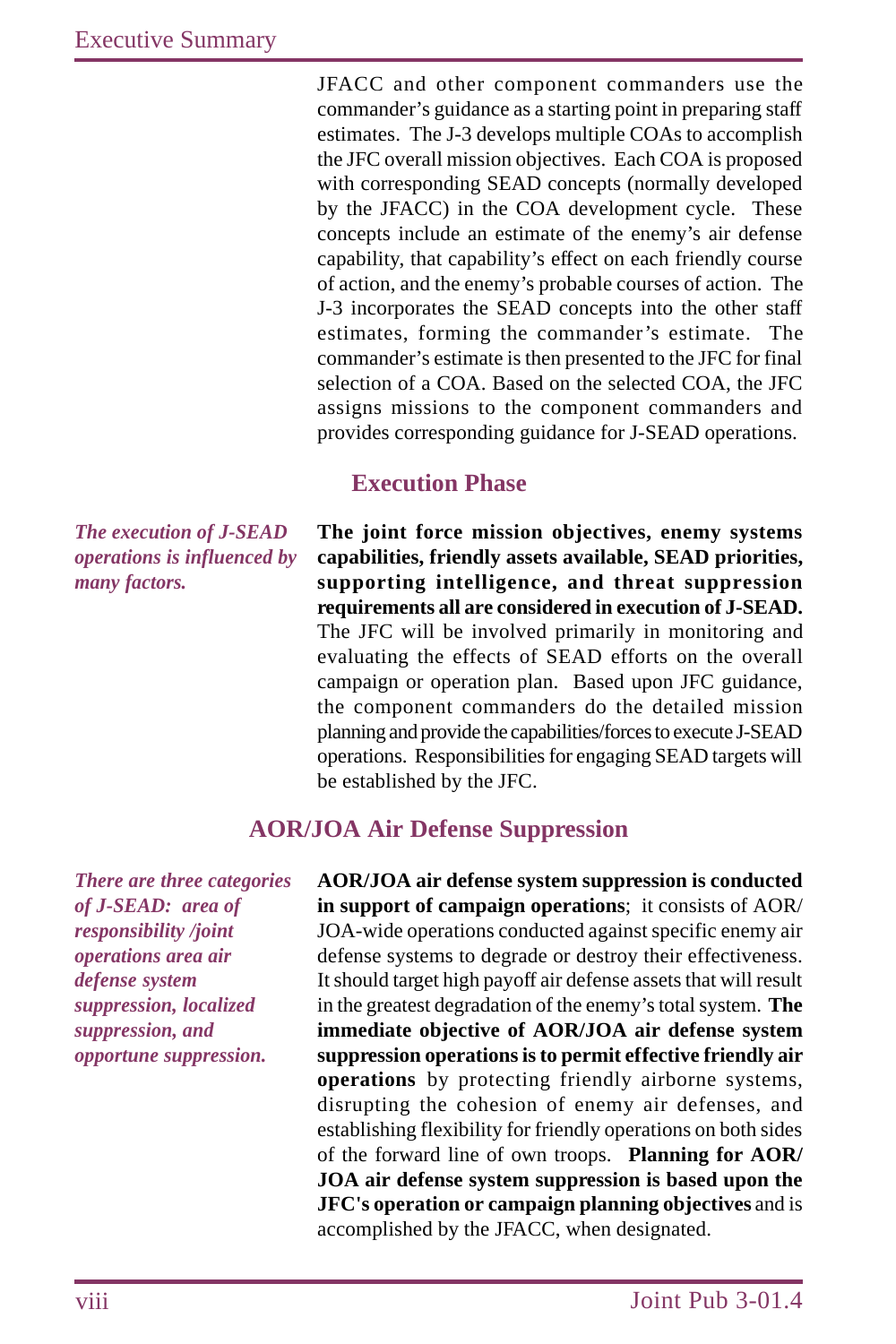### **Localized Suppression**

**Localized suppression operations are normally confined to geographical areas associated with specified ground targets or friendly transit routes.** These operations contribute to local air superiority, facilitating joint operations in the area. Localized suppression operations have time and space limitations because they protect specific operations or missions. **The planning responsibilities are as follows**: (1) the echelon requesting support starts localized suppression planning; (2) the JFACC coordinates employment of airborne suppression capabilities/forces; (3) the JFACC develops a recommended threat priority list; (4) organic intelligence agencies use this localized threat priority list for planning, intelligence collection, and analysis of operational effectiveness. For surface-tosurface assets, the ground and naval components' fire support elements and fire support coordination centers will determine the suppression systems available to conduct localized suppression based on JFC guidance. **SEAD coordination occurs at all echelons and is important to avoid mutual interference and for target priorization. Liaison elements located in the Joint Air Operations Center (JAOC) aid this effort.** Processing of localized suppression requests proceeds from the lowest echelon of command to the highest using the appropriate air control system.

## **Opportune Suppression**

**Opportune suppression is usually unplanned** because many air defense threats are not identified in enough time for planned suppression. Opportune suppression includes aircrew selfdefense, targets of opportunity, targets acquired by observers or controllers, and targets acquired by aircrews. **Opportune suppression is a continuous operation involving immediate response** to acquired air defense targets of opportunity**. The JFC or higher authority will establish the rules of engagement for opportune suppression.**

### **CONCLUSION**

**SEAD and J-SEAD operations** are undertaken to create favorable conditions for all friendly air operations. **They need to be an integral part of the planning for joint air operations**. AOR/JOA air defense suppression, localized suppression, and opportune suppression are all conducted in support of the JFC's operation or campaign plan objectives.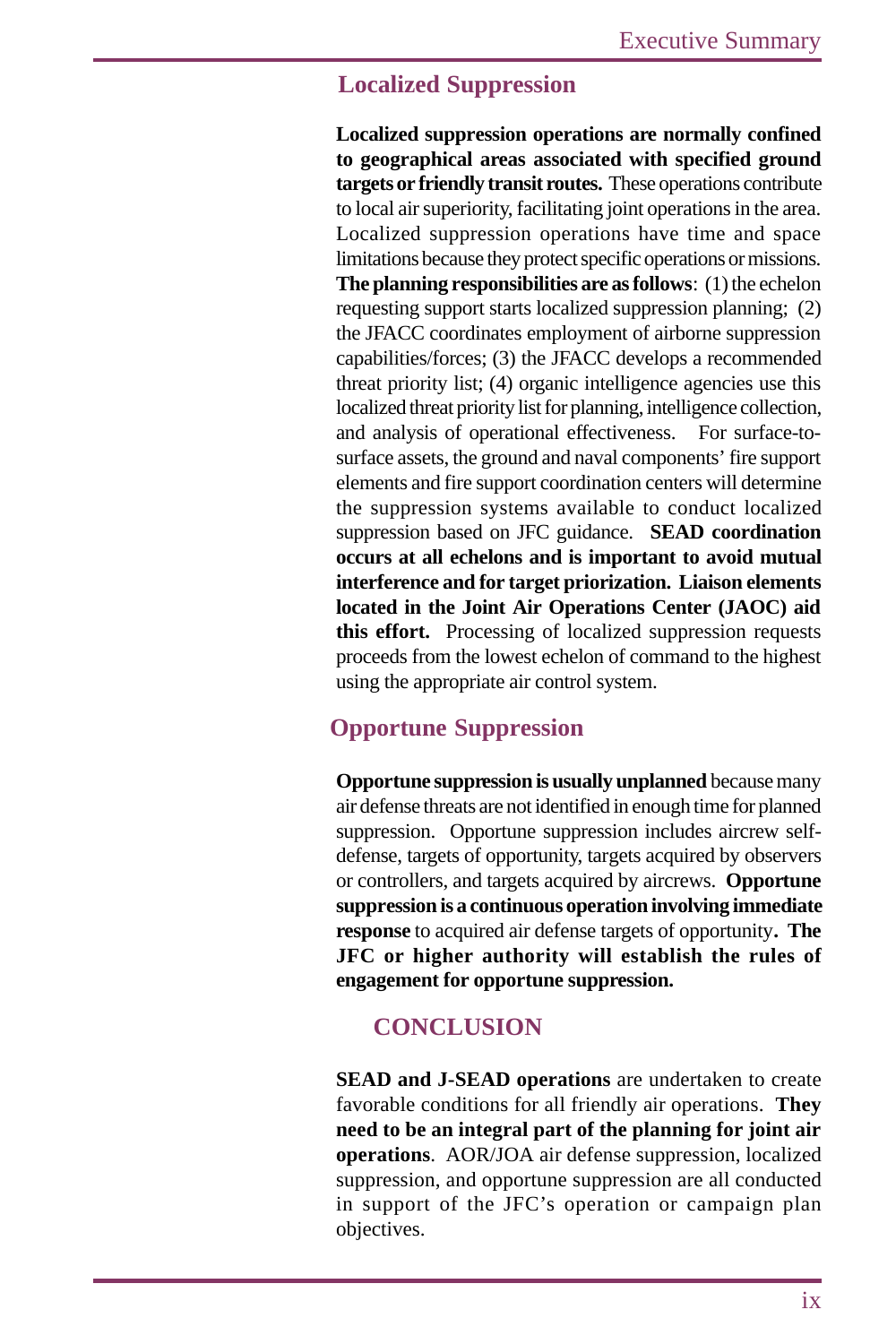Intentionally Blank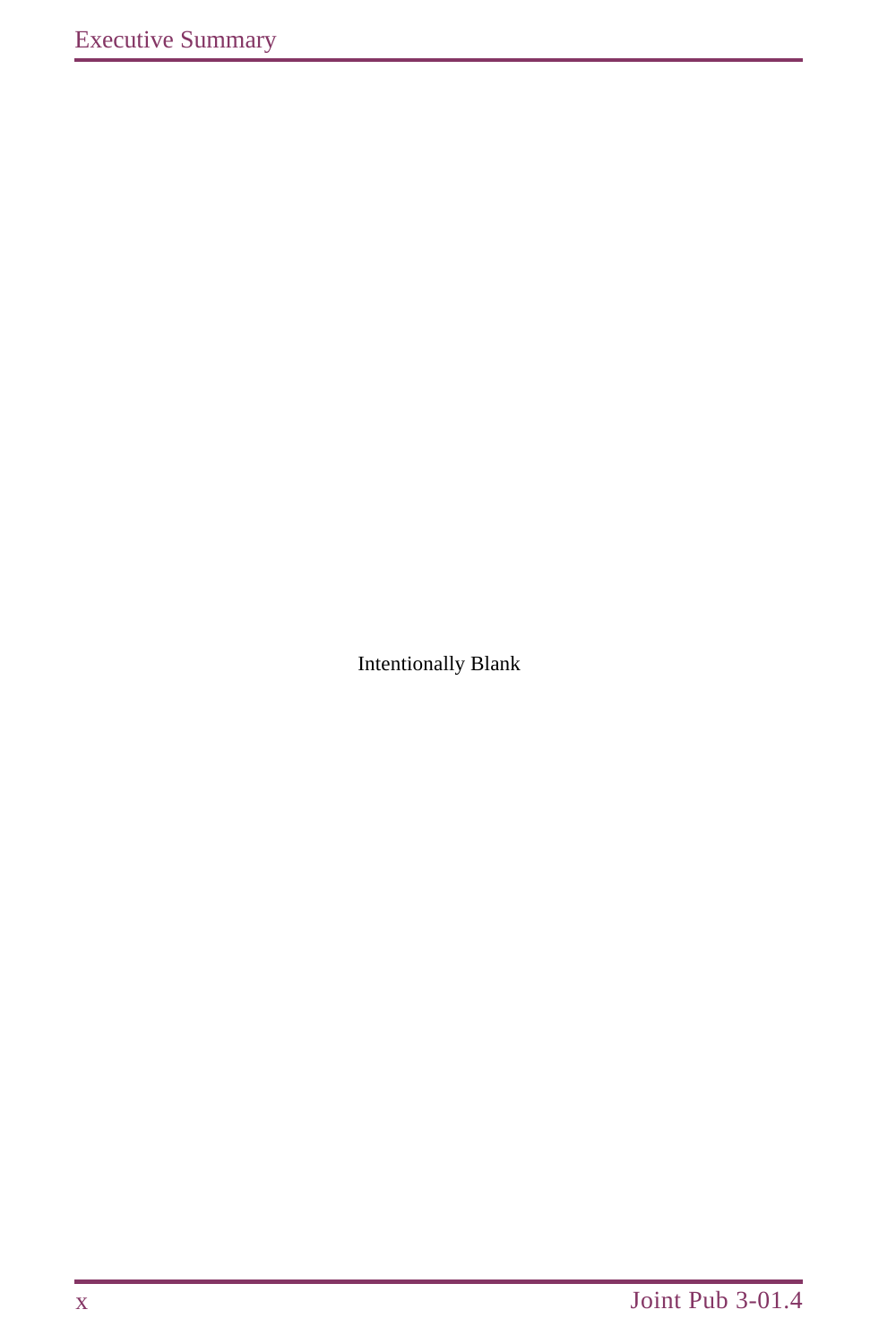## CHAPTER I **INTRODUCTION**

<span id="page-11-0"></span>"From the very beginning the British had an extraordinary advantage which we could never overcome throughout the entire war: radar and fighter control. For us and for our command this was a surprise, and a very bitter one."

#### **Adolf Galland WWII Luftwaffe Ace**

### **1. Background**

a. Suppression of enemy air defenses (SEAD) is any activity that neutralizes, destroys, or temporarily degrades enemy surface based air defenses by destructive and/or disruptive means. **Joint suppression of enemy air defenses (J-SEAD) is a broad term that encompasses all SEAD activities provided by components of a joint force in support of one another.** As shown in Figure I-1, J-SEAD operations can fall **into three categories:** area of responsibility (AOR)/joint operations area (JOA) air defense system suppression, localized suppression, and opportune suppression. **AOR/JOA air defense system suppression** creates increasingly favorable conditions for friendly operations by disabling enemy air defense systems (or major capabilities of those systems).

**Localized suppression** operations normally have specified time and space limitations because they support specific operations or missions. **Opportune suppression** includes self-defense and offensive attacks against enemy air defense targets of opportunity.

b. **SEAD and J-SEAD** are not ends in and of themselves but, rather, **they are a subset of counterair operations** which create favorable conditions for all friendly air operations. Therefore, **SEAD and J-SEAD need to be an integral part of planning and executing joint air operations.**

c. **SEAD objectives are specified by the joint force commander**, who will consider the unique capabilities of each component to contribute to counterair operations.

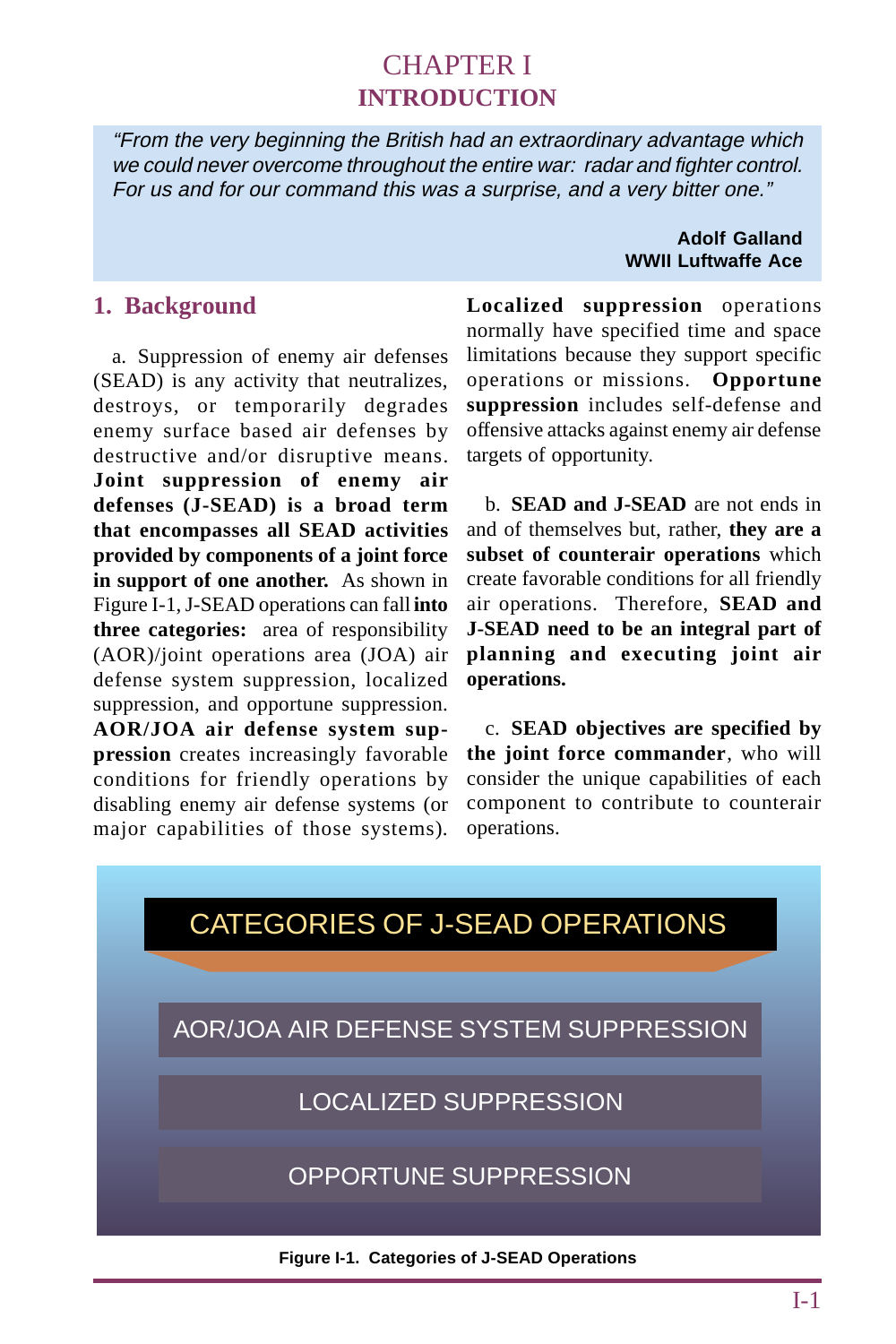#### **THE BEGINNINGS OF SEAD**

**It is hardly a surprise that since the time soldiers first left the surface of the earth, militarily, opponents have sought ways to bring them back down. There are reports of balloon and anti-balloon artillery in the American Civil War and the Franco Prussian War, and in 1890 the Russians tested a field-gun battery against a balloon moored three kilometers away. The first aircraft downed in combat fell to ground fire in the Italo-Turkish War of 1912; so when World War I began, there were precedents for ground-based air defense.**

**It is similarly unremarkable, then, that whoever controlled this third dimension above the battlefield would seek to stay there with equal vigor. During WW I, operations to suppress enemy AAA were confined to strafing and bombing enemy artillery and machine gun positions. Since that time, the mission of neutralizing, destroying, or temporarily degrading an enemy air defense system in a specific area by physical and/or electronic means has come to be known as suppression of enemy air defenses (SEAD) and has grown tremendously in importance. There are good reasons why. If an air force of 1,000 aircraft flying two sorties per day per aircraft suffered only a 1 percent attrition rate, that air force would fly 45,150 sorties and have only 557 aircraft remaining at the end of 30 days of combat. If the attrition rate jumped to 10 percent, that same air force would fly only 8,320 sorties and have but two aircraft remaining at the end of 30 days!**

**The advent of radar in the interwar years made ground-based air defenses, as well as fighters, more effective, and its potential was clearly recognized. The Luftwaffe attempted to destroy the British radar chains at the outset of the Battle of Britain to "put Britain's eyes out" and make the rest of the plan for attaining air superiority over Britain easier. The Allies also understood the importance of the German radars and flew numerous sorties in attempts to destroy them. To this end, the British developed a radar homing device fitted to three Royal Air Force (RAF) Typhoons. The "Abdullah" equipment worked as intended, however, the aircraft were unarmed, flew only with escort fighters, and provided no new information because the locations of German fixed radars were already well known.**

**During the Second World War, German AAA proved to be a formidable and deadly defense against Allied aircraft, both bombers and fighters. Attrition rates due to flak during the late summer, 1944 became so high that Eighth Air Force was forced to form specific procedures to reduce these losses. The Eighth Air Force measures recommended a number of tactics to counter the AAA threat to blindbombing aircraft. When possible, bomber pilots were not to overfly flak defenses en route to and from their targets. Bombers were also to fly at the highest possible altitude consistent with offensive and defensive considerations (i.e. clouds, formation, target visibility, etc.). They also recommended planning bomber spacing and axes of attack to make the fullest use of Window and Carpet countermeasures.**

**Window was the code name for chaff, thin strips of aluminum that "plumed" when deployed, reflecting a much larger image to the radar on the ground and adding to the radar operators' confusion. Laid in trails, the chaff formed a protective screen for bombers flying within 2,000 feet of the stream. Carpet was a radar jammer which caused interference in the reception of signals by AAA radar. Bombers enjoyed some protection from radar detection when flying, optimally, within one mile of Carpet equipped aircraft.**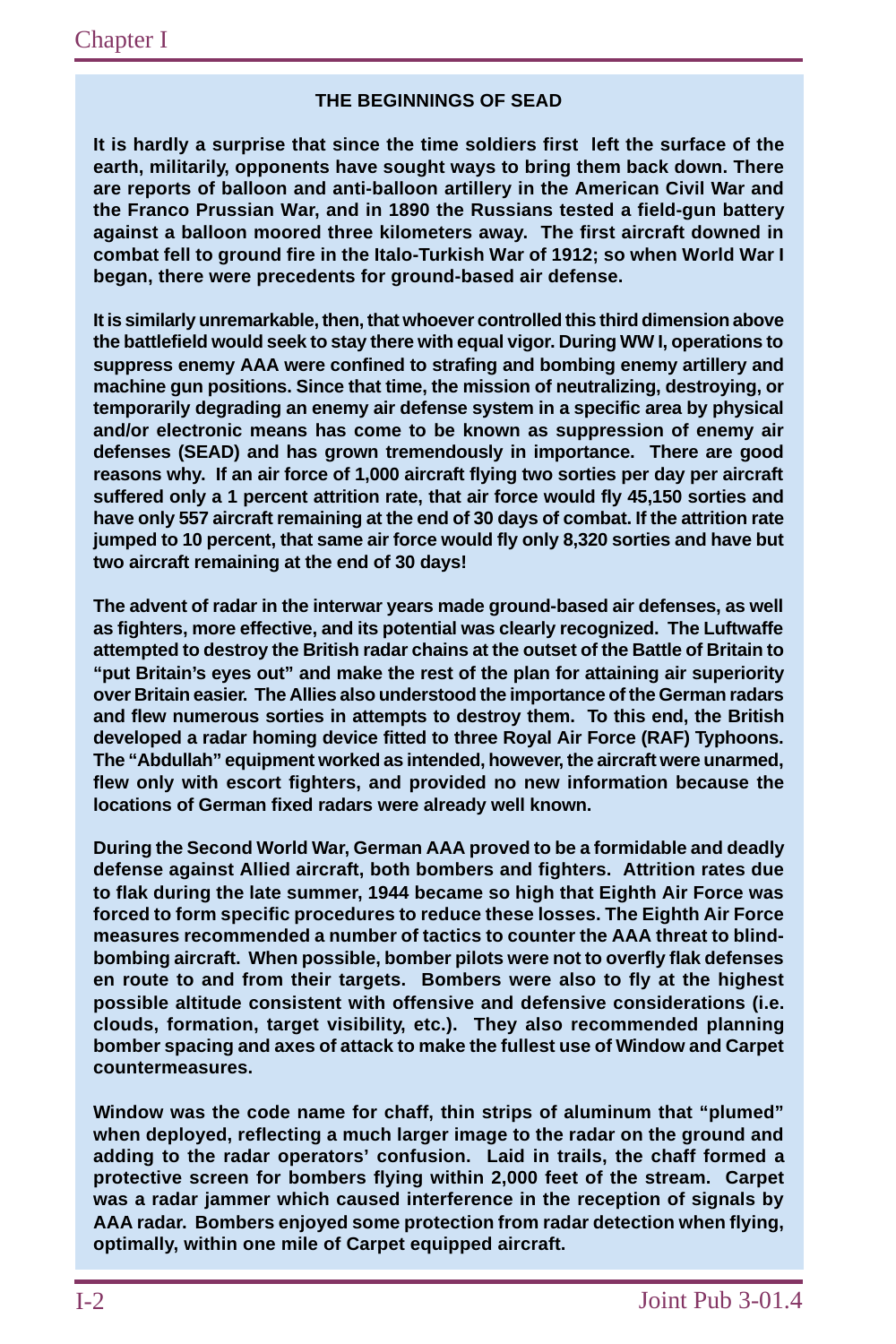**Besides the nonlethal suppression tactics, more direct methods were also used to counter the deadly flak. The first objective of Operation Market Garden, the September 1944 Allied assault to place three divisions behind German lines, was to provide "anti-aircraft neutralization support," using bomber and fighter aircraft to strike the anti-aircraft installations along the routes to be followed by the troop carrier aircraft and in the areas surrounding the drop and landing zones.**

**In the Pacific, operations virtually mirrored those in the European theater. As the Japanese increased the numbers and sophistication of their radars, the US increased the numbers of assets assigned to counter them. The US forces employed B-24 and B-29 "ferret" aircraft to locate and jam the Japanese radars. B-25 gunships equipped with radar homing receivers were used in the lethalsuppression role, flying down a radar beam until they located the site visually and attacking it with their nose-mounted cannons.**

**In the Second World War, ground-based air defenses proved to be a lethal counter to US air power. However, loss rates varied with the mission flown. Aircraft which operated at lower altitudes were much more vulnerable to enemy flak than those that operated at higher altitudes. Destructive defense suppression efforts were only part of the solution to the flak problem. Good tactics and the use of electronic countermeasures were also important means for reducing aircraft loss rates. These conclusions would also be borne out in later wars.**

> **SOURCE: Hewitt, William A., Planting the Seeds of SEAD, Maxwell AFB: Air University Press, 1993.**

### **2. The Threat**

a. Air defense threats in today's world can encompass many systems that are normally integrated in a national, alliance,

or subnational architecture typically called an **integrated air defense system (IADS)**.

b. **Integrated air defense doctrine normally stresses the tasks shown in Figure I-2.**



- Detection, identification, and warning of air threats
- Destruction or neutralization of hostile aircraft before they threaten forces and critical assets
- Redundant protection for high value assets, strategic targets, key C3 nodes and critical military units
- Jamming of aircraft navigation, communication, and targetacquisition systems to degrade effectiveness

#### **Figure I-2. Tasks for an Integrated Air Defense System**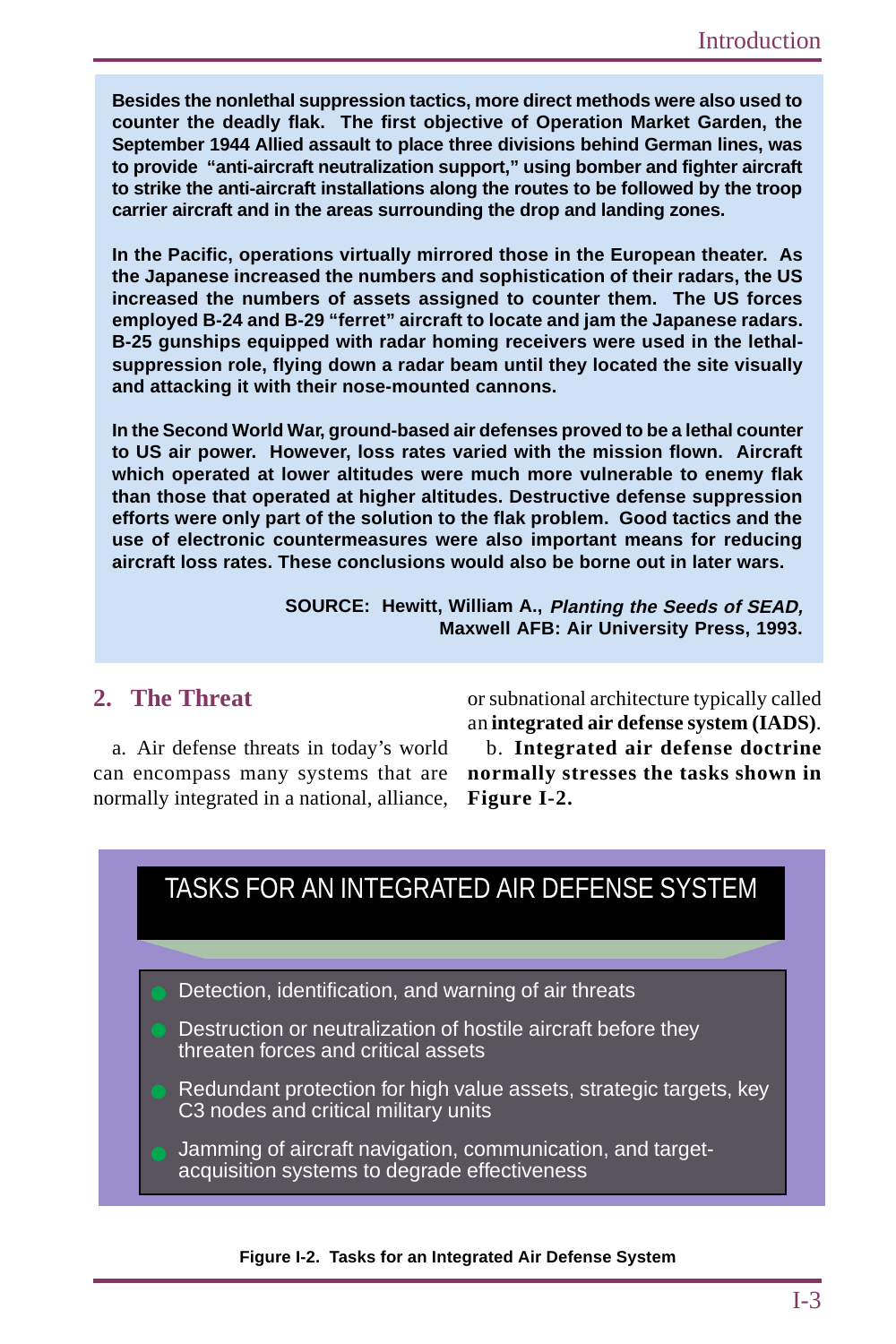c. To accomplish these tasks, **enemy IADS doctrine often stresses rigid control over air defense activities**. Air defense commanders located in centralized command and control posts provide warning and cueing, assign targets, and control weapons readiness using overlapping and redundant communication links.

d. Doctrine for mobile IADS elements may stress **echeloning of forces in-depth**

and include tactical and strategic **surface-to-air missiles (SAM)** and **antiaircraft artillery (AAA) systems**.

• **Tactical SAM and AAA systems** are man-portable, transportable, or self-propelled. They are primarily used to defend combat-deployed, transiting, and marshalled troops and equipment. Additionally, they augment and may replace strategic systems for air defense coverage of facilities and positions of military

### **SUPPRESSING THE SA-2 SAM IN VIETNAM**

**Aircrews had dealt with threats—fighters and antiaircraft artillery (AAA)—since the beginnings of the use of aircraft in combat, but the introduction of the Soviet-built SA-2 surface-to-air missile (SAM) ushered a new and deadly threat into an air war over Vietnam. Although the SA-2 was not an unexpected threat having earlier shot down two American U-2 reconnaissance aircraft—the US Air Force's tactical forces were largely unprepared. A counter had to be found, and that counter was the Wild Weasel, a specially configured F-100F aircraft with electronics for detecting and then homing on radar emissions from SAM sites. The Weasel proved to be an effective weapon for suppressing enemy radar and SAM threats.**

**Many changes occurred in the Wild Weasel program. The F-100F airframe was too slow to keep up with the primary attack aircraft of the day, the F-105, so the Weasel electronics were added to an F-105 aircraft designated the EF-105 and later redesignated the F-105G. That airframe had too little life left in it and was itself replaced by the F-4C. Following the Vietnam War, the F-4C was replaced by the current Wild Weasel platform, the F-4G, a modified F-4E platform incorporating more capable electronic gear for employment against the mobile threats.**

**Along with changes in aircraft came changes in weapons and tactics. The first Weasels employed rockets to mark the target for following attack aircraft who would destroy the SAM sites with bombs or cluster munitions. These tactics required the aircraft to over-fly the heavily defended sites, increasing the aircraft's vulnerability to the SAMs and to AAA. The introduction of the Shrike antiradiation missile (ARM) negated the requirement to overfly the site, but its short range required further improvement. The improvement came in the Standard ARM, a missile that was followed by development of the highspeed antiradiation missile (HARM)—still the weapon of choice for the Wild Weasel.**

> **SOURCE: Hewitt, William A., Planting the Seeds of SEAD, Maxwell AFB: Air University Press, 1993.**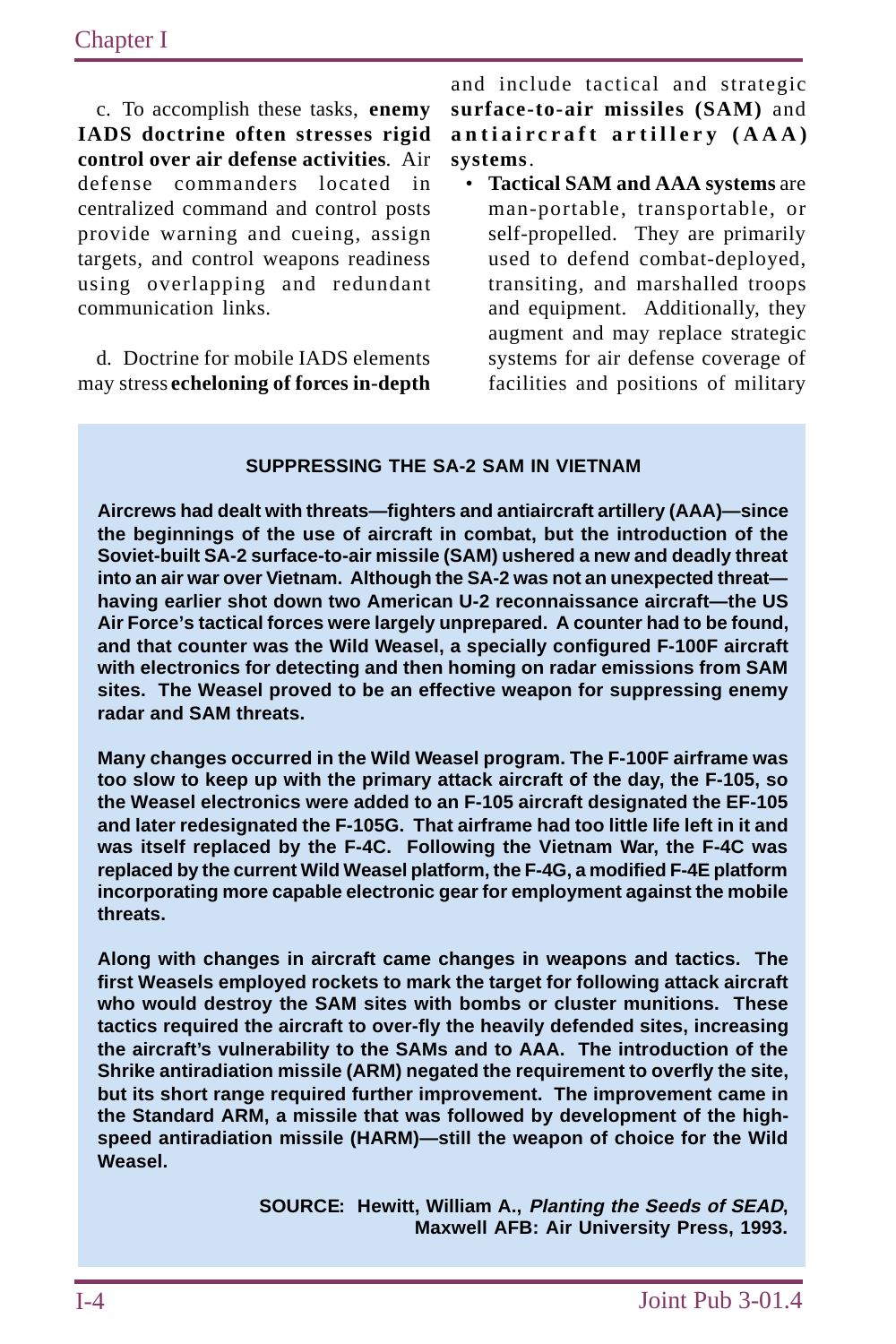<span id="page-15-0"></span>significance. Because of their mobility and numbers, these systems can be placed anywhere from the forward edge of the battle area (FEBA) to deep in the enemy's rear echelons.

• **Strategic SAM systems** are usually located in fixed sites and provide barrier, area, and point air defense coverage. The long range and transportability of some of these strategic SAMs mean they could provide air defense coverage over the FEBA at various stages of a conflict and threaten friendly airborne platforms well into friendly airspace.

e. **The maneuver of ground forces must be a key consideration when planning J-SEAD operations.** Although SAM and AAA systems sometimes fail to keep pace with high tempo maneuver operations, they eventually establish ideal fields of fire. Therefore, **planners must be aware of the changing IADS threat as the enemy maneuvers**. Particular attention should be focused on the maneuver of "main effort forces" that tend to have the best SAM and AAA systems.

### **3. Countermeasures**

a. **Tactical and technical countermeasures against enemy air defenses are constantly being refined and improved.** However, many countermeasures represent a reactive approach to provide security for air operations and as such, their employment often degrades mission effectiveness. **SEAD is a more proactive form of security for air operations** which allows supported aircrews to more effectively accomplish their missions.

b. Modern warfare with joint forces requires that aircraft of all components operate in common airspace where they may be threatened by many enemy air defense systems. **Each component has its own unique capabilities to suppress enemy air defense systems.** Historically, the component directly affected by the threat has assumed the immediate responsibility for suppressing enemy air defense threats. However, the distinct capabilities provided by each component, the diverse combinations these capabilities offer, and the aggregate of total J-SEAD capabilities allow our forces **to choose the best means and ways to conduct particular J-SEAD operations** from the array of available options.

c. **Orchestrating the capabilities of the Service and functional components of a joint force requires a jointly coordinated, effective, and systematic program.** This need led to the development **of J-SEAD procedures**, which are designed to:

- Increase the overall effectiveness of friendly air operations.
- Minimize duplication of effort.
- Promote responsiveness.

### **4. Joint Suppression Measures**

a. During J-SEAD operations, **suppression requirements vary according to mission objectives, system capabilities, and threat complexity**. Major employment considerations include overall air defense system architecture, capabilities of system components, geography and terrain, disposition and density of defenses, weather, resupply and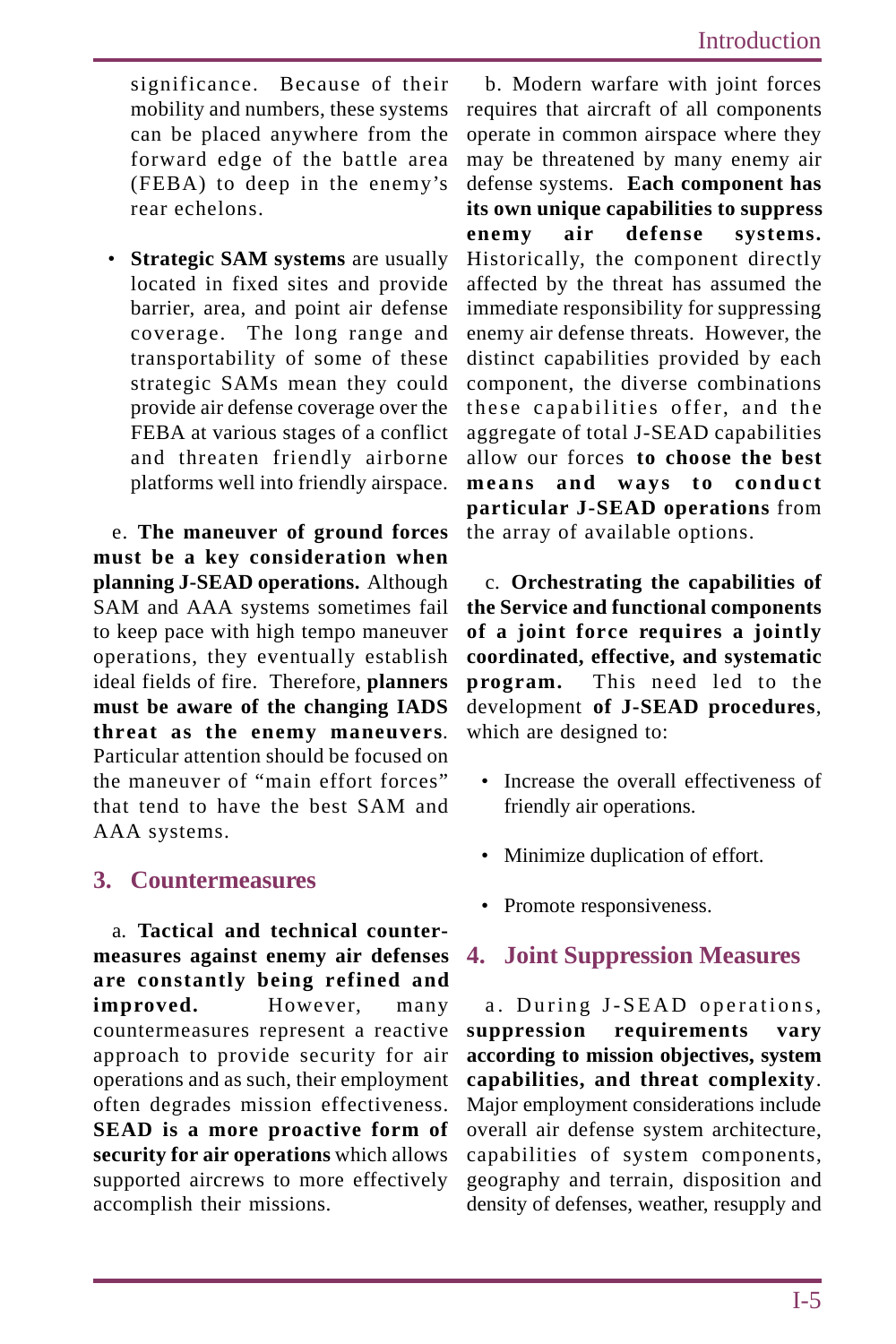### <span id="page-16-0"></span>Chapter I

repair capabilities, and friendly force organization, training, and equipment. **J-SEAD operations can be accomplished through destructive and disruptive means as shown in Figure I-3** . Using sound combinations of the two can maximize their effectiveness.

- **Destructive Means.** Destructive means seek the destruction of the target system or operating personnel. The effects are cumulative and increase aircraft survivability, but destructive means may place large demandson the available combat capabilities/forces. Examples of destructive SEAD capabilities are bombs, air and surface-to-surface missiles, air scatterable mines, and artillery.
- **Disruptive Means.** Disruptive means temporarily deny, degrade, deceive, delay, or neutralize enemy air defense systems to increase aircraft survivability. Disruptive means may be either active or passive.

•• **Active Means** include electronic attack (antiradiation missiles (ARM), directed energy, electromagnetic jamming and electromagnetic deception) expendables (chaff, flares, and decoys), tactics such as deception, avoidance, or evasive flight profiles, and unmanned aerial vehicles.

•• **Passive Means** include emission control, camouflage, infrared shielding, warning receivers, and material design features.

b. **Mutual Support. Joint air operations may require support for suppression of enemy air defenses from resources other than aircraft.** The joint force commander (JFC) may direct components to support joint air operations with assets, capabilities, or forces, in addition to the air capabilities/forces provided. **The measures a commander may request include:**

• **Reconnaissance** and **target-acquisition support** to gain specific coverage in the area of operations.

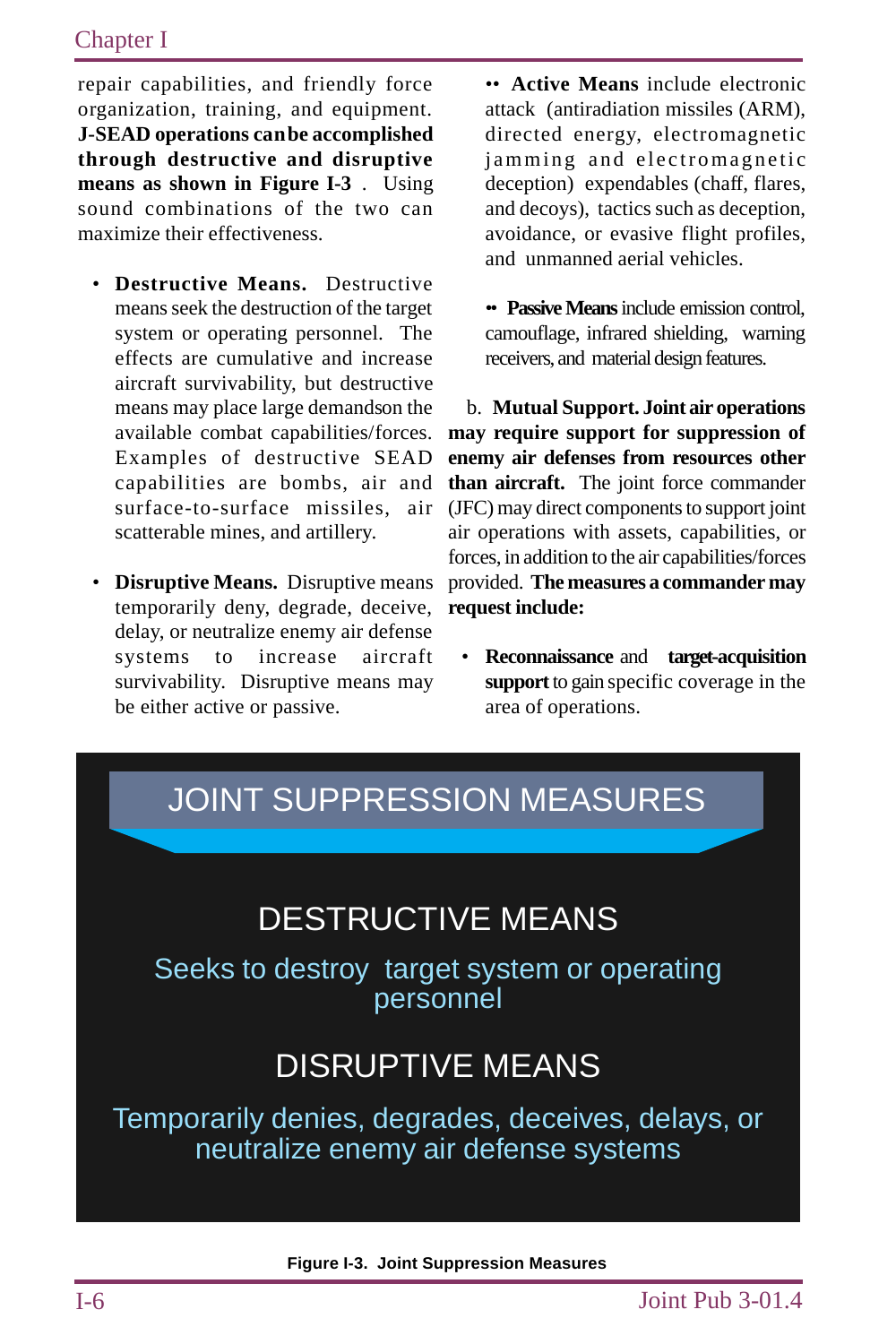

The EA-6B provides the Joint Force Commander with active suppression measures using both destructive and disruptive means.

• **Electronic warfare (EW)** to provide close-in-jamming and standoff jamming of radar, data links, and voice communication signals.

•• **Command and control warfare capabilities/forces** that provide close-in and standoff jamming of enemy radio communications.

•• **Capabilities/forces that provide standoff and close-in jamming** of enemy indirect threat radars, such as warning, acquisition, and ground controlled interception (GCI) systems, or threat radars for SAM and AAA systems.

•• **Electronic protection capabilities/ forces** that focus on protection of friendly forces against enemy employment of EW and against any undesirable effects of friendly employment of EW.

- **Obscurants** (smoke support) to degrade the ability of enemy air defenses to acquire targets.
- **Attack helicopter and air attacks** on

designated enemy targets, target areas, or targets of opportunity handed off from aircraft participating in a joint air operation.

- **Direct or indirect fire** on enemy air defenses using weapons such as mortars, artillery, missiles, or naval surface fire. Since these operations involve the use of surface, air, naval, and special operations forces, component coordination is required to ensure the desired outcome is achieved.
- **Direct action by special operations forces (SOF)** to destroy air defenses or disrupt their activities.
- **Synchronized ground or naval force maneuvers** to disrupt enemy air defenses in an area of air operations.

c. **Deception. Deception can support SEAD activities** by causing confusion for the enemy as to the location and or timing of friendly air operations. **Electronic deception** can be especially effective when the enemy is attempting to conduct air operations in the vicinity of their own air defenses. In this situation, electronic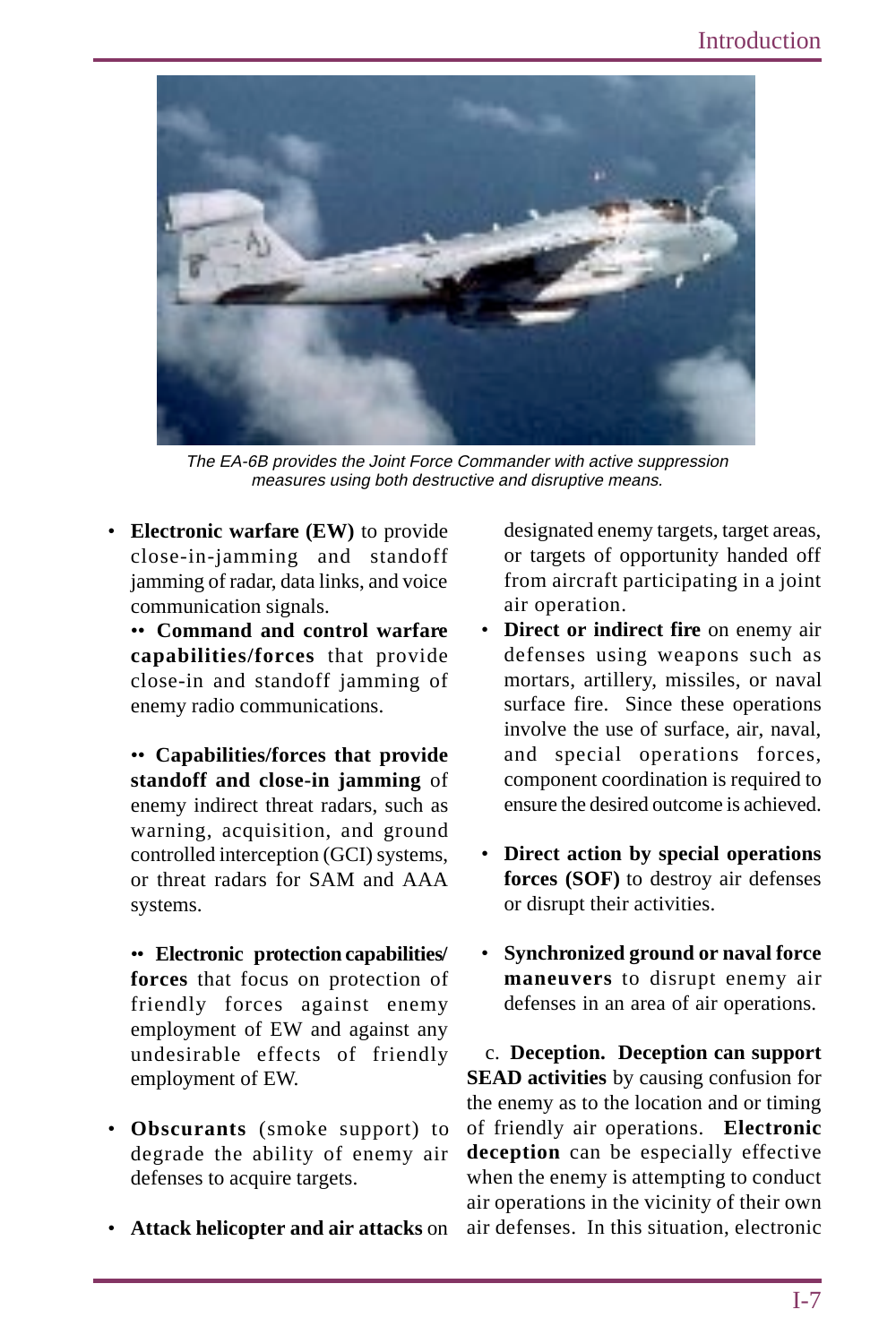degradation of enemy identification friend or foe can create a dilemma for the enemy by forcing them to choose between increased risk of fratricide and imposing restrictions on their own air operations. In either case, enemy operations are degraded. As an economy of force action, drones, decoys, and unmanned aerial vehicles, as well as manipulative, simulative, and imitative communications or actions, should be used wherever "Joint



J-SEAD operations may require support provided by direct or indirect fire from surface-to-surface weapon systems.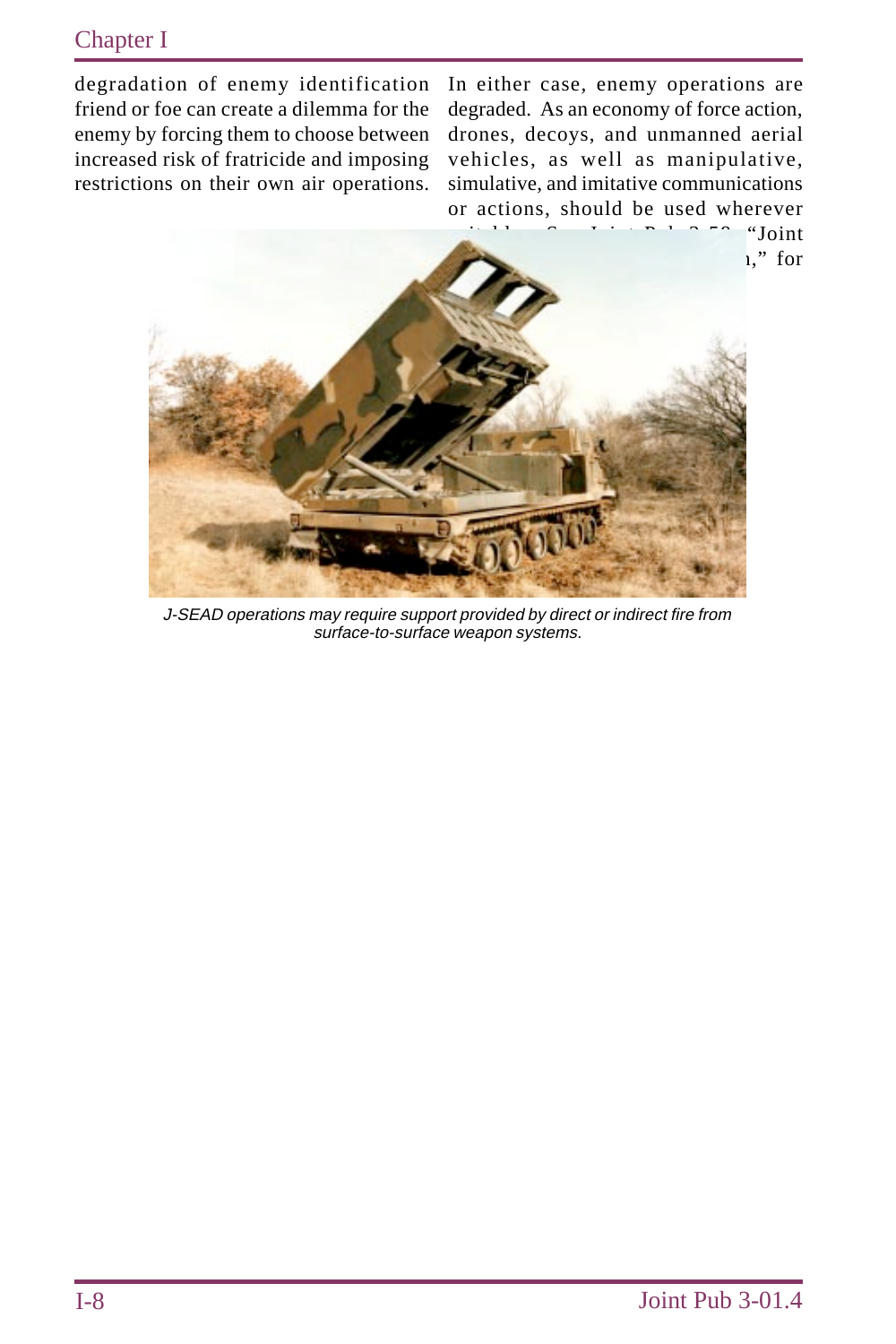## CHAPTER II **COMMAND AND CONTROL**

<span id="page-19-0"></span>"The power of an air force is terrific when there is nothing to oppose it."

### **1. Purpose**

**Each component of a joint force has unique suppression capabilities and responsibilities to support J-SEAD operations.** These responsibilities involve numerous command and staff functions in both the planning and the execution phases.

### **2. Planning Objectives**

**There are three primary objectives for planning J-SEAD in support of air operations.** First, **accomplish an accurate appraisal of enemy air defenses** and their ability to influence the outcome of overall air operations. Second, **decide on the scope, magnitude, and duration of SEAD operations** necessary to reduce enemy air defense capabilities to acceptable risk levels. Finally, **determine the capabilities of available suppression assets**, as well as potential competing requirements for these forces.

### **3. Command and Staff Functions**

**The JFC, key staff officers, and subordinate commanders conduct joint operation planning and coordination for J-SEAD.**

a. **Joint Force Commander**. The JFC has full authority to organize commands and forces and to employ those forces as necessary to accomplish assigned missions. The JFC will develop objectives and guidance for the joint operation or campaign. JFC guidance will specify the roles of air, land, maritime, space, and special operations forces in the conduct of

#### **Winston Churchill The Gathering Storm**

the joint operation or campaign. JFC guidance will establish the requirements for J-SEAD to facilitate these operations.

b. **Joint Force Commander's Staff.** The JFC's staff participates in planning J-SEAD support, monitors J-SEAD execution, coordinates and deconflicts J-SEAD operations as directed by the JFC, and evaluates J-SEAD impact on both friendly and enemy activities, as directed by the JFC.

• **Joint Force Director for Intelligence (J-2).** The J-2 maintains a dynamic, all-source intelligence collection and analysis effort that can be used to support J-SEAD operations. The J-2 responds to and anticipates requirements for intelligence pertinent to SEAD. J-2 major responsibilities as contributing to J-SEAD are:

•• Develop and maintain the commander's essential elements of information and intelligence requirements.

•• Coordinate with the Joint Force Director for Operations (J-3), joint force air component commander (JFACC), and other component commanders.

• **Joint Force Director for Operations.** The J-3 assists the commander in directing and controlling operations, beginning with planning and carrying through until specific operations are completed. The J-3 may be tasked to coordinate J-SEAD. For J-SEAD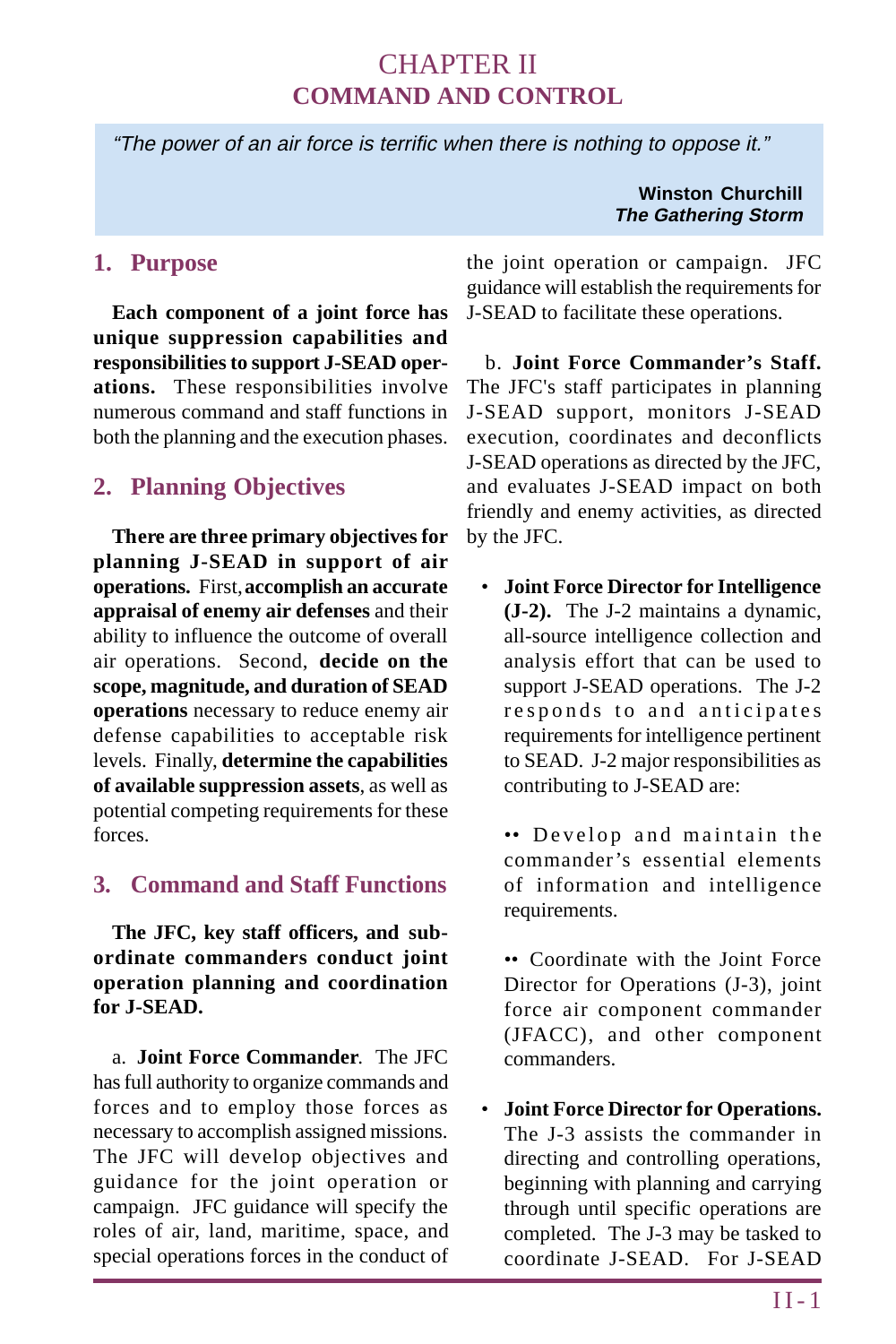operations, the J-3 responsibilities are shown in Figure II-1.

- **Joint Force Director for Command, Control, Communications and Computers (J-6). The J-6 is responsible for planning communications-computer support for J-SEAD operations.** The J-6 develops interoperable communications-computer architectures in coordination with the J-2 and J-3 and is the coordinator for frequency deconfliction.
- **Joint Force Commander's Electronic Warfare Staff (JCEWS). The JCEWS provides EW expertise, planning, and coordination for joint activities, including J-SEAD operations.** The JCEWS coordinates

with key staff officers, component commands, and other elements as required. The JCEWS is comprised of personnel from each of the components of the joint force. It is headed by the J-3 electronic warfare officer and includes a J-2 representative to facilitate intelligence updates and a J-6 representative to monitor or direct frequency deconfliction.

• **Joint Targeting Coordination Board (JTCB). The JFC defines the role of the JTCB.** It can play the same role in supporting the J-SEAD effort as it does for other joint targeting operations. That is, **the JFC may establish a JTCB as a joint force commander-level review mechanism**, to coordinate targeting information and develop

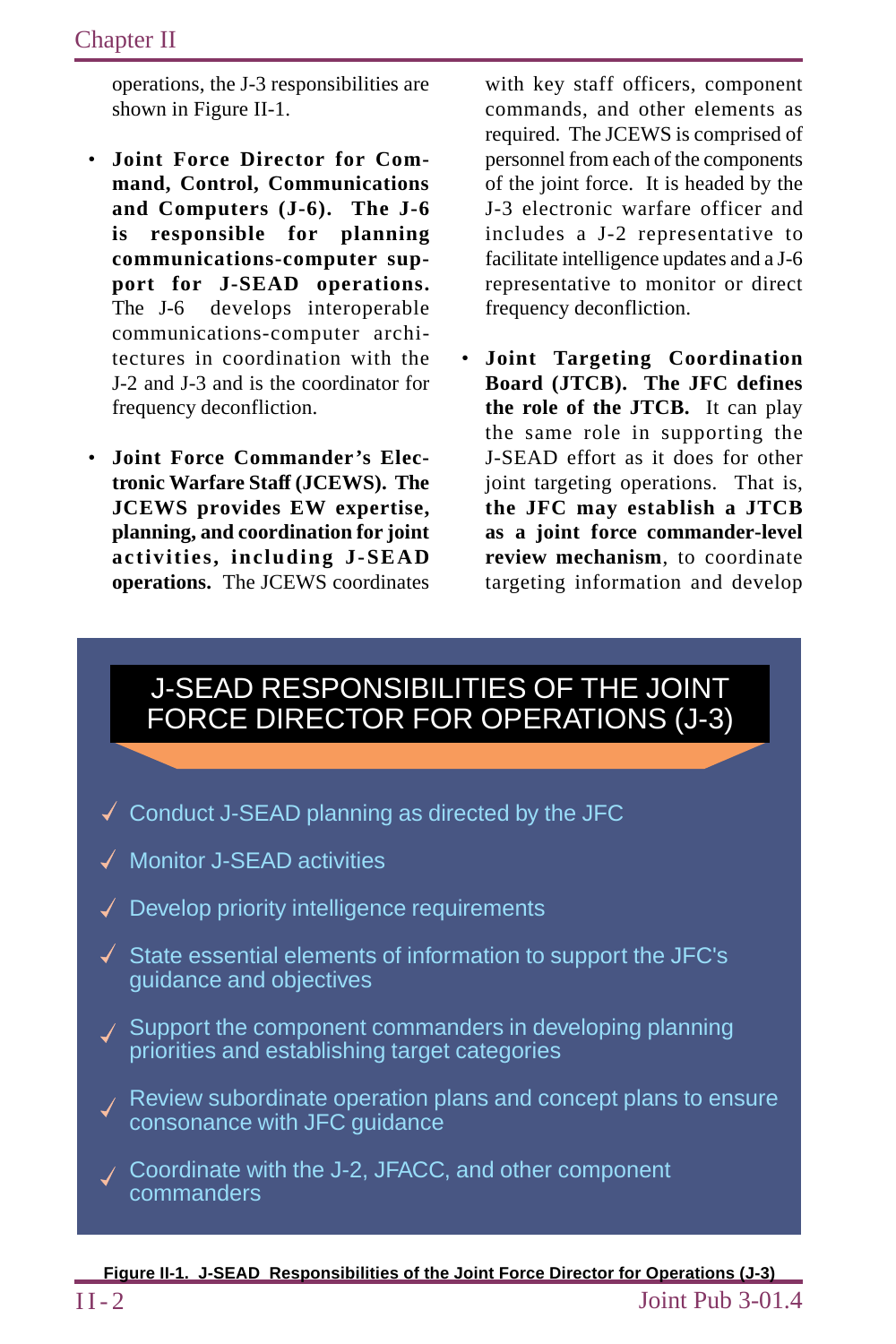targeting guidance and priorities. It may also prepare and refine joint target lists. **The JTCB operates at the macro level** and should not exceed its role of helping the JFC establish broad targeting guidance. It is not intended to operate at the micro level, encroaching on the authority of commanders to plan and perform assigned tasks.

c. **JFACC.** The JFC normally designates a JFACC. Because J-SEAD operations are normally a subset of counterair operations**, the JFACC**, as the supported commander, **is normally assigned responsibility for the coordination and planning of AOR/JOA SEAD.** Likewise, the JFACC may serve as a supporting commander to provide or supplement localized J-SEAD for specific component operations. **The JFACC will normally be tasked to plan SEAD air** **operations with air capabilities/forces made available.** However, the JFACC may also be tasked to propose plans for employing other joint force capabilities to conduct J-SEAD.

d. **Component Commanders.** J-SEAD may be coordinated and planned for by various component commanders. Based on their missions, **component commanders determine SEAD requirements and plan and coordinate J-SEAD in support of their operations**. For a particular operation, the JFC may identify such a component commander as the supported commander for J-SEAD. Based on JFC guidance, the **component commanders are responsible for detailed mission planning and execution of J-SEAD operations**. Specific responsibilities include, but are not limited to those shown in Figure II-2.

## JOINT FORCE COMPONENT COMMANDERS J-SEAD RESPONSIBILITIES

- Developing intelligence requirements
- Collecting and distributing intelligence on enemy air defenses, as described in Joint Pub 3-51, "Electronic Warfare in Joint Military Operations"
- Nominating SEAD targets
- $\Box$ Allocating assets to conduct J-SEAD operations
- $\blacksquare$  Requesting J-SEAD support from the JFC or from other component commands
- **Monitoring SEAD mission results**
- $\blacksquare$  Forwarding mission results to the JFC and other components

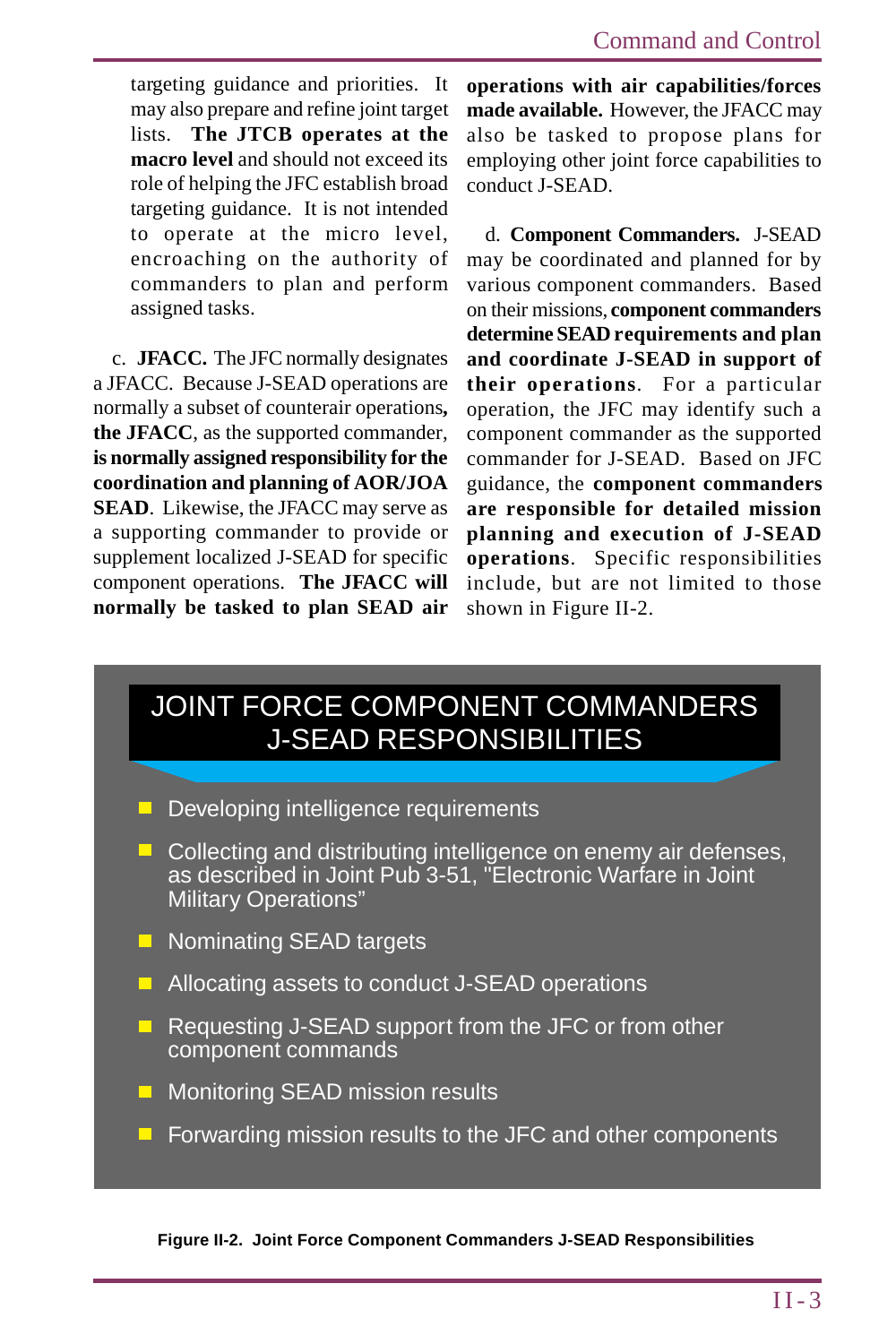#### **THE USE OF ACTIVE DISRUPTIVE SEAD IN THE PERSIAN GULF WAR**

**Significant use of US defense suppression forces occurred in 1990-91, beginning with the deployment of US forces to the Persian Gulf region in response to the Iraqi invasion of Kuwait and potential invasion of Saudi Arabia. After a nearly six-month buildup, the war began in the pre-dawn morning of January 17, 1991, a war in which electronic warfare would play a greater role than in any previous conflict. Phase 1 of the battle plan for coalition forces called for the weight of the coalition air effort to be thrown against the Iraqi air defense and command and control network, air force, and Scud Missiles. The goals of this phase were to gain and maintain air superiority—allowing freedom of action over Iraq for coalition air forces—and to destroy Iraq's ability to retaliate with its weapons of mass destruction. Phase 2 called for destruction of the defenses in the Kuwaiti theater of operations, followed by other phases aimed at cutting off the entrenched Iraqi forces in Kuwait and preparing the way for the ground assault.**

**Coalition forces faced a modern, integrated air defense network armed with 600 SAM units including Soviet SA-2s, -3s, -6s, -7s, -8s, -9s, and -14s; the Chinese HN-5; and French/German Roland 2 SAMs and 10,000 AAA units including the radar-controlled 57-mm, 85-mm, 100-mm, 130-mm, and the mobile ZSU-23-4 systems.**

**Initial coalition air attacks took out early warning radars, microwave communications links, and primary air defense control sites, leaving the Iraqi air defenses crippled, without targeting information from the command and control system. There were some air defense units that could still find targets with their own radars, as long as they were not jammed, but the more they used their radars, the more they were exposed to direct attack by anti-radar missiles (ARM).**

**Those sites that chose to transmit were attacked by F-4G Wild Weasels, F-16s, A-7s, and F/A-18s carrying HARMs. After the second or third day of the war, the Wild Weasels beat up on the enemy radar so badly that they essentially stopped radiating. Severely hampered by the coalition's effective SEAD operations, they would come up for four or five seconds at a time, shoot and go back down again, leaving the missile unguided and ballistic. In fact, the Weasels were so effective that when the Iraqis passively detected the F-4G's distinctive APQ-120 radar, they often would not even bring up their SAM radars. This allowed the coalition to conduct operations by launching only a Weasel flight or two with their radar on—extremely efficient SEAD against SAMs.**

**In all, the Weasels flew 2,331 combat sorties and 8,587 combat hours, proving their value in suppressing and intimidating (itself a form of suppression) the Iraqi air defenses in the Gulf War.**

> **SOURCE: Hewitt, William A., Planting the Seeds of SEAD, Maxwell AFB: Air University Press, 1993.**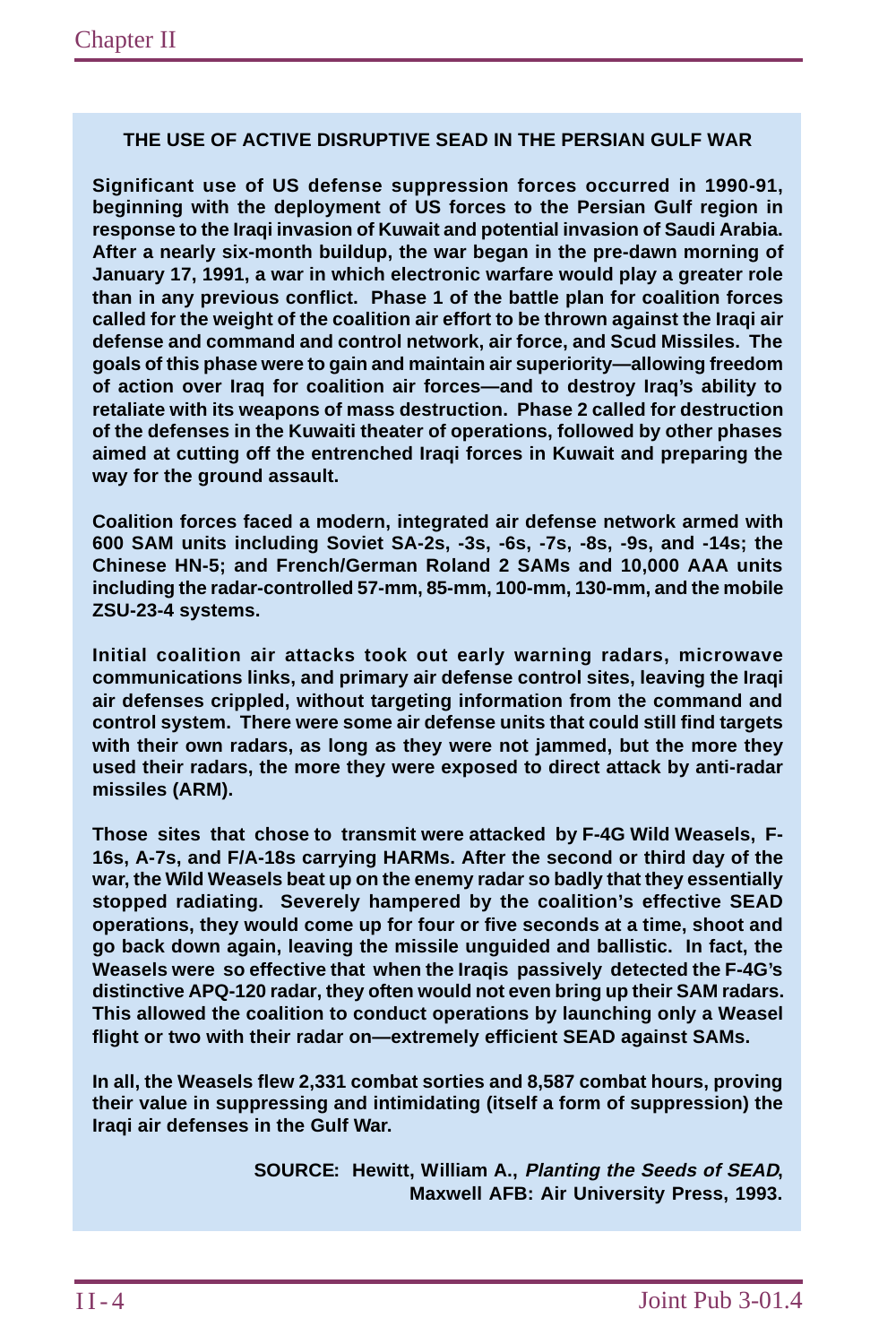## **4. Planning Phase**

**Planning for J-SEAD operations is an integral part of the normal sequence of joint air operations planning actions** as prescribed in Joint Pub 3-56.1, "Command and Control for Joint Air Operations," Chapter III, "Planning for Joint Air Operations." When mission analysis begins, the **commander and staff treat SEAD as a support requirement for joint operations and objectives**. Normally, they will conduct SEAD planning for each approved course of action (COA) and then incorporate it into the final estimate as well as the final plan. **The JFC, JFACC, and other component commanders' staffs conduct J-SEAD planning.** The JFC and the JFACC staffs focus on general planning for the joint force, while all component staffs focus on specific J-SEAD execution planning. The JFC determines the priority and intensity of the overall SEAD effort based on the planning objectives.

a. **Commander's Guidance.** Following mission analysis, the JFC gives the staff, the JFACC, and other component commanders enough initial guidance to begin **analyzing the threat and formulating COAs to achieve the joint mission objectives**. The JFC may also provide specific SEAD guidance and objectives within the COA. The JFACC and other component commanders use the commander's guidance as a starting point in preparing staff estimates. **The commander's guidance should include:**

- **Specific objectives** of the JFC.
- A brief **assessment** of the impact of the enemy's air defense and command, control, communications, and computer (C4) systems on the chosen COA.
- **Requirements** for developing current and future joint force SEAD plans.

b. **Concept Development. The J-3 develops multiple COAs to accomplish the JFC overall mission objectives.** Each COA is proposed with corresponding SEAD concepts (normally developed by the JFACC) in the COA development cycle. These concepts include an estimate of the enemy's air defense capability, that capability's effect on each friendly course of action, and the enemy's probable courses of action. **The J-3 incorporates the SEAD concepts into the other staff estimates, forming the commander's estimate.** The commander's estimate is then presented to the JFC for final selection of a COA.



Proper and precise planning by the joint forces air component commander will lead to effective execution of the J-SEAD mission.

c. **J-SEAD Targeting Guidance.** Based on the selected COA, the **JFC assigns missions to the component commanders** and provides corresponding guidance for J-SEAD operations.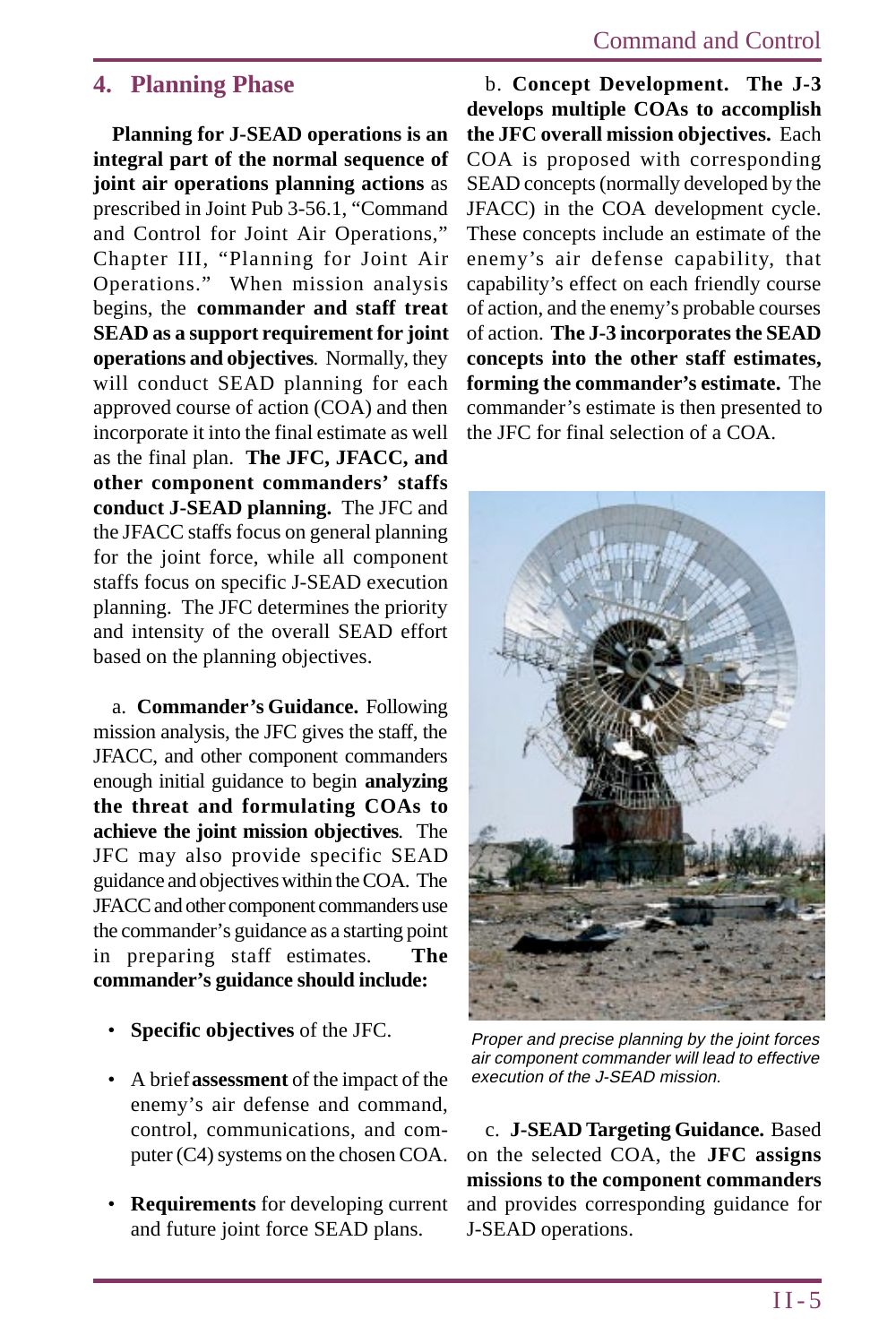<span id="page-24-0"></span>d. **Combat Zone Airspace Control and Integration of Friendly Electronic Warfare and Suppression of Enemy Air Defenses Measures**. **The JFC will integrate electronic warfare and SEAD measures into the overall plan.** This integration could degrade the effectiveness of some combat zone airspace control assets, degrade some of the positive control aspects of the system, and reduce the capability to identify aircraft. **Proper coordination by the airspace control authority for the JFC will allow procedural control measures to be developed to compensate for this degradation.** Thorough planning is required to preclude electronic warfare efforts from unduly degrading air defense and airspace control efforts.

### **5. Execution Phase**

The **execution of J-SEAD operations** is influenced by the joint force mission objectives, enemy systems capabilities, friendly assets available, SEAD priorities, supporting intelligence, and threat suppression requirements.

a. **Joint Force Commander.** The JFC will be involved primarily in **monitoring and evaluating the effects of SEAD efforts** on the overall campaign operation plan.

b. **Component Commanders.** Based upon JFC guidance, the component commanders do the **detailed mission planning and provide the capabilities/ forces to execute J-SEAD operations**. Responsibilities for engaging SEAD targets will be established by the JFC, or the designated representative, based upon the most efficient weapon systems available that also provide for a reasonably high assurance of target suppression. If joint force special operations component commander (JFSOCC) forces are required to execute a SEAD mission or support the components tasked to execute a SEAD mission, the JFC will need to ensure the JFSOCC is notified early enough to allow sufficient time for planning and infiltration of the SOF team.



The F-18 aircraft is one of several capabilities available to the joint forces air component commander to coordinate and plan AOR/JOR J-SEAD operations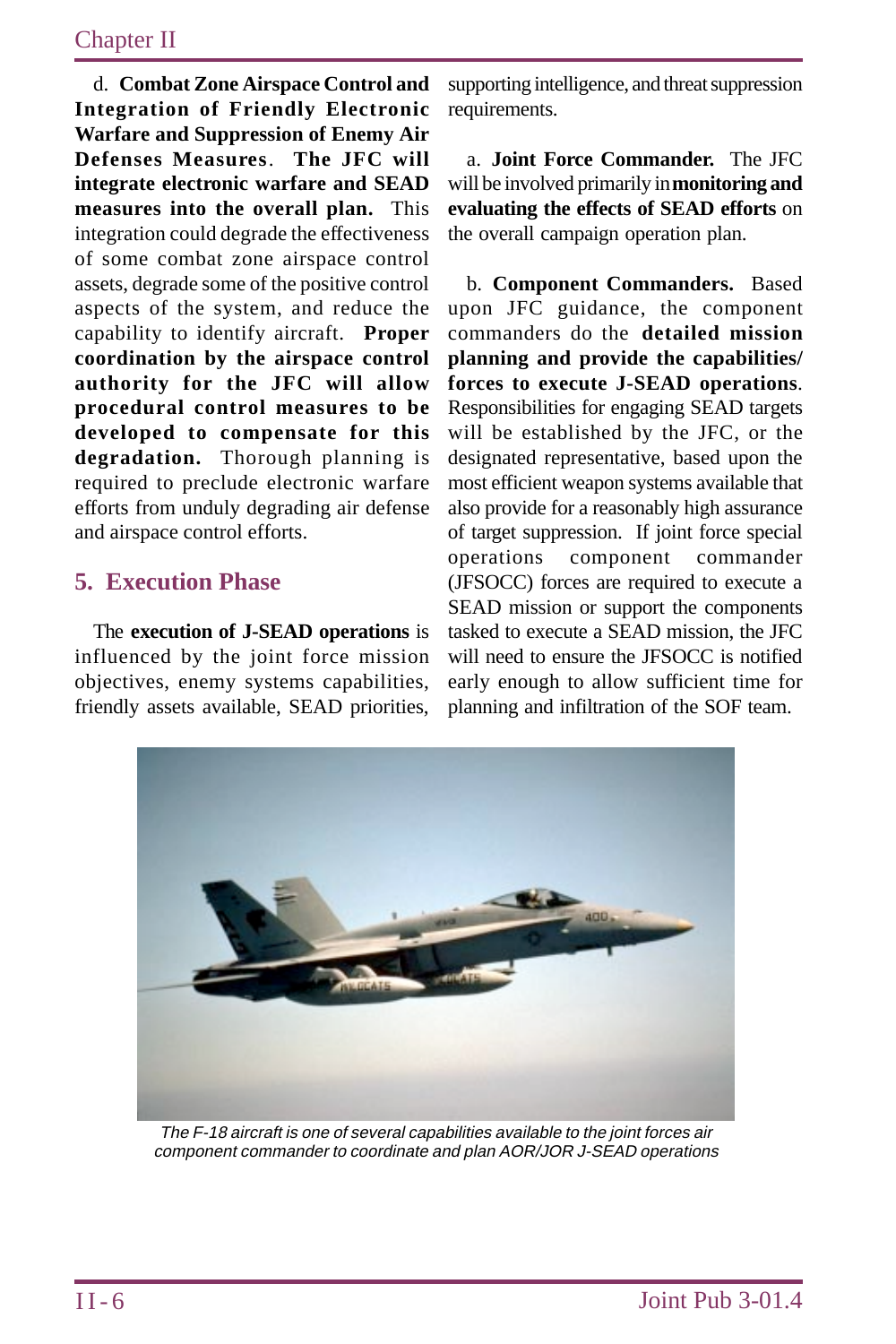## CHAPTER III **J-SEAD OPERATIONS**

<span id="page-25-0"></span>"Once the command of the air is obtained by one of the contending armies, the war must become a conflict between a seeing host and one that is blind."

#### **H.G. Wells**

### **1. Background**

The following paragraphs describe operations in **the three categories of J-SEAD: AOR/JOA air defense system suppression, localized suppression, and opportune suppression**.

### **2. AOR/JOA Air Defense System Suppression**

**AOR/JOA air defense system suppression** is conducted in support of joint

operation or campaign objectives; it **consists of AOR/JOA-wide operations conducted against specific enemy air defense systems to degrade or destroy their effectiveness**. Detailed planning and coordination of AOR/JOA air defense system suppression operations occur before hostilities if possible. Refinement and modification of AOR/JOA air defense system suppression plans should be coordinated in a manner consistent with the procedures to develop the original joint air operations plan.

#### **F-100F WILD WEASELS**

**To counter the SAM threat during the Southeast Asia conflict, Wild Weasel aircraft arrived at Korat, Thailand on 26 November 1965. These were four twoseat F-100F Super Sabres modified so that the back-seat operator had newlyinstalled RHAWS (radar homing and warning systems) to determine the location of active SAM sites. What had begun as a 90-day evaluation was to become a permanent part of the war—Wild Weasel flights of four aircraft, code-named Iron Hand, carrying out the very demanding and hazardous job of attacking any SAM site which threatened the strike force.**

**The mission was complex and perilous but highly effective. An Iron Hand formation consisted of four aircraft: two Wild Weasels carrying air-to-ground missiles and two more loaded with conventional bombs or cluster bomb units. The Weasels would eventually carry four AGM-45A Shrike anti-radiation missiles although it was not until much later (18 April 1966) that the first USAF combat firing of a Shrike was accomplished by these F-100Fs. Later, Shrikes were replaced by AGM-78A Standard Arm missiles, having a longer range and a larger warhead. These missiles homed-in on the emissions from the Fan Song radars found at SAM sites (although they lacked the "memory" to continue homing if the enemy simply shut his radar down). Iron Hand missions and tactics were little-changed throughout the course of the war and their effectiveness was often debated. While it was never clear how many SAM sites they actually destroyed, it was evident that they suppressed SAM defenses to the extent that the missiles could not be fired with nearly as much effectiveness against US aircraft. Another new term was coined, the backseater of the Wild Weasel being officially an EWO (electronic warfare officer) but, more often, called a Bear (or, Gray Bear).**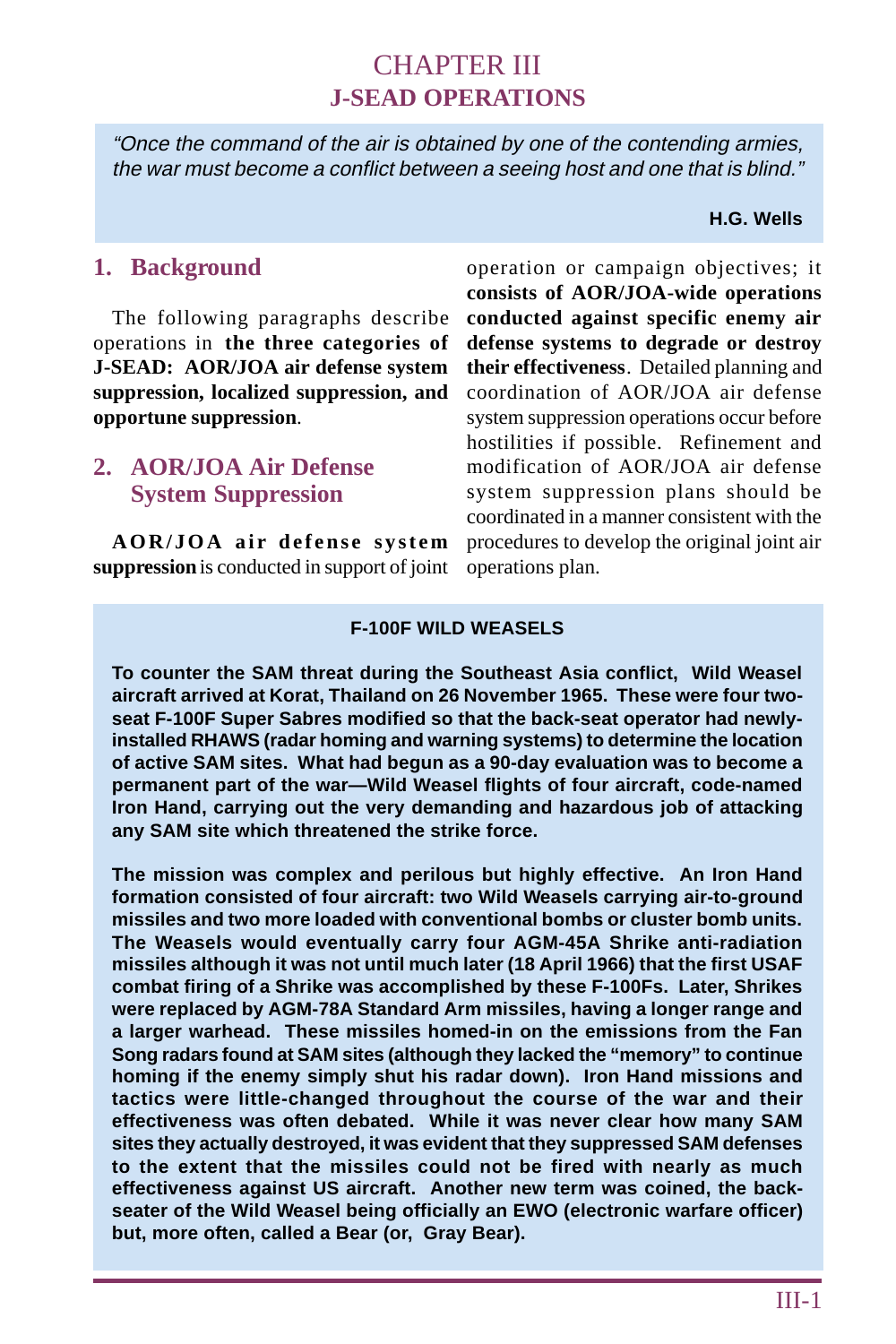**The men in strike aircraft like Phantoms and Thuds depended on Wild Weasels throughout the war, particularly in heavily-defended areas such as Hanoi and Haiphong. The very high risk associated with the F-100F Wild Weasel mission was proven in short order on 20 December 1965 when Captains John Pitchford and Robert Trier achieved the dubious distinction of being the first Wild Weasel crew shot down. The pair was escorting four Thuds when they detected the Fan Song radar emissions associated with a SAM site. While rolling in to make a run on the missile installation, a 37 mm cannon shell exploded in the aft section of the aircraft.**

**Captain Pitchford found time to fire marking rockets at the SAM installation before turning towards the Gulf of Tonkin some 60 miles away in the hope he could go "feet wet" (get over the water) where a rescue would be more likely...it was not to be. His F-100F was disintegrating and sending back ugly black clouds of smoke...there was no choice but to eject while still feet dry.**

**Captain Trier ejected first. Pitchford followed. The F-100F blew itself to pieces in mid-air seconds later. Trier was to be listed as MIA (missing in action), while Pitchford became the first Wild Weasel POW. He faced what can only be called an incredible challenge—preventing the North Vietnamese from torturing him into revealing details of the new anti-SAM operations.**

**Although it would soldier on as a "fast FAC" (forward air controller) north of the 17th Parallel, the F-100F Super Sabre was considered too vulnerable for the Wild Weasel role in high-threat areas and was replaced by two-seat F-105Fs from 7 May 1966 and later by F-105Gs and F-4Cs. The "90-day" F-100F Wild Weasels were belatedly withdrawn from Southeast Asia in July 1966 after a much longer stay than had been originally planned.**

> **SOURCE: Dorr, Robert F., Air War Hanoi, New York: Blandford Press, 1988.**

system suppression efforts should target Compass Call, and EF-111 aircraft. **objective** of AOR/JOA air defense system **enemy's total system**. These targets their associated C4 systems, pose the than localized SEAD objectives. However, **high payoff air defense assets that will result in the greatest degradation of the** include enemy airborne warning and control systems, radars and associated C4 for early warning, GCI, and long range SAM systems. **The objectives of AOR/JOA air defense system suppression will depend upon the type of air operations** (interdiction, counterair, maritime, and other types) **planned to support the JFC operation or campaign plan**. For example, in the counterair role, EW/GCI radars, coupled with enemy fighters and

a. **Concept.** AOR/JOA air defense like airborne warning and control system,

b. **Objectives.** The **immediate** suppression operations **is to permit effective friendly air operations by protecting friendly airborne systems**, disrupting the cohesion of enemy air defenses, and establishing flexibility for friendly operations on both sides of the forward line of own troops. Because the results of AOR/JOA air defense system suppression can have a significant impact on friendly operations, they may have a higher priority for air capabilities/forces greatest threat to friendly standoff systems planners must consider the impact on the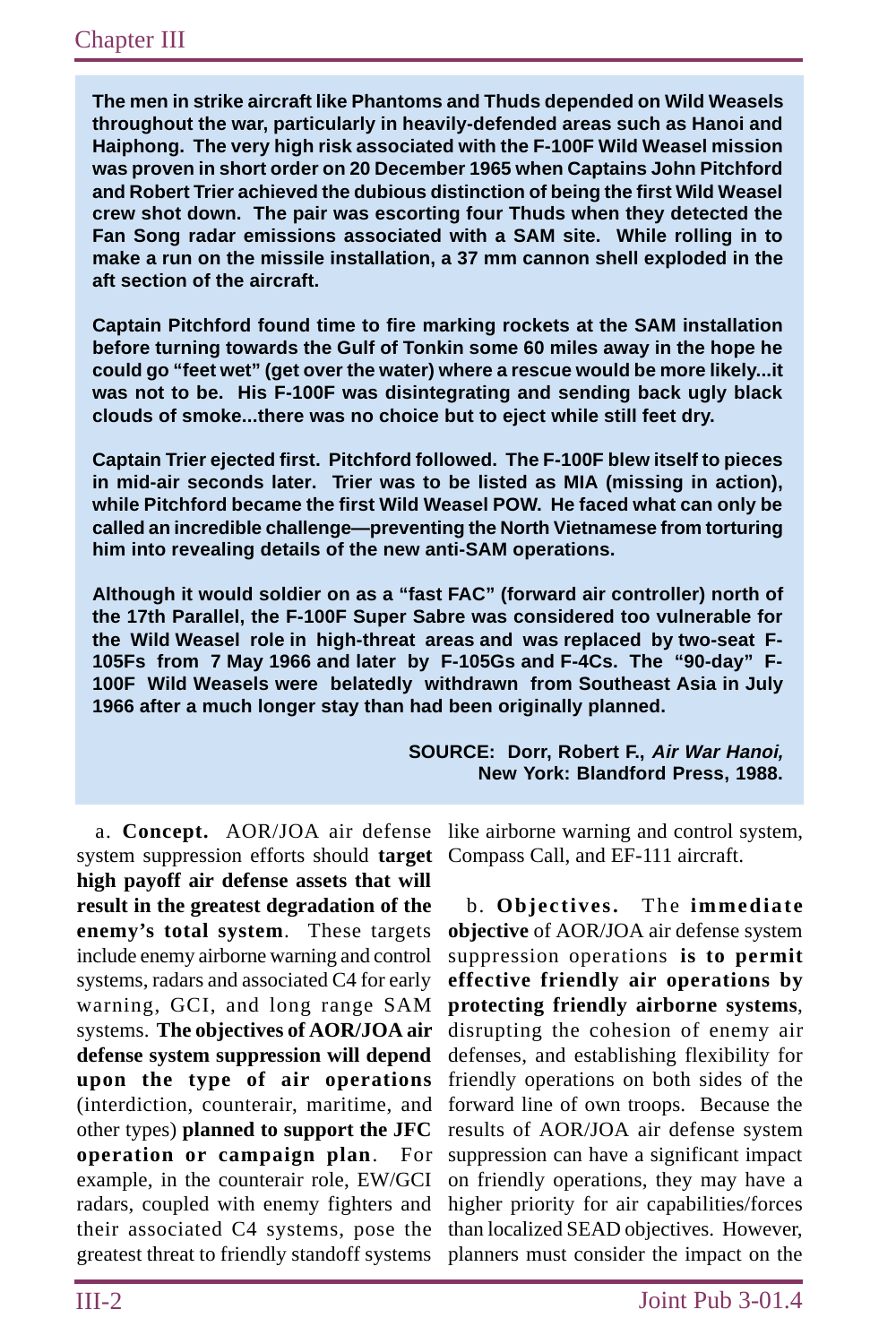

The EF-111 platform supports the immediate objective of suppression operations by disrupting the cohesion of enemy air defenses.

maneuver force if strikes requiring localized J-SEAD are canceled.

c. **Intelligence Sources. The JFC requires both raw information and completed analyses to develop an effective joint air operations plan** which will include critical SEAD targets. National resources and in-theater assets collect data. National intelligence agencies, joint intelligence centers, and intelligence producers provide evaluated analyses (intelligence). **The joint force J-2 will provide available information on:**

- Characteristics, signal operating instructions, criticism, vulnerabilities, redundancies, capabilities, locations, and order of battle of enemy air defense radars, communication links, and C4 facilities.
- SAM, AAA, and EW/GCI sites and facilities.
- Signals intelligence and electronic warfare assets.
- Climate and terrain within the AOR/JOA and their effects on

friendly and enemy operations.

- Rules of engagement (ROE) recommendations.
- Strengths and vulnerabilities of enemy air defense systems as a whole.
- Parametric changes of enemy indirect and direct threat emitters, including wartime reserve modes and reprogramming of target sensing weapon systems.

### d. **Planning AOR/JOA Air Defense System Suppression**

- **Planning** for AOR/JOA air defense system suppression is based upon the JFC's operation or campaign planning objectives and **is accomplished by the JFACC**, when designated. JFACC planning tasks are shown in Figure III-1.
- Within this planning process, **the joint staff is responsible for**:
	- •• Updating the SEAD order of battle.
	- •• Monitoring mission results.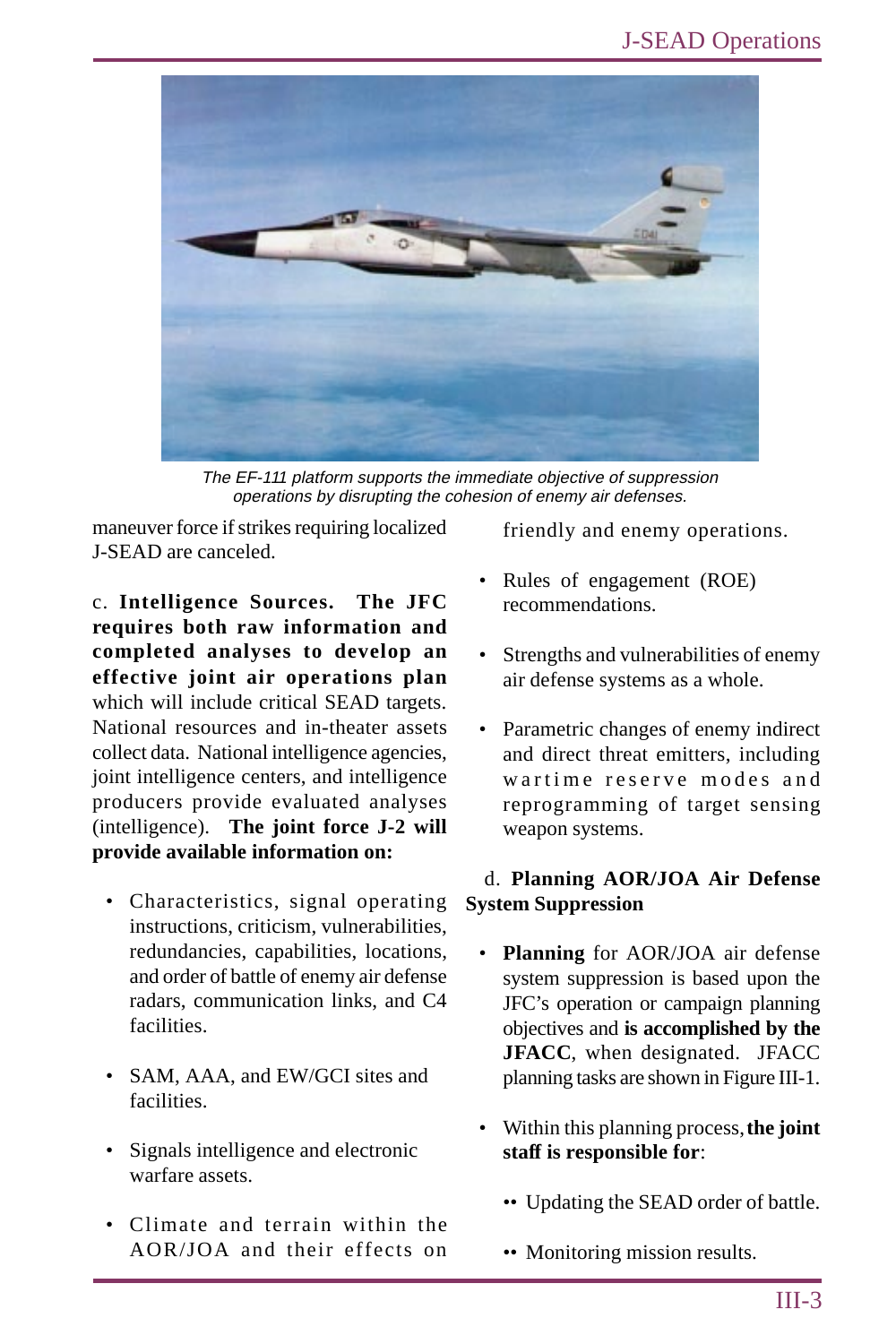

#### **Figure III-1. JFACC AOR/JOA Air Defense System Suppression Responsibilities**

•• Recommending SEAD targeting guidance.

•• Developing command, control, communications, computers, and intelligence protection measures.

•• Deconflicting frequencies and spectrum use between J-SEAD operations and other friendly operations.

- **The plan for AOR/JOA air defense system suppression resulting from this coordinated effort**:
	- Reflects JFC objectives.

•• Provides a clear division of tasks among components.

- Delineates coordinating instructions.
- •• Outlines suppression resources to be used.
- •• Integrates destructive and disruptive planning efforts. To preclude mutual interference during execution, the plan covers resource utilization, radio frequencies, effects of jamming, airspace control measures such as corridors and altitudes, and the collateral effects of J-SEAD operations.

### **3. Localized Suppression Operations**

**Localized suppression operations are normally confined to geographical areas**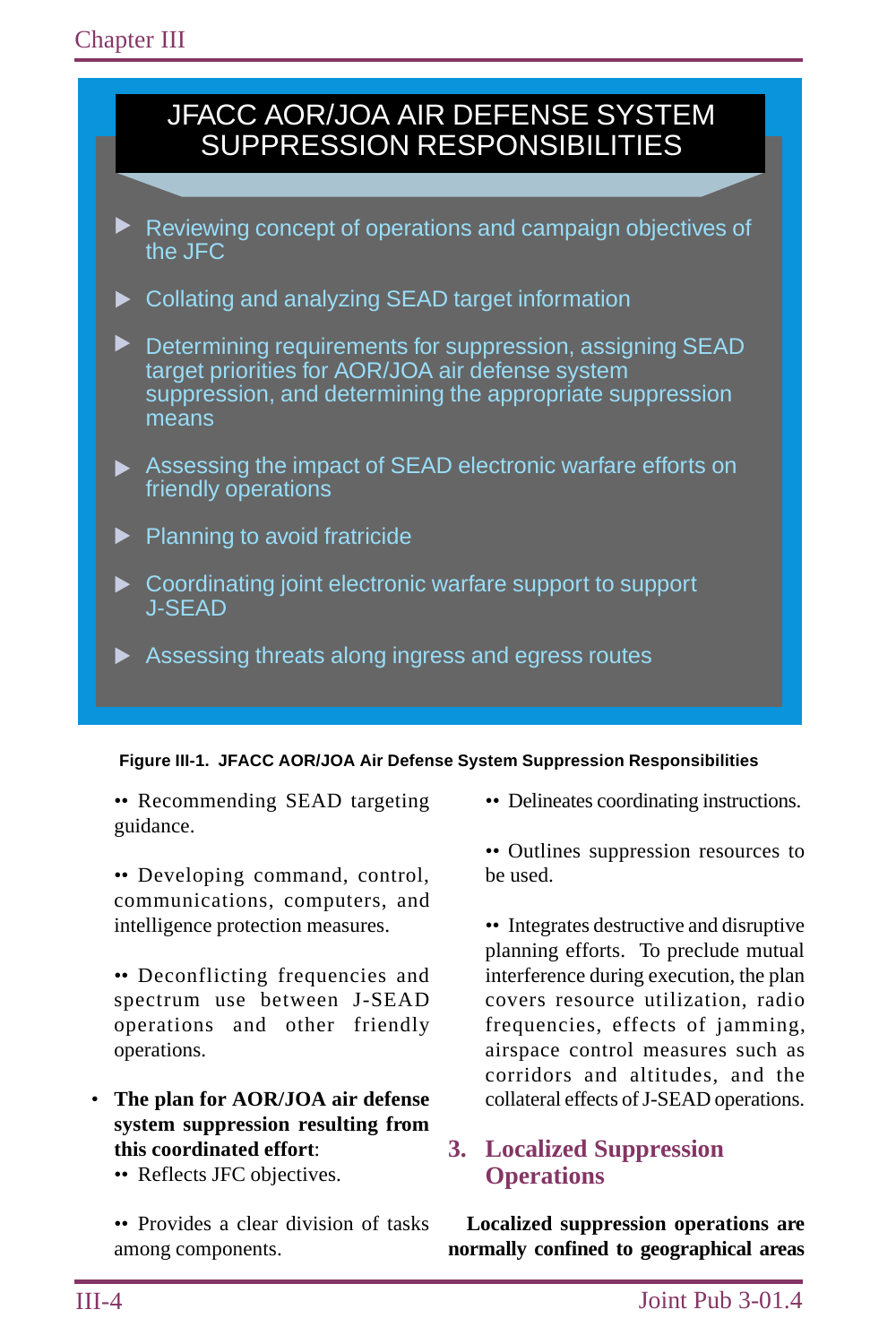**associated with specified ground targets or friendly transit routes.** These operations contribute to local air superiority, facilitating joint operations in the area.

a. **Concept. Localized suppression operations occur throughout the AOR/ JOA for all components.** Localized suppression operations have time and space limitations because they protect specific **Capabilities/Forces**

operations or missions; however, the effects of those missions may extend beyond the objective time period.

b. **Planning Responsibilities. Planning responsibilities are shown in Figure III-2.**

c. **Surface-to-Surface Suppression**

#### **SEAD IN THE MEDITERRANEAN, 1986**

**Following Vietnam, US defense suppression forces saw no action until March 1986. In that month, the US aircraft carriers USS America, Coral Sea, and Saratoga were placed in the Mediterranean Sea to conduct surface and flight operations in the Gulf of Sidra, south of the 32 degrees 30 minutes North latitude line claimed by Libya as the boundary of its national waters. The carrier task forces were participating in a previously announced US freedom-of-navigation exercise in international waters, outside the 12-mile limit prescribed by international law to define national and international waters. The exercise followed months of increasing tensions, in the Mediterranean beginning in January 1986 with numerous US intercepts of Libyan air force aircraft, including MIG-25 Foxbats, MIG-23 Floggers, SU-22 Fitters, an Il-76 Candid used by the Libyans for maritime reconnaissance, and French-built Mirage Vs and F-1s.**

**The US ships initially operated north of the 32-30' latitude line. However, on 24 March the US surface action group moved south of the Libyan-proclaimed "line of death" supported by combat air patrol (CAP) and surface combat air patrol (SUCAP) aircraft armed with a full complement of air-to-air and air-tosurface ordnance, including Mk-20 Rockeye, high-speed antiradiation missiles, and Harpoon antiship missiles. Early in the afternoon of the 24th, the Libyan missile base at Sirte fired one or more Soviet-built SA-5 surface-to-air missiles at Navy aircraft flying in support of the surface ships in waters below the line claimed by Libya. The missiles, fired against two F/A-18 Hornets operating from the USS Coral Sea in the southernmost CAP orbit, were fired at extreme range and were wide misses. Later the same day, two Libyan MIG-25s flew into the airspace above the Gulf of Sidra, were intercepted by Navy aircraft, and returned uneventfully to their airfield.**

**Another SA-5 "firing event" occurred later that evening, and an SA-2 missile firing event—the same type of missile employed by the North Vietnamese-was noted approximately 10 minutes after the SA-5 firing. The missile firings were called "firing events" because the Navy was not sure just how many missiles were fired but suspected at least one and probably more. Then, in the third missile firing on the 24th, the Libyan missile site at Sirte fired another one or more SA-5s at US aircraft 20 minutes after the SA-2 launch. Up to this time, the Defense Department estimated that there had been at least six surface-toair missiles fired, probably two more, and possibly 12 missiles launched against US aircraft.**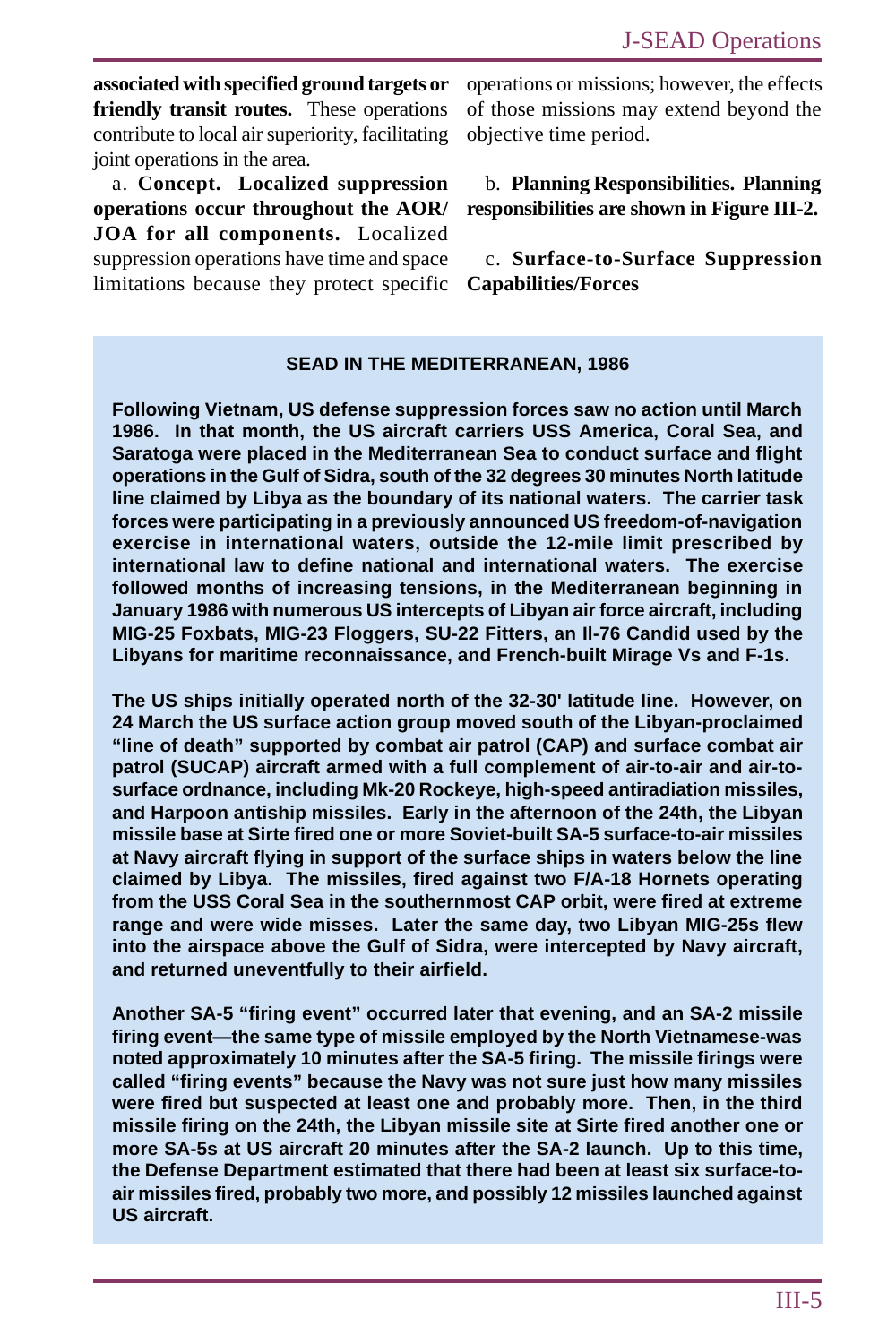**US retaliation for the SAM firings was initiated when a US Navy A-6 Intruder attacked a Libyan La Combattante high-speed missile patrol boat near Misratah with a Harpoon antiship missile and Rockeye, sinking it. Two Navy A-7Es from the USS Saratoga also fired HARMs against the SA-5 missile site at Sirte, and the radar site ceased to function—at least temporarily—after the attack.**

**Later in the evening of 24 March another Navy A-6 aircraft attacked a Libyan Nanuchka missile boat with Mk-20 Rockeye (a cluster munition with an armorpiercing capability), damaging it, but the boat was able to return to port.**

**Shortly after midnight on the 25th, the USS Yorktown fired two Harpoon missiles against an unidentified surface vessel, sinking it. Later that morning, in the early hours of 25 March, two US Navy A-7s again fired HARMs at the radar site at Sirte, which was once again back in operation. The final action of the Gulf of Sidra confrontation occurred after sunrise that same day when two Navy A-6s, one from the Saratoga and one from the Coral Sea, fired weapons against another Nanuchka patrol boat that had left Libyan territorial waters near Benghazi, leaving it dead in the water. These events were merely a prelude for the action that would occur less than three weeks later, again bringing the US and Libya into conflict and again bringing US defense suppression assets to bear.**

#### **ROUND TWO: APRIL 1986**

**The month following the first confrontation, then-President Reagan ordered the US Navy and Air Force to conduct strikes against Libya to preempt farreaching terrorist attacks that US intelligence officials said have been planned since the first of the year by Libyan leader Col. Muammar Qaddafi and "key lieutenants" on 30-35 American installations worldwide, including US international air carriers in Latin America.**

**The raid was also conducted in retaliation for the Libyan-sponsored bombing of a West Berlin night club in which one American Service member was killed and 230 people injured, including about 50 US military personnel. Planning began on 7 April and on 15 April approximately 100 US aircraft participated in the simultaneous raids against five targets around Tripoli and Benghazi. Aircraft involved in the strikes included 24 US Air Force F-111 from the 48th Tactical Fighter Wing at RAF Lakenheath in the United Kingdom, six of which acted as airborne spares and returned to the base after the initial refueling; five EF-111As from the 42d Electronic Combat squadron at RAF Upper Heyford, three of which would take part in the attack; 28 KC-10 and KC-135 tankers; Navy E-2Cs for surveillance; F-14s and F/A-18s; EA-6Bs for electronic countermeasures; and A-6Es for attack. The targets were "purported terrorist installations comprising command and control systems and training, logistics, intelligence and communications facilities."**

**The attack scheme used the EF-111s and the EA-6Bs, equipped with similar jamming systems, or nonlethal or electronic defense suppression prior to the arrival of the attack aircraft over target. Six Navy F/A-18s and six A-7Es provided the lethal side of the defense suppression role. The A-7E is capable of firing both the AGM-45 Shrike and the AGM-88 HARM, while the F/A-18 is only HARMcapable, and together they fired nearly 50 antiradiation missiles (12 Shrikes**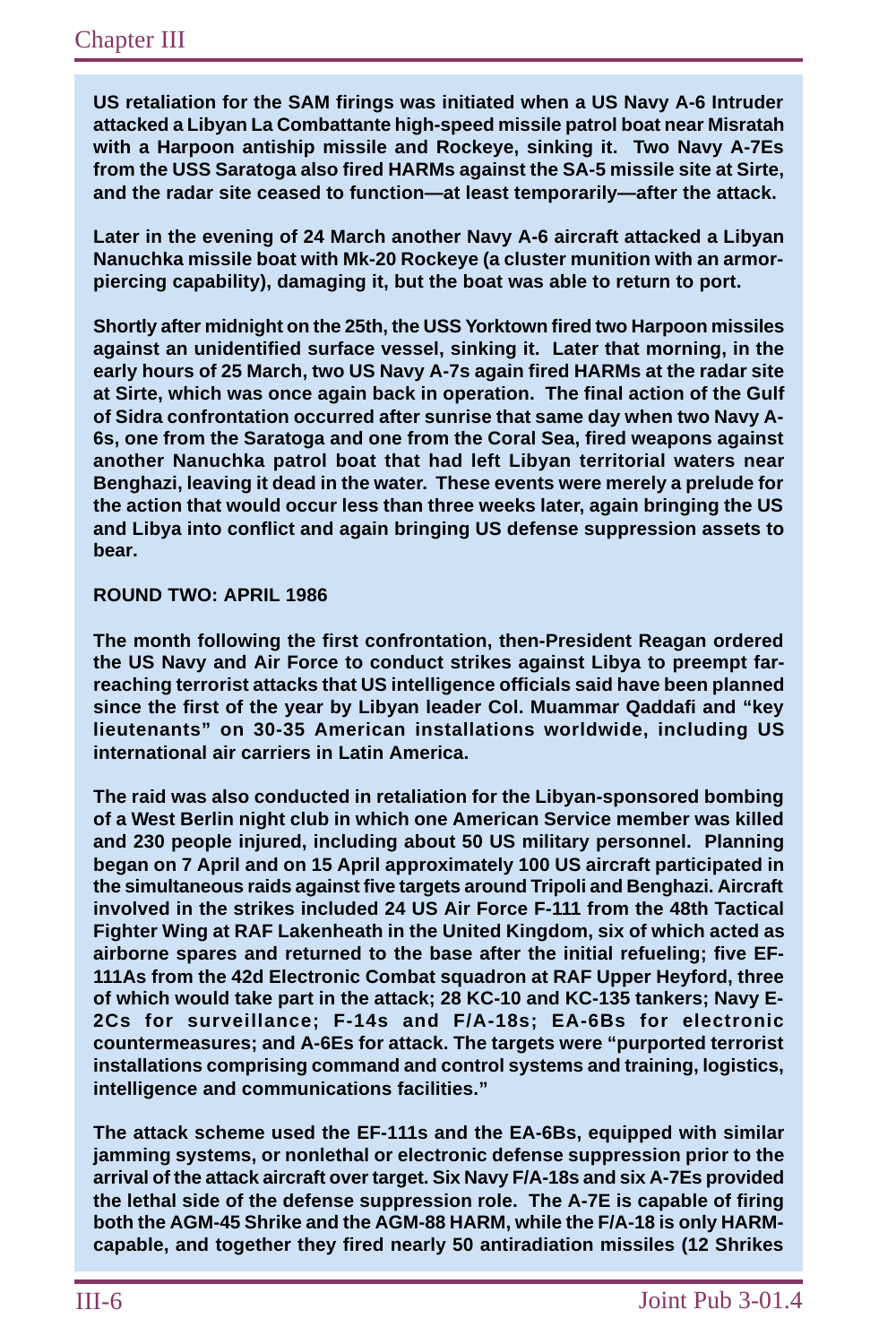**and about 36 HARMs) at Libyan air defense sites. Still, "the attacking aircraft encountered heavy surface-to-air missile activity near Tripoli and at one downtown target near Benghazi. The activity included SA-2, SA-3, SA-6, and SA-8 missiles.'' Significantly, the SA-5 site at Sirte, which was attacked during the Navy raids in March, came up as the attack aircraft were egressing the target area, but no missiles were fired from the site and no antiradiation missiles were expended against it. Only one aircraft, a USAF F-111, was lost in the raid, for causes as yet unknown.**

#### **SOURCE: Hewitt, William A., Planting the Seeds of SEAD, Maxwell AFB: Air University Press, 1993.**

• Based on the JFC guidance, **the ground and naval components' fire support elements and fire support coordination centers will determine the suppression systems available to conduct localized suppression.** Examples of these capabilities/forces include field artillery, mortars, naval surface fire, attack helicopters, electronic warfare, and surface-tosurface missiles. **Components need to coordinate employment of these suppression systems** to ensure they meet mission requirements and do not interfere with other planned operations. **Component liaison elements** located

## LOCALIZED SUPPRESSION PLANNING RESPONSIBILITIES

The echelon requesting support starts localized suppression planning. This planning must be integral to specific air mission planning and use existing C4.

The JFACC coordinates employment of airborne suppression capabilities/forces made available in support of other components.

The JFACC develops a recommended threat priority list. The enemy air defense order of battle, its system capabilities, and the flight profiles and defensive capabilities of projected friendly aircraft govern the priorities on this list.

Organic intelligence agencies use this localized threat priority list for planning, intelligence collection, and analysis of operational effectiveness. The agencies review aircrew reports on the effectiveness of enemy air defense systems and, if necessary, realign the threat priority list. J-SEAD planners should reference the appropriate threat priority list for the air mission they support.

**Figure III-2. Localized Suppression Planning Responsibilities**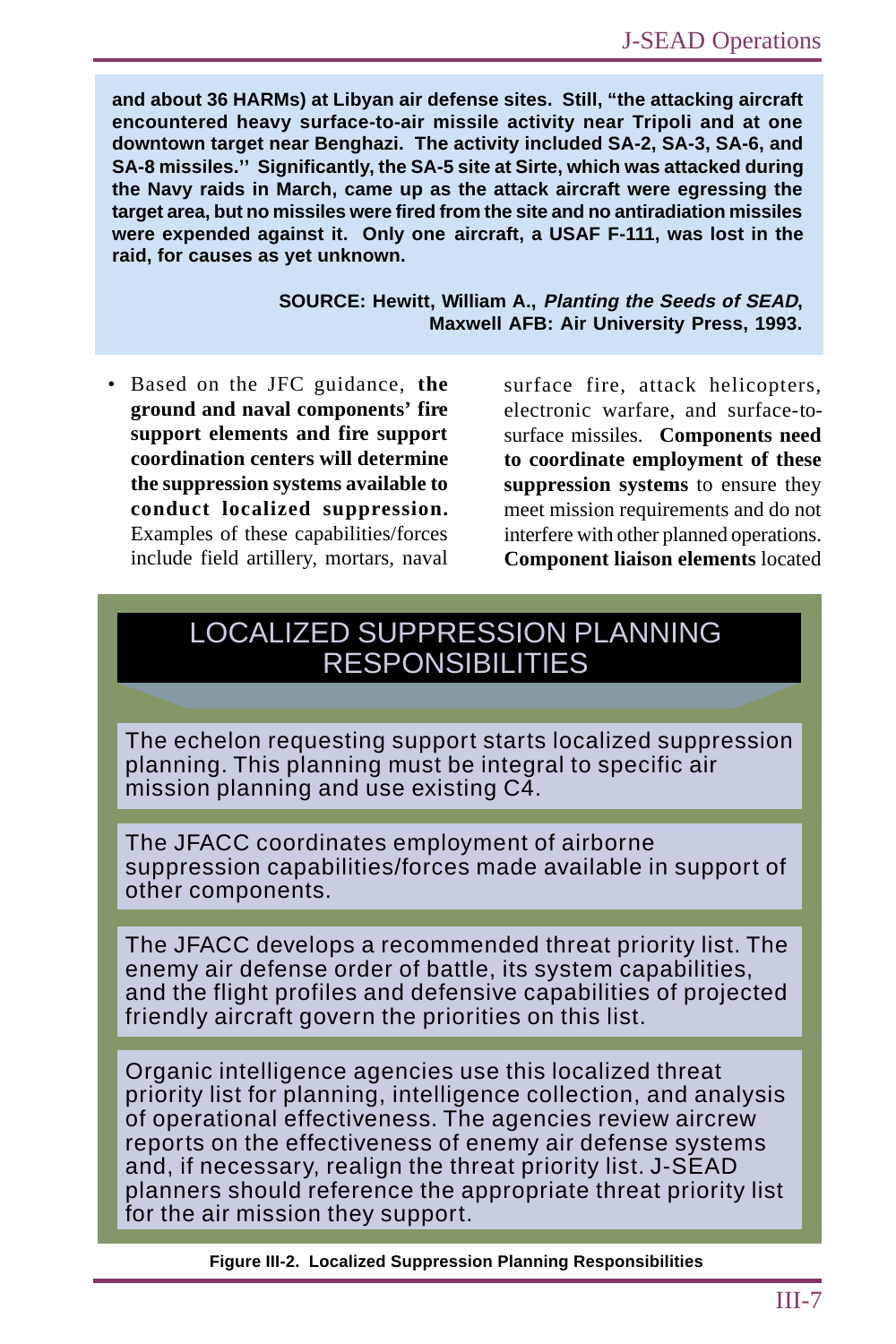

Localized suppression operations, using preplanned or immediate mission procedures, are designed to support specific joint operations/missions and contribute to friendly air superiority for an objective time period.

with the JFACC **assist localized suppression operations** by providing the means to request surface fire support. The component commanders continually update lists of potential SEAD targets in their areas of interest.

- The **list of targets** includes information such as target location, desired effects, timing, and sequence of attack. Component liaison elements, such as the **Battlefield Coordination Element**, are responsible to their respective command for consolidating their component's SEAD target priorities.
- **Tactical air control parties, air and naval gunfire liaison companies**, and fire support agencies identify potential local SEAD targets and request SEAD fire support.

d. **Mission Planning. The SEAD process is based upon the JFC campaign or operation plan** and the components determination of suppression needs, target priorities, and availability of appropriate suppression means.

• **Preplanned Mission.** A unit initiating

a preplanned request for J-SEAD should also **identify known or suspected enemy air defense locations enroute to and from and around the target area**. Each echelon handling the request **refines and updates threat data** if able. The request for air support contains this updated data, along with the type of suppression desired by the requesting component.

• **Immediate Missions**

•• **Threat assessment and suppression requirements**, usually destructive in nature**, must be made quickly** when processing a request for air support. Any friendly forces on the air request net able to meet suppression requirements may enter the air request net by contacting the tactical air control party or air and naval gunfire liaison company to respond to the specific SEAD request. Procedures for requesting localized suppression are the same as those for close air support.

•• **If a surface force cannot support**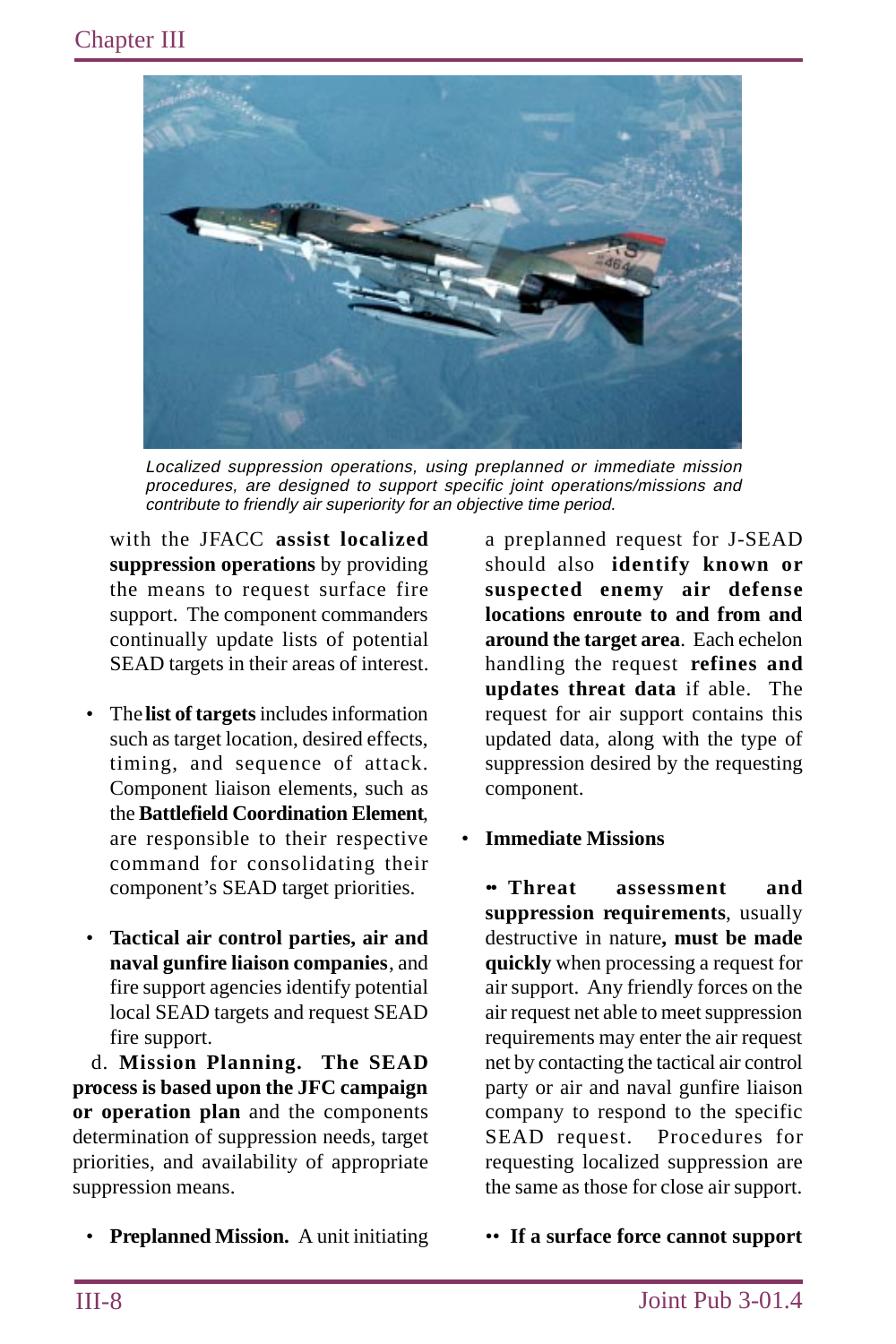**the SEAD requirement**, the component control center, Air Force Air Support Operations Center, Marine Corps Direct Air Support Center, or the Navy Supporting Arms Coordination Center passes the request through the component senior air control agency to the JFACC for **immediate SEAD support consideration.** In supporting the request, the JFACC may divert air capabilities/forces made available to the JFACC.

•• **Execution timing** is based on the requested time on target and is relayed from the component control center to the suppressing unit. If a unit cannot fulfill a prearranged localized suppression commitment, it must relay this information immediately to the component control center through the appropriate command element. If localized suppression capabilities or requirements change, appropriate elements should notify the requesting unit immediately.

• **Joint Fire Requests for Corridor Suppression.** All components may request J-SEAD support for corridor suppression. The missions shown in

Figure III-3 may require corridor suppression.

#### e. **Coordination**

- **SEAD coordination occurs at all echelons.** Processing of localized suppression requests proceeds from the lowest echelon of command to the highest using the appropriate air control system. Coordination is important to avoid mutual interference and for target prioritization. Liaison elements located in the Joint Air Operations Center aid this effort. See Pub 3-56.1 for details on the JAOC and these elements.
- **A requesting echelon or component must first consider what organic SEAD systems are available.** When the requirements exceed the capability or availability of its systems, the requesting component passes the requirements through its respective chain of command to the JFACC for resolution.
- **Units requesting air support will identify known or suspected enemy air defense systems** that could threaten the mission. SEAD requests will also

## MISSIONS REQUIRING CORRIDOR SUPPRESSION

Missions transiting the forward line of own troops (FLOT)

Air missions supporting tactical airlift or combat search and rescue operations

Support of special operations

Helicopter operations forward to the FLOT

#### **Figure III-3. Missions Requiring Corridor Suppression**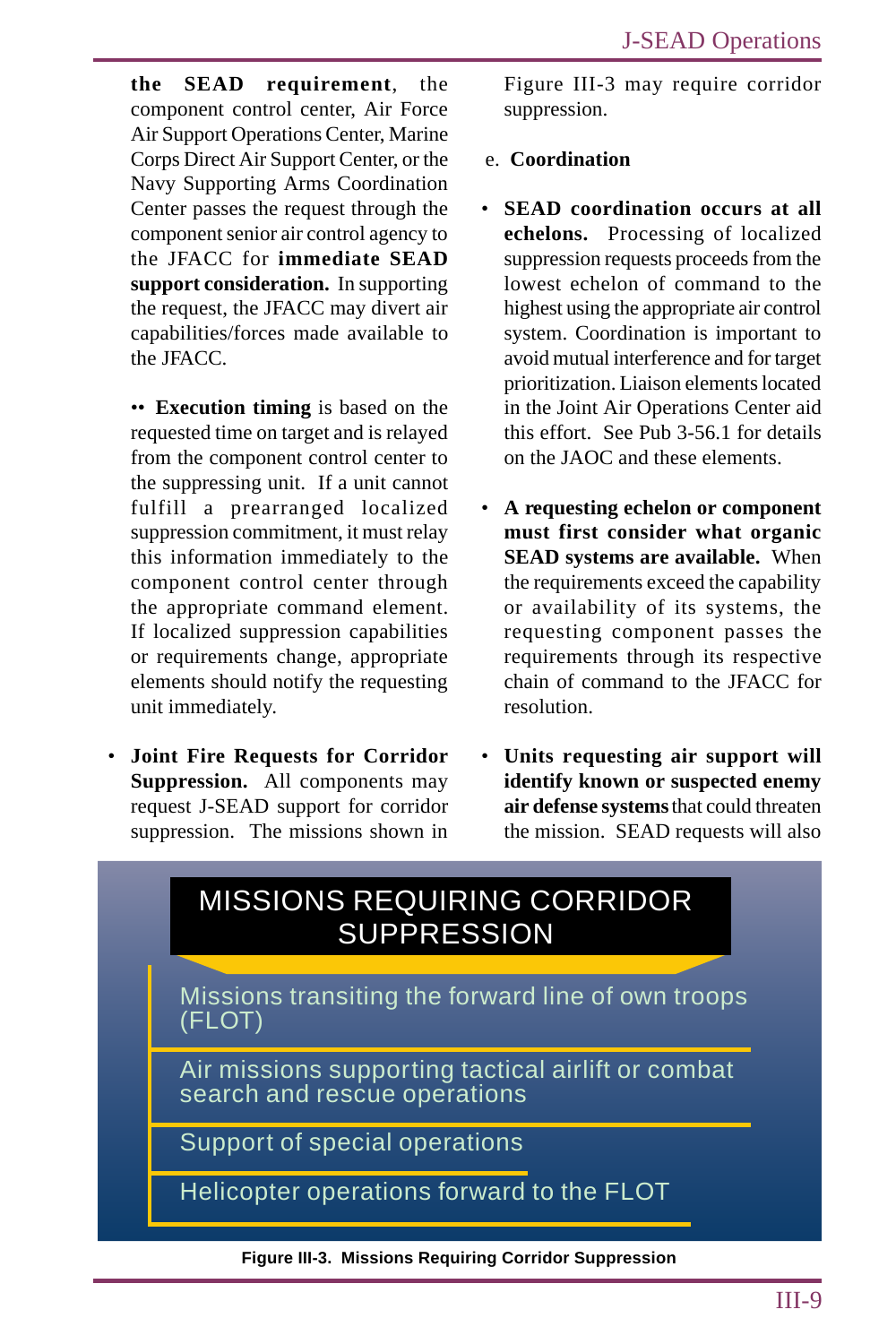<span id="page-34-0"></span>include these defense systems and identify targets that cannot be engaged with organic capabilities/forces.

• **When supporting units cannot fulfill a SEAD commitment to support a mission, they must relay this information to the appropriate agency.** The fire support element then either resolves the shortfall or relays it to the next higher force headquarters. The components will also use their organic communications capability to notify the JFACC of the shortfall.

## **4. Opportune Suppression**

Many air defense threats are not identified in enough time for planned suppression. **Opportune suppression is usually unplanned and includes aircrew self-defense** and attack against targets of opportunity. **The JFC or higher authority will establish the rules of engagement for opportune suppression.**

a. **Aircrew Self-defense.** Unless otherwise dictated by the laws of war, **restrictions ordinarily should be imposed only for the safety of friendly forces**.

b. **Targets of Opportunity.** SEAD targets of opportunity are those **enemy air defense systems detected by surface or airborne sensors or observers within range of available weapons and not yet targeted**. Many SEAD efforts by surface forces may be against targets of opportunity. Surface and air weapon systems may suppress air defense targets of opportunity whenever capabilities, mission priorities, and rules of engagement permit. Such suppression operations must be in accordance with established rules and fire support coordination measures. The purpose of SEAD ROE is to enhance effective suppression of enemy air defenses while minimizing risks to friendly forces.

c. **Targets Acquired by Observers or Controllers.** Many combat elements may often be in good position to acquire SEAD targets of opportunity. **Observers, spotters, controllers, and liaison officers from the components have the authority to request suppression for SEAD targets of opportunity.** Such personnel include Air Force air liaison officers, enlisted terminal attack controllers, airborne forward air controllers, tactical air control parties, Marine assault support coordinators and airborne tactical air controllers, artillery forward observers, Marine infantry commanders, Army aerial observers, unmanned aerial vehicles, and combat observation and lasing teams. The observers or controllers will forward these requests through their respective fire support channels. **The following procedures apply:**

- Requirements should first be passed to suppression systems that belong to or support the unit acquiring the target because they can respond immediately.
- If the suppression requirement exceeds the capabilities of the ground forces, the immediate request will be sent via the air request net to the component control centers.

d. **Targets Acquired by Aircrews.** When **aircrews** have acquired SEAD targets of opportunity but have not engaged them because of mission priorities, system capabilities, or SEAD ROE, they **pass the information to the agency controlling their mission**. This agency immediately passes the targeting data through the appropriate system or systems to coordinate with the force best suited for targeting.

e . **Coordination. Opportune suppression is a continuous operation** involving immediate response to acquired air defense targets of opportunity. In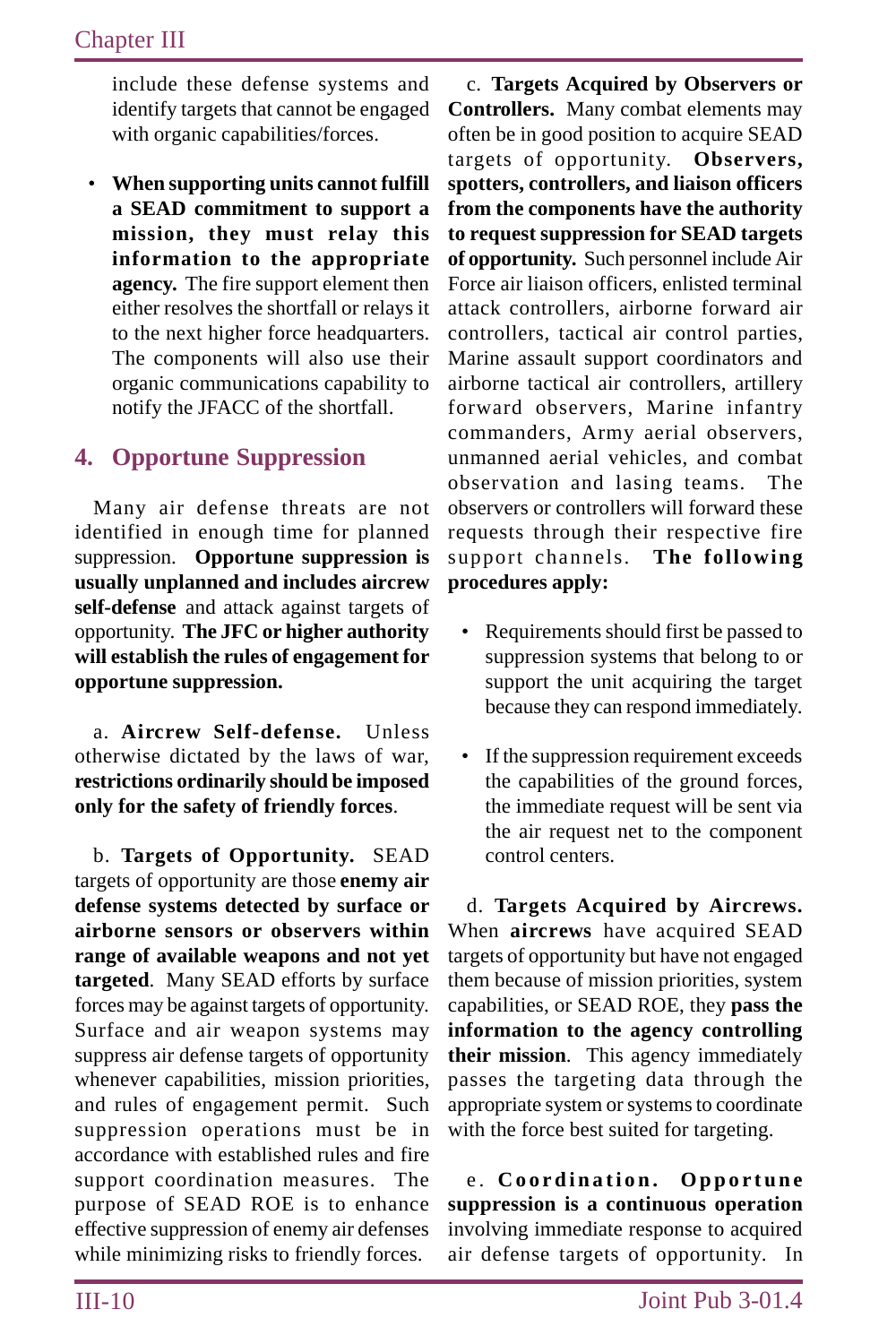support of the operation or campaign plan, **the component commander may assign**, for a specific period of time, **a higher priority of effort to those areas where the campaign or operation plans call for air operations**. In cases where air assets are not available or not required, the **component commander establishes priorities for opportune suppression**. These priorities are forwarded from the designated fire support coordinator at component level headquarters to the executing commands.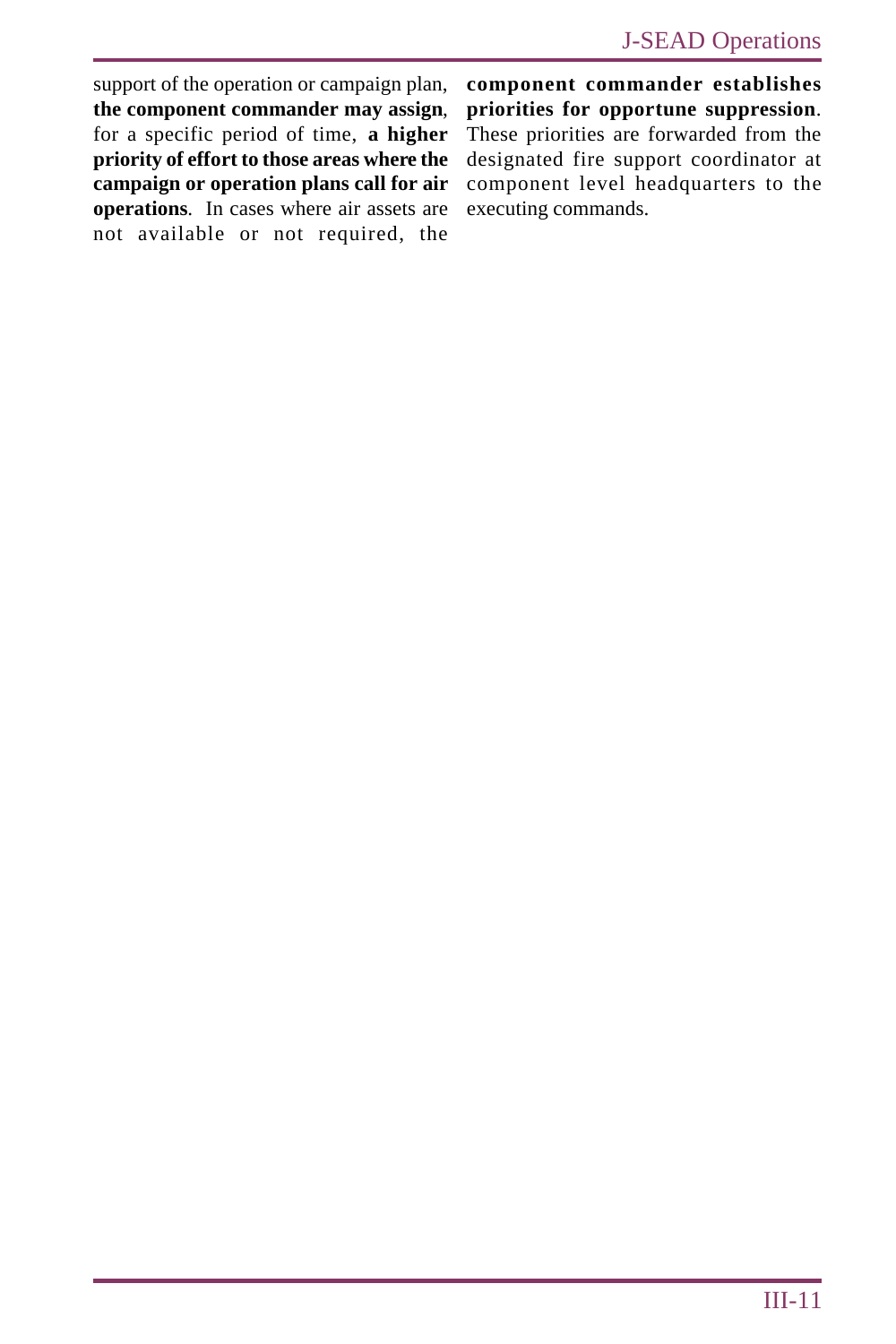Intentionally Blank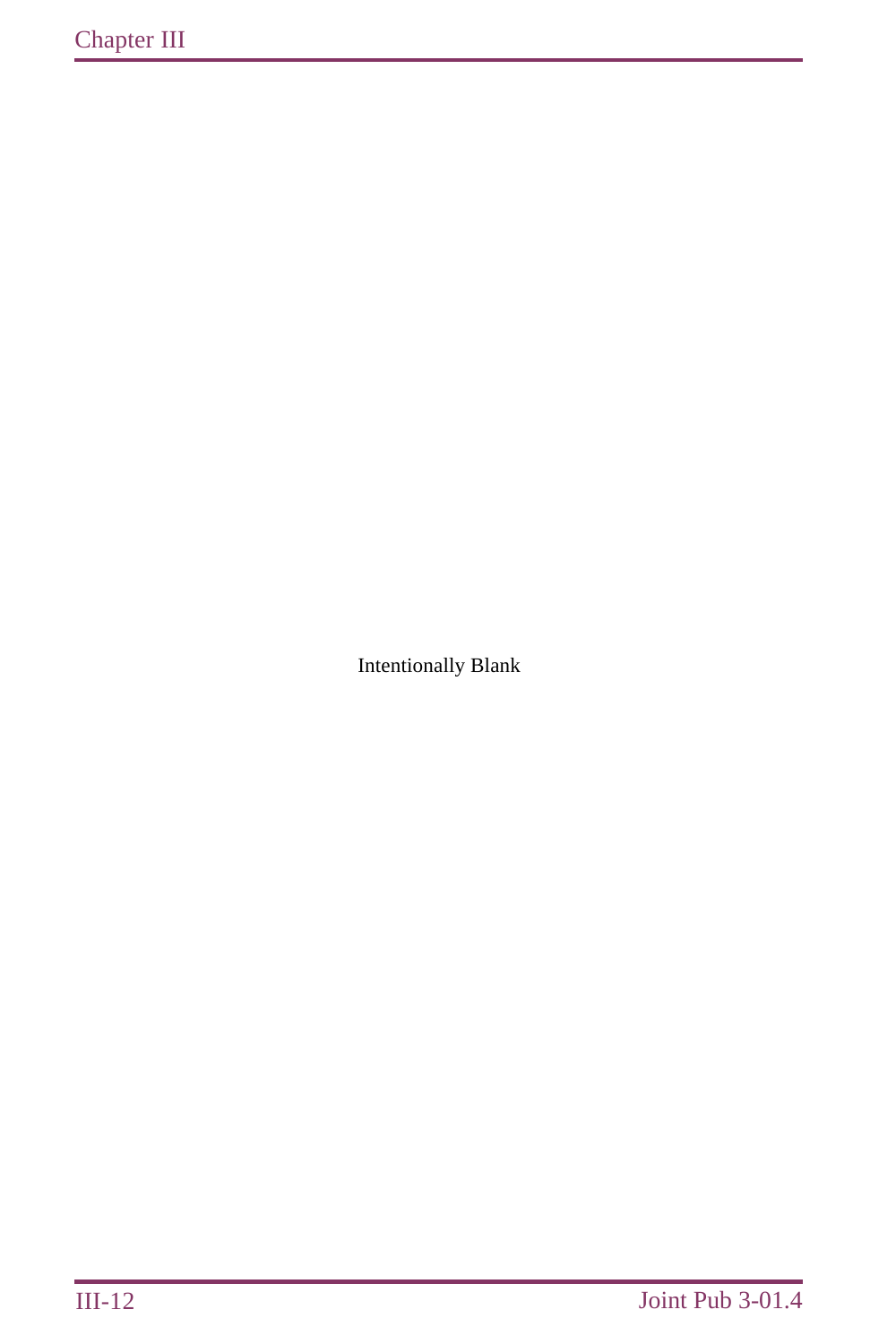## APPENDIX A **REFERENCES**

<span id="page-37-0"></span>The following references were reviewed and considered during the development of this publication.

- 1. Joint Publications.
	- a. Joint Pub 0-2, "Unified Action Armed Forces (UNAAF)."
	- b. Joint Pub 1-02, "DOD Dictionary of Military and Associated Terms."
	- c. Joint Pub 3-01.2, "Doctrine for Theater Counterair Operations."
	- d. Joint Pub 3-03, "Doctrine for Joint Interdiction Operations" (in development).
	- e. Joint Pub 3-04, "Doctrine for Joint Maritime Operations (Air)."
	- f. Joint Pub 3-09, "Doctrine for Joint Fire Support" (in development).
	- g. Joint Pub 3-09.2, "JTTP for Radar Beacon Operations (J-BEACON)"
	- h. Joint Pub 3-52, "Doctrine for Joint Airspace Control in the Combat Zone."
	- i. Joint Pub 3-56.1, "Command and Control for Joint Air Operations."
	- j. Joint Pub 5-0, "Doctrine For Planning Joint Operations."
- 2. Multi-Service Publications.

a. TACP 50-29/TRADOC Pam 525-45/USREDCOM Pam 525-8, 31 December 1984, "General Operating Procedures for Joint Attack of the Second Echelon (J-SAK)."

b. FM 90-20/FMFRP 2-72/TACP 50-8/USAFEP 50-8/PACAFP 50-8/AACP 50-8, April 1989, "Multi-Service Procedures for the Joint Application of Firepower (J-Fire)."

c. FM 90-21/FMFRP 5-44/TACP 50-20/USAFEP 50-20/PACAFP 50-20, October 1991, "Multi-Service Procedures for Joint Air Attack Team (JAAT) Operations."

d. TH 61A1-39 [Air Force]/NAVAIR OO-13OASR-9 [Navy]/FMFM 5-2G-6(C) [Marine Corps]/FM 101-50-31 [Army], "Joint Munitions Effectiveness Manual/ Air-to-Surface (JMEM/AS)-Special Applications: Group Risk Estimates for Friendly Troops" (U). Each volume dated separately.

e. AFM 2-50/FM 100-27, 31 August 1985, "US Army/US Air Force Doctrine for Joint Airlift and Tactical Airlift Operations."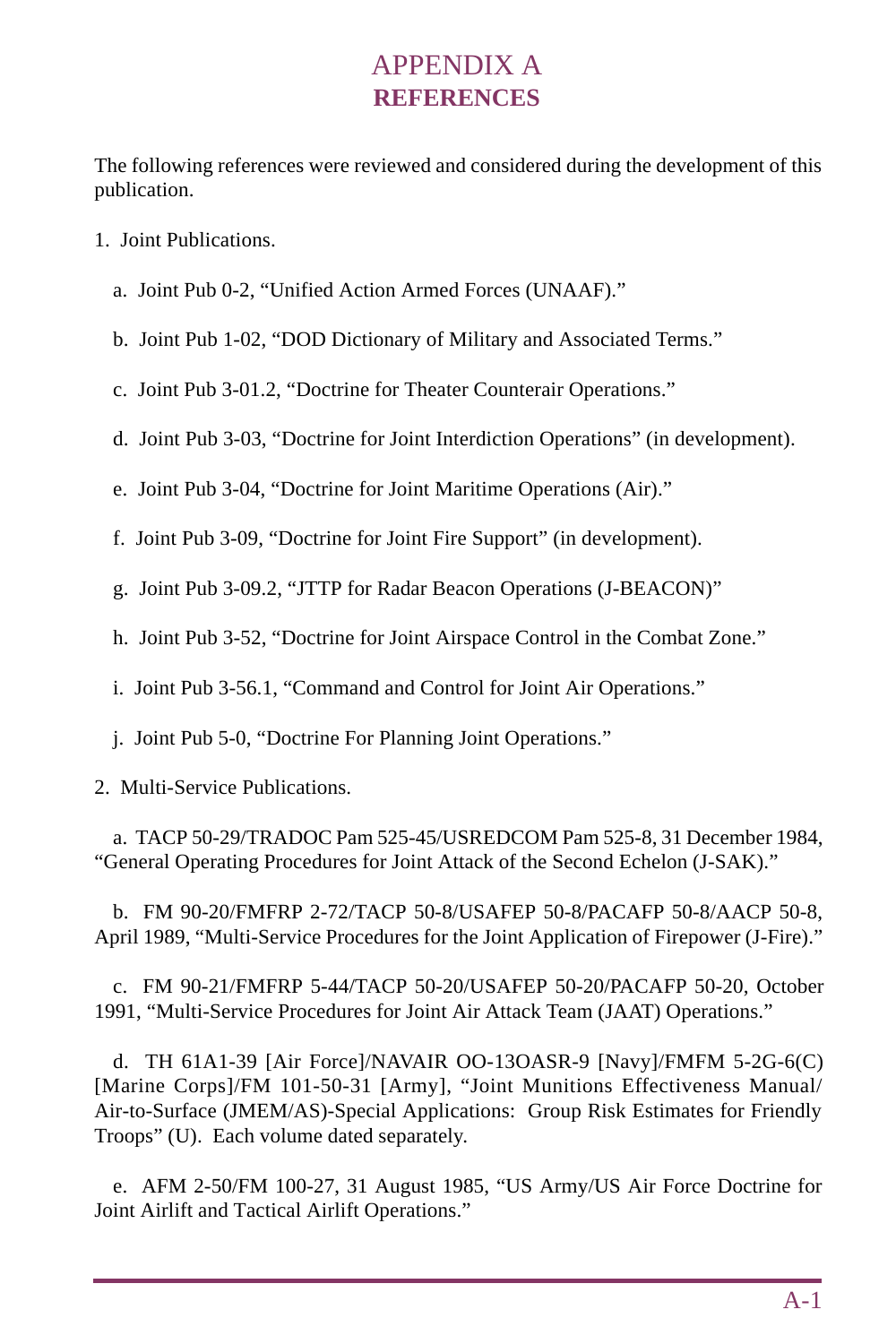f. AFM 2-14/FM 100-42, 1 November 1976, "US Air Force/US Army Airspace Management in an Area of Operations."

3. US Army Publications.

a. FM 44-3, 15 June 1984, "Air Defense Artillery Employment: Chaparral/Vulcan/ Stinger."

b. FM 100-26, 30 March 1973, "The Air-Ground Operations System."

c. FM 1-103, 30 December 1981, "Airspace Management and Army Air Traffic in a Combat Zone."

d. FM 100-103, 7 October 1987, "Army Airspace Command and Control in a Combat Zone."

e. FM 1-112, 14 July 1986, "Attack Helicopter Battalion."

f. FM 1-100, 28 September 1989, "Doctrinal Principles for Army Aviation in Combat Operations."

g. FM 6-20-2 (HTF), 30 September 1983, "Division Artillery, Field Artillery Brigade, and Field Artillery Section (Corps)."

h. FM 6-20-1J, 14 June 1984, "Field Artillery Battalion."

i. FM 6-42, 13 March 1985, "Field Artillery Battalion, Lance."

j. FM 6-20-1 (HTF), 27 December 1983, "Field Artillery Cannon Battalion."

k. FM 6-121, 13 December 1984, "Field Artillery Target Acquisition."

l. FM 6-20, 17 May 1988, "Fire Support in the AirLand Battle."

m. FM 100-5, 5 May 1986, "Operations."

n. FM 6-1, 13 May 1986, "TACFIRE Operations."

o. FM 44-1, 9 May 1983, "US Army Air Defense Artillery Employment."

4. US Air Force Publications.

a. Air Force Manual 1-1, Mar 1992, "Basic Aerospace Doctrine of the United States Air Force."

b. MCM 3-1 (16 volumes), "Mission Employment Tactics," each volume dated separately.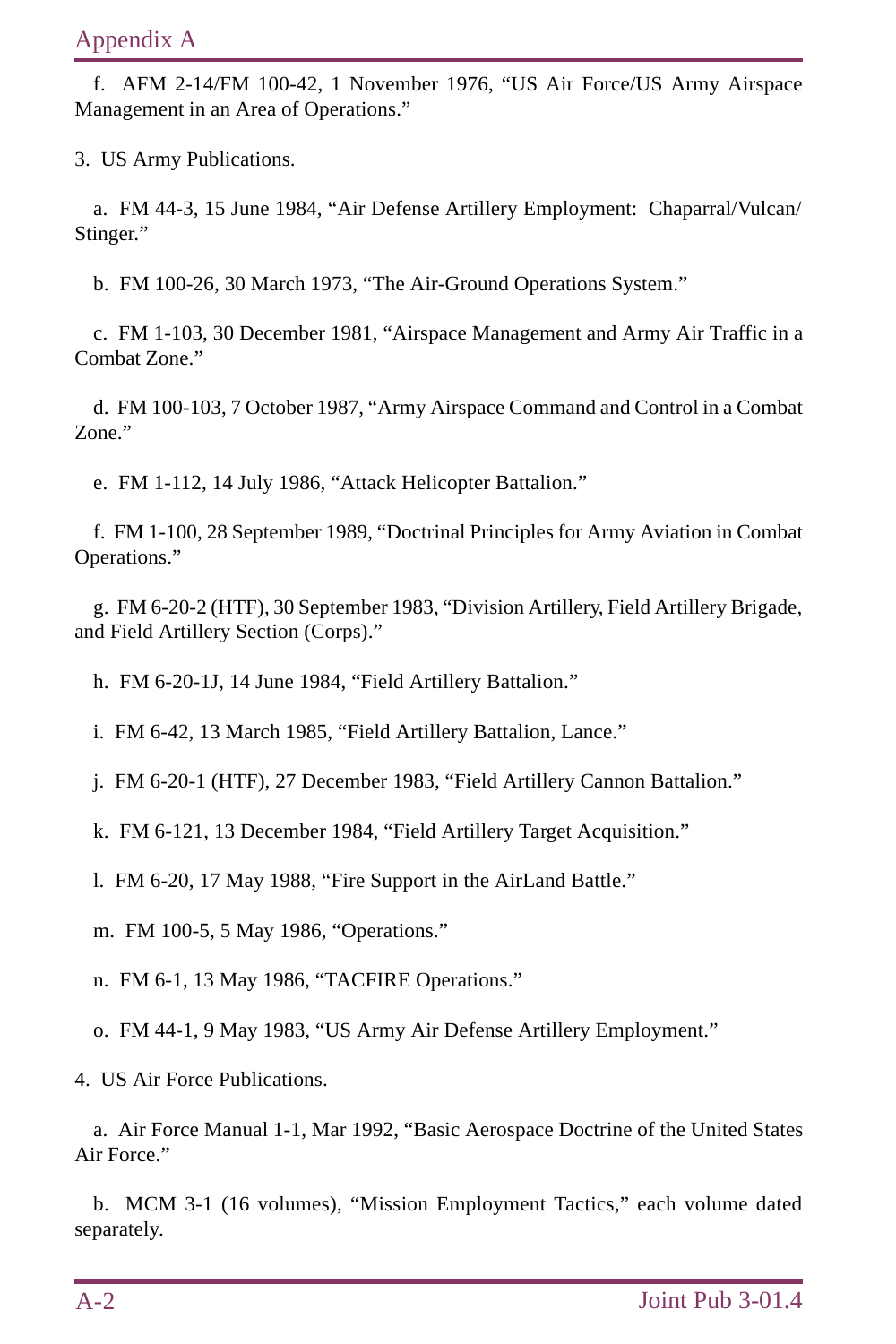c. TACR 55-46, 20 April 1988, "Tactical Air Control System (TACS)."

d. Tactical Air Force Guide for Integrated Electronic Combat, November 1989.

5. US Marine Corps Publications.

a. FMFM 2-7, 25 September 1981, "Fire Support in Marine Air-Ground Task Force Operations."

b. FMFM 2-7-1, 8 July 1992, "Fire Support Coordination by the MAGTF Command Element."

c. FMFM 6-8, 5 November 1990, "Supporting Arms Observation, Spotter, and Controller."

d. FMFM 6-18, 27 March 1992, "Techniques and Procedures for Fire Support Coordination."

e. FMFM 5-1, 16 October 1991, "Organization and Function of Marine Aviation."

f. FMFM 5-40, 27 March 1991, "Offensive Air Support."

g. FMFM 5-41, 28 October 1992, "Close Air Support and Close-In Fire Support."

6. US Navy Publications.

a. NWP 10-2, "Strike Operations Against Land Target."

b. NWP 22-2, "Supporting in Amphibious Operations."

c. MWP 55 Series, "Aircraft Tactical Manual"

d. Surface Force Tacnote PD 341-1-90, "Suppression of Enemy Air Defenses (SEAD) and Counter Mechanized (Countermech) Naval Gunfire Support (NGFS) Fire Missions (SEAD/Countermech/NGFS)."

e. NWP 10-1, "Composite Warfare Commanders Manual."

f. ATP 37 (w/change), July 1975, "Supporting Arms in Amphibious Operations."

g. NWP 10-1-13, "Joint Reporting System."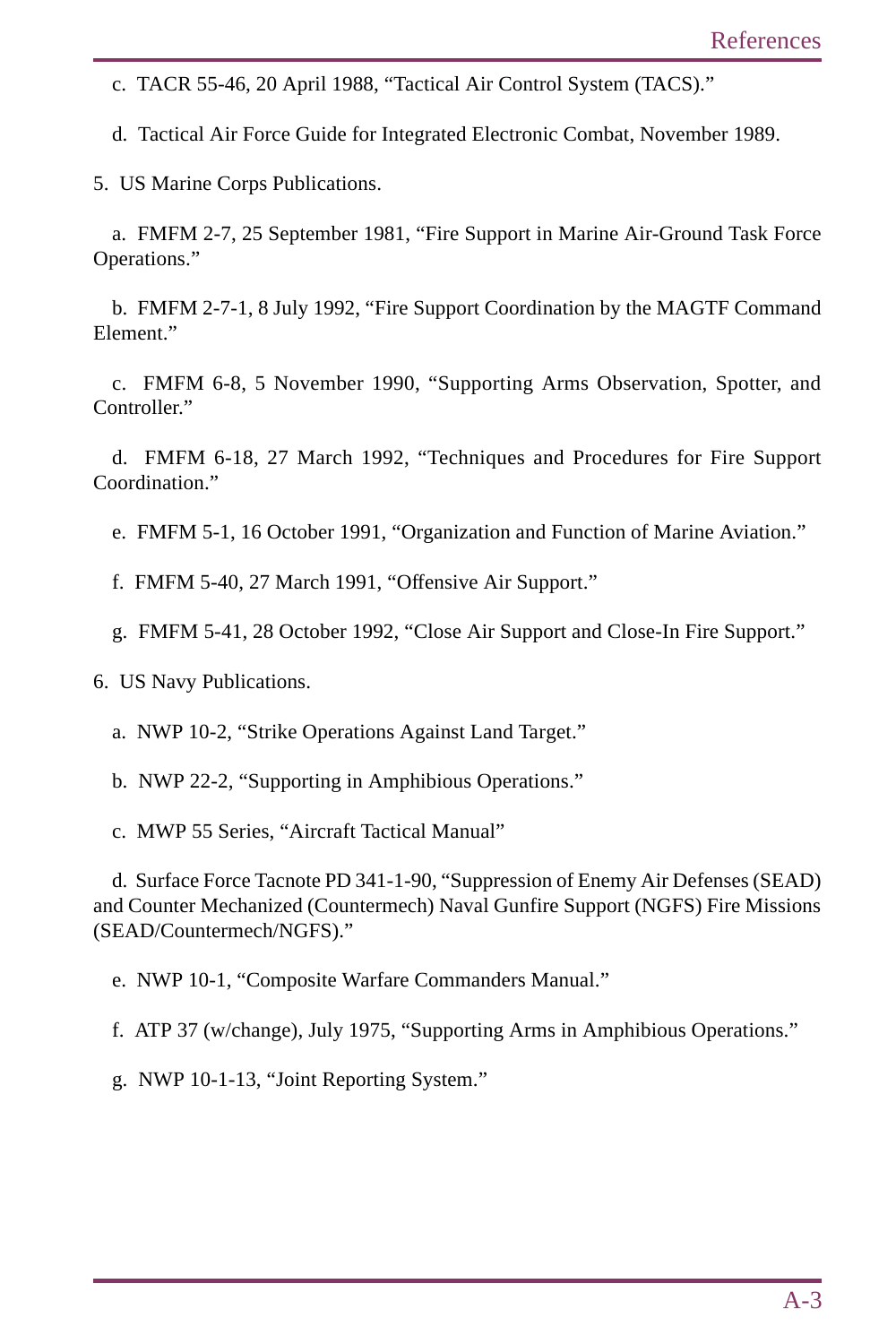Intentionally Blank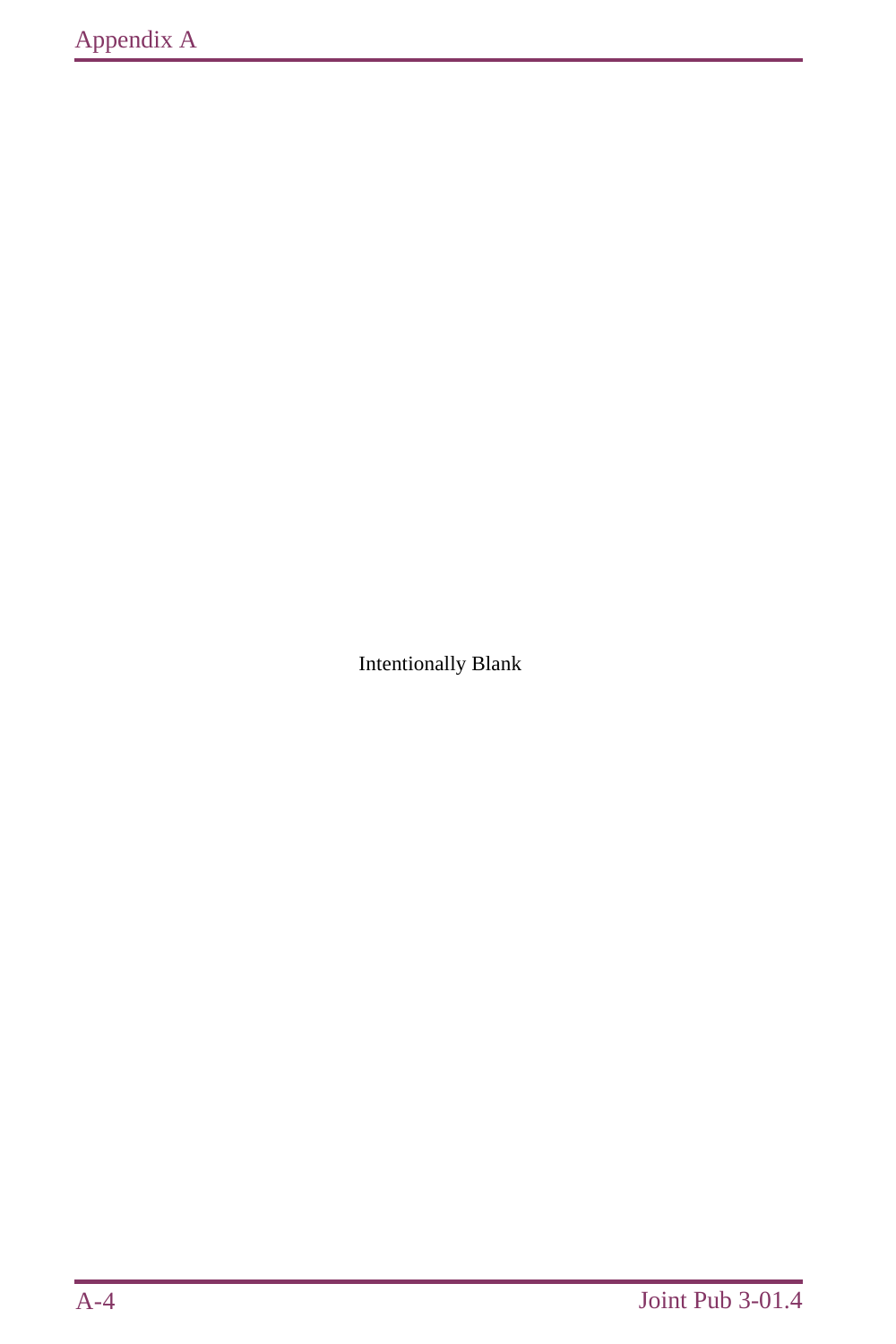## APPENDIX B **ADMINISTRATIVE INSTRUCTIONS**

## **1. User Comments**

Users in the field are highly encouraged to submit comments on this publication to the Joint Warfighting Center, Attn: Doctrine Division, Fenwick Road, Bldg 96, Fort Monroe, VA 23651-5000. These comments should address content (accuracy, usefulness, consistency, and organization), writing, and appearance.

### **2. Authorship**

The lead agent for this publication is the US Air Force. The Joint Staff doctrine sponsor for this publication is the Director for Operational Plans and Interoperability  $(J-7)$ .

### **3. Change Recommendations**

a. Recommendations for urgent changes to this publication should be submitted:

TO: CSAF WASHINGTON DC//XOXD// INFO: JOINT STAFF WASHINGTON DC//J7-JDD//

Routine changes should be submitted to the Director for Operational Plans and Interoperability (J-7), JDD, 7000 Joint Staff Pentagon, Washington, D.C. 20318-7000.

b. When a Joint Staff directorate submits a proposal to the Chairman of the Joint Chiefs of Staff that would change source document information reflected in this publication, that directorate will include a proposed change to this publication as an enclosure to its proposal. The Military Services and other organizations are requested to notify the Director, J-7, Joint Staff, when changes to source documents reflected in this publication are initiated.

c. Record of Changes:

| CHANGE COPY | NUMBER NUMBER CHANGE | DATE OF | DATE<br>ENTERED | <b>POSTED</b><br>ВY | <b>REMARKS</b> |
|-------------|----------------------|---------|-----------------|---------------------|----------------|
|-------------|----------------------|---------|-----------------|---------------------|----------------|

\_\_\_\_\_\_\_\_\_\_\_\_\_\_\_\_\_\_\_\_\_\_\_\_\_\_\_\_\_\_\_\_\_\_\_\_\_\_\_\_\_\_\_\_\_\_\_\_\_\_\_\_\_\_\_\_\_\_\_\_\_\_\_\_\_

\_\_\_\_\_\_\_\_\_\_\_\_\_\_\_\_\_\_\_\_\_\_\_\_\_\_\_\_\_\_\_\_\_\_\_\_\_\_\_\_\_\_\_\_\_\_\_\_\_\_\_\_\_\_\_\_\_\_\_\_\_\_\_\_\_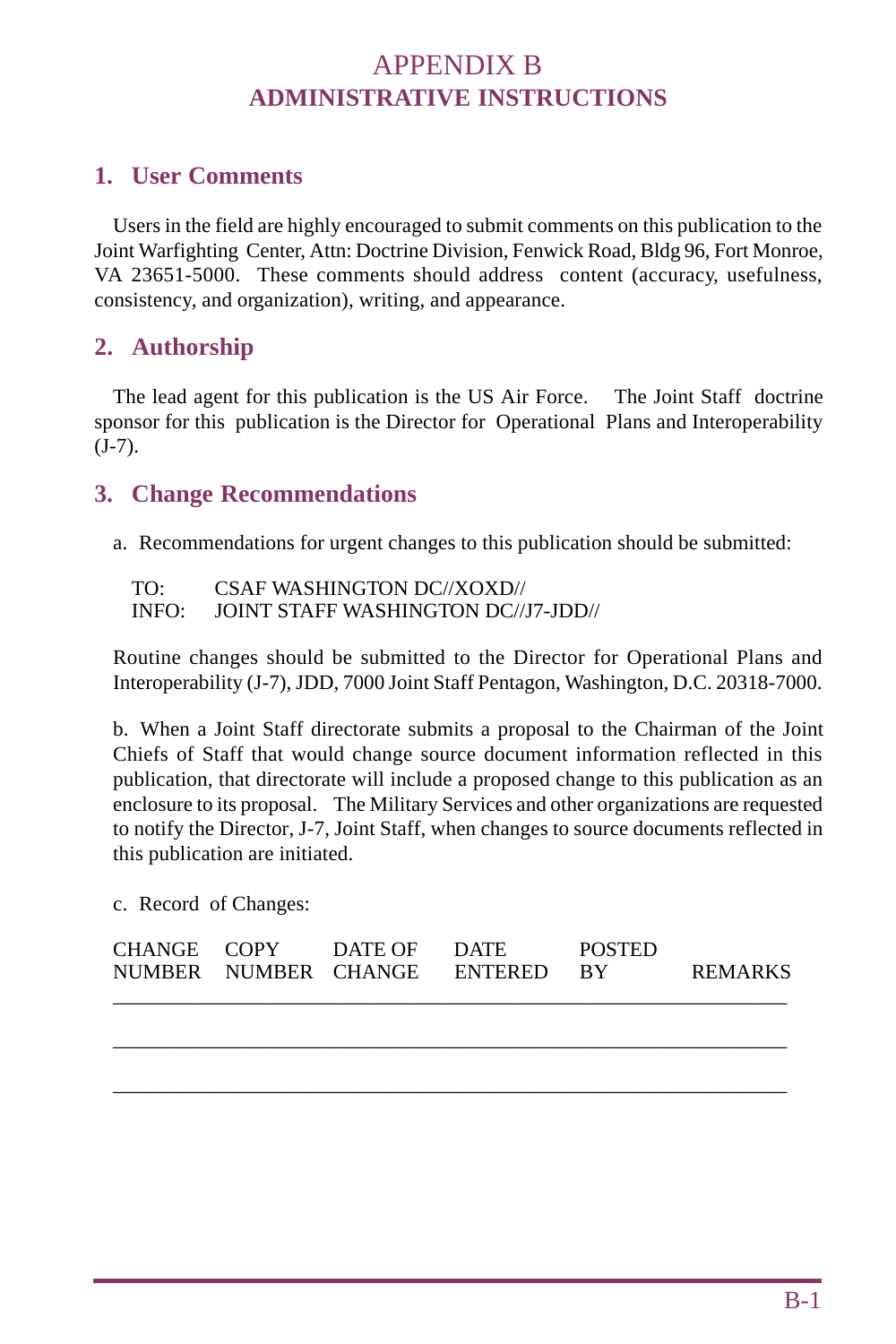## **4. Distribution**

a. Additional copies of this publication can be obtained through Service publication centers.

b. Only approved pubs and test pubs are releasable outside the combatant commands, Services, and Joint Staff. Release of any joint publication to foreign governments or foreign nationals must be requested through the local embassy (Defense Attache Office) to DIA Foreign Liaison Branch, C-AS1, Room 1A674, Pentagon, Washington, D.C. 20301-7400.

c. Additional copies should be obtained from the Military Service assigned administrative support responsibility by DOD Directive 5100.3, 1 November 1988, "Support of the Headquarters of Unified, Specified, and Subordinate Joint Commands."

By Military Services:

| Army:         | US Army AG Publication Center<br>2800 Eastern Boulevard<br>Baltimore, MD 21220-2898                                       |
|---------------|---------------------------------------------------------------------------------------------------------------------------|
| Air Force:    | Air Force Publications Distribution Center<br>2800 Eastern Boulevard<br>Baltimore, MD 21220-2896                          |
| Navy:         | CO, Navy Aviation Supply Office<br>Distribution Division (Code 03443)<br>5801 Tabor Avenue<br>Philadelphia, PA 19120-5000 |
| Marine Corps: | Marine Corps Logistics Base<br>Albany, GA 31704-5000                                                                      |
| Coast Guard:  | Coast Guard Headquarters, COMDT (G-REP)<br>2100 2nd Street, SW<br>Washington, D.C. 20593-0001                             |

d. Local reproduction is authorized and access to unclassified publications is unrestricted. However, access to and reproduction authorization for classified joint publications must be in accordance with DOD Regulation 5200.1-R.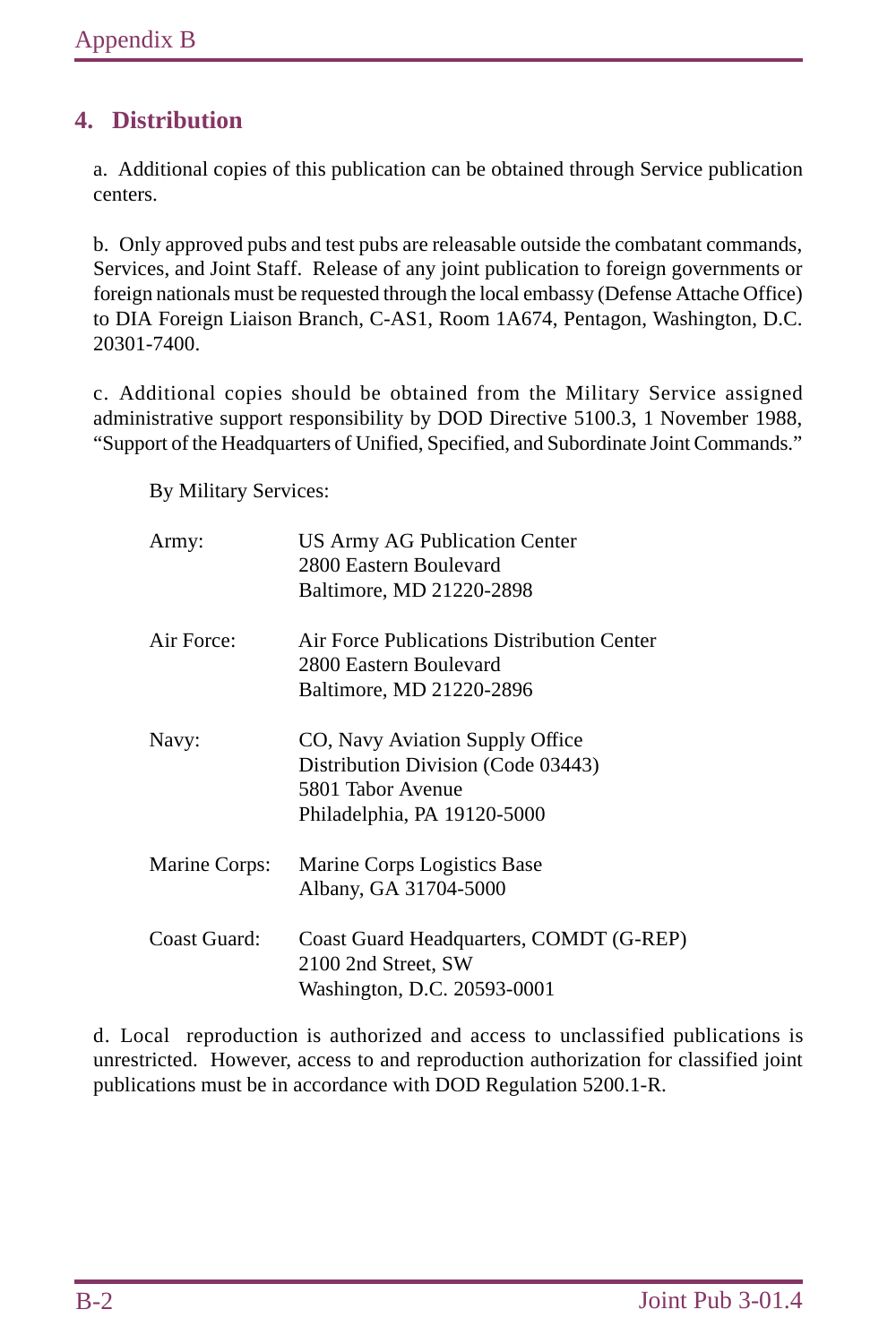## **GLOSSARY PART I—ADMINISTRATIVE INSTRUCTIONS**

<span id="page-43-0"></span>

| AAA<br><b>AOR</b><br><b>ARM</b> | antiaircraft artillery<br>area of responsibility<br>antiradiation missiles         |
|---------------------------------|------------------------------------------------------------------------------------|
| C <sub>4</sub><br><b>COA</b>    | command, control, communications, and computers<br>course of action                |
| EW                              | electronic warfare                                                                 |
| <b>FEBA</b>                     | forward edge of the battle area                                                    |
| <b>GCI</b>                      | ground controlled interception                                                     |
| <b>IADS</b>                     | integrated air defense system                                                      |
| $J-2$                           | Joint Force Director for Intelligence                                              |
| $J-3$                           | Joint Force Director for Operations                                                |
| $J-6$                           | Joint Force Director for Command, Control, Communications,<br>and Computer Systems |
| <b>JCEWS</b>                    | joint force commander's electronic warfare staff                                   |
| <b>JFACC</b>                    | joint force air component commander                                                |
| $_{\rm JFC}$                    | joint force commander                                                              |
| <b>JFSOCC</b>                   | joint force special operations component commander                                 |
| <b>JOA</b>                      | joint operations area                                                              |
| <b>J-SEAD</b>                   | joint suppression of enemy air defenses                                            |
| <b>JTCB</b>                     | joint targeting coordination board                                                 |
| <b>ROE</b>                      | rules of engagement                                                                |
| <b>SAM</b>                      | surface-to-air missile                                                             |
| <b>SEAD</b>                     | suppression of enemy air defenses                                                  |
| <b>SOF</b>                      | special operations forces                                                          |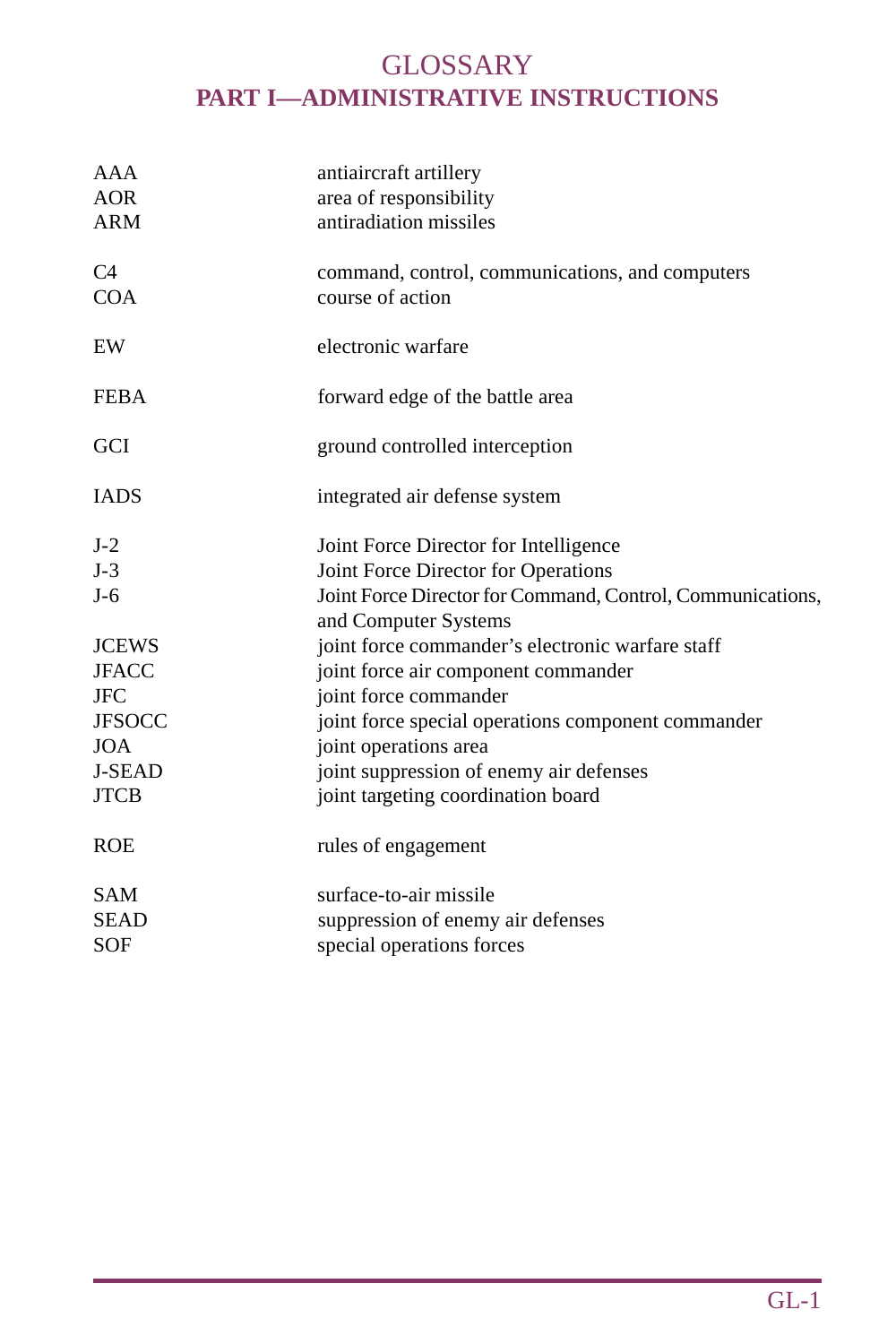## **PART II—TERMS AND DEFINITIONS**

- <span id="page-44-0"></span>**airborne early warning and control.** Air surveillance and control provided by airborne early warning vehicles which are equipped with search and height-finding radar and communications equipment for controlling weapon systems. (Joint Pub 1-02)
- **air corridor.** A restricted air route of travel specified for use by friendly aircraft and established for the purpose of preventing friendly aircraft from being fired on by friendly forces. (Joint Pub 1-02)
- **air defense.** All defensive measures designed to destroy attacking enemy aircraft or missiles in the Earth's envelope of atmosphere, or to nullify or reduce the effectiveness of such attack. (Joint Pub 1-02)
- **air interdiction.** Air operations conducted to destroy, neutralize, or delay the enemy's military potential before it can be brought to bear effectively against friendly forces at such distance from friendly forces that detailed integration of each air mission with the fire and movement of friendly forces is not required. (Joint Pub 1-02)
- **airlift control center.** An operations center<br>where the detailed planning. where the detailed planning, coordinating, and tasking for tactical airlift operations are accomplished. This is the focal point for communications and the source of control and direction for the tactical airlift forces. Also called ALCC. (Joint Pub 1-02)
- **air request net.** A high frequency, single sideband, nonsecure net monitored by all tactical air control parties (TACPs) and the air support operations center (ASOC) that allows immediate requests to be transmitted from a TACP at any Army

echelon directly to the ASOC for rapid response. (Joint Pub 1-02)

- **allocation (air).** The translation of the apportionment into total numbers of sorties by aircraft type available for each operation/task. (Joint Pub 1-02)
- **apportionment (air).** The determination and assignment of the total expected effort by percentage and/or by priority that should be devoted to the various air operations and/or geographic areas for a given period of time. (Joint Pub 1-02)
- **battlefield coordination element.** An Army liaison provided by the Army component commander to the Air Operations Center (AOC) and/or to the component designated by the joint force commander (JFC) to plan, coordinate, and deconflict air operations. The battlefield coordination element processes Army requests for tactical air support, monitors and interprets the land battle situation for the AOC, and provides the necessary interface for exchange of current intelligence and operational data. Also called BCE. (Joint Pub 1-02)
- **campaign.** A series of related military operations aimed at accomplishing a strategic or operational objective within a given time and space. (Joint Pub 1-02)
- **campaign plan.** A plan for a series of related military operations aimed at accomplishing a strategic or operational objective within a given time and space.  $(Ioint$  Pub  $1-02$ )
- **close air support.** Air action by fixed- and rotary-wing aircraft against hostile targets which are in close proximity to friendly forces and which require detailed integration of each air mission with the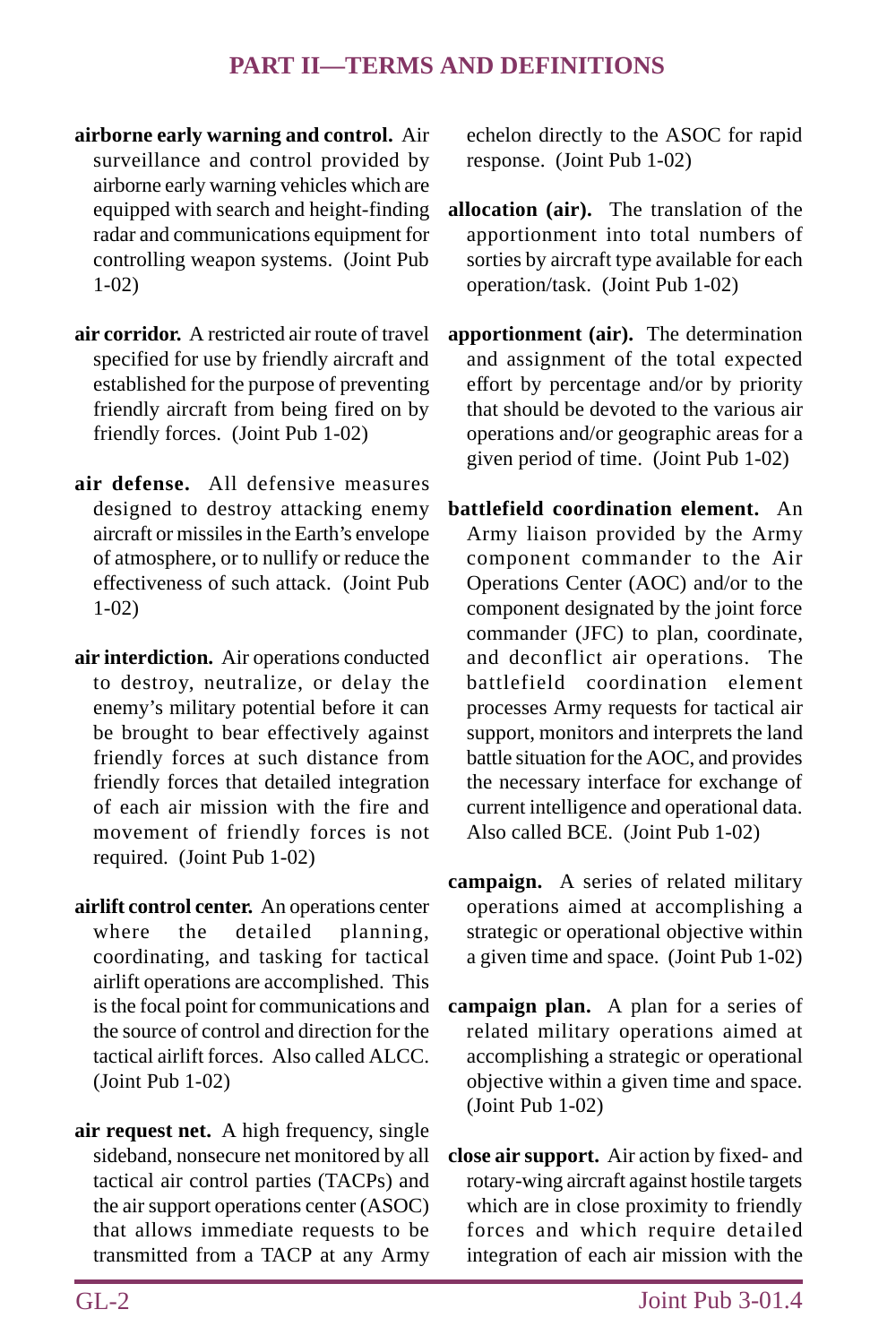fire and movement of those forces. Also called CAS. (Joint Pub 1-02)

- **combatant command (command authority).** Nontransferable command authority established by title 10 ("Armed Forces"), United States Code, section 164, exercised only by commanders of unified or specified combatant commands unless otherwise directed by the President or the Secretary of Defense. Combatant command (command authority) cannot be delegated and is the authority of a combatant commander to perform those functions of command over assigned forces involving organizing and employing commands and forces, assigning tasks, designating objectives, and giving authoritative direction over all aspects of military operations, joint training, and logistics necessary to accomplish the missions assigned to the command. Combatant command (command authority) should be exercised through the commanders of subordinate organizations. Normally this authority is exercised through subordinate joint force commanders and Service and/or functional component commanders. Combatant command (command authority) provides full authority to organize and employ commands and forces as the combatant commander considers necessary to accomplish assigned missions. Operational control is inherent in combatant command (command authority). Also called COCOM. (Joint Pub 1-02)
- **command.** 1. The authority that a commander in the Military Service lawfully exercises over subordinates by virtue of rank or assignment. Command includes the authority and responsibility for effectively using available resources and for planning the employment of, organizing, directing, coordinating, and controlling military forces for the

accomplishment of assigned missions. It also includes responsibility for health, welfare, morale, and discipline of assigned personnel. 2. An order given by a commander; that is, the will of the commander expressed for the purpose of bringing about a particular action. 3. A unit or units, an organization, or an area under the command of one individual. 4. To dominate by a field of weapon fire or by observation from a superior position. (Joint Pub 1-02)

- **deception.** Those measures designed to mislead the enemy by manipulation, distortion, or falsification of evidence to induce him to react in a manner prejudicial to his interests. (Joint Pub 1-02)
- **direct air support center (airborne).** An airborne aircraft equipped with the necessary staff personnel, communications, and operations facilities to function as a direct air support center. (Joint Pub 1-02)
- **echelon.** 1. A subdivision of a headquarters, i.e., forward echelon, rear echelon. 2. Separate level of command. As compared to a regiment, a division is a higher echelon, a battalion is a lower echelon. 3. A fraction of a command in the direction of depth, to which a principal combat mission is assigned; i.e., attack echelon, support echelon, reserve echelon. 4. A formation in which its subdivisions are placed one behind another, with a lateral and even spacing to the same side. (Joint Pub 1-02)
- **electromagnetic spectrum.** The range of frequencies of electromagnetic radiation from zero to infinity. It is divided into 26 alphabetically designated bands. (Joint Pub 1-02)
- **electronic warfare.** Any military action involving the use of electromagnetic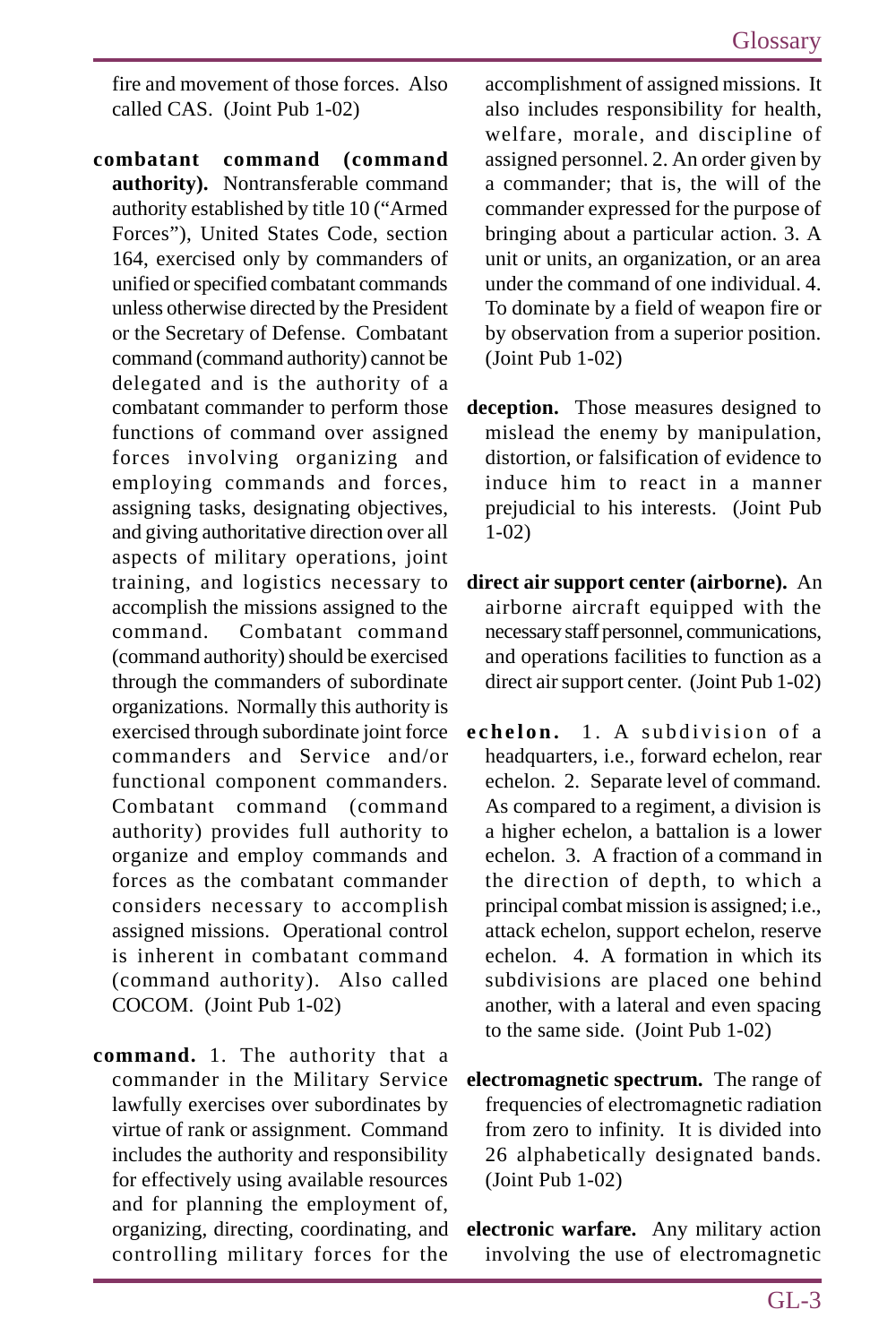energy and directed energy to control the electromagnet spectrum or to attack the enemy. Also called EW. The three major subdivisions within electronic warfare are: electronic attack, electronic protection, and electronic warfare support.

a. electronic attack. That division of electronic warfare involving the use of electromagnetic or directed energy to attack personnel, facilities, or equipment with the intent of degrading, neutralizing, or destroying enemy combat capability. Also called EA. EA includes: (1) actions taken to prevent or reduce an enemy's effective use of the electromagnetic spectrum, such as jamming and electromagnetic deception and (2) employment of weapons that use either electromagnetic or directed energy as their primary destructive mechanism (lasers, RF weapons, particle beams).

b. electronic protection. That division of electronic warfare involving actions to protect personnel, facilities, and equipment from any effects of friendly or enemy employment of electronic warfare that degrade, neutralize, or destroy friendly combat capability. Also called EP.

c. electronic warfare support. That division of electronic warfare involving actions tasked by, or under direct control of, an operational commander to search for, intercept, identify, and locate sources of intentional and unintentional radiated electromagnetic energy for the purpose of immediate threat recognition. Thus, electronic warfare support provides information required for immediate decisions involving electronic warfare operations and other tactical actions such as threat avoidance, targeting, and homing. Also called ES. Electronic warfare support data can be used to

produce signals intelligence (SIGINT), both communications intelligence (COMINT) and electronic intelligence (ELINT). (Joint Pub 1-02)

- **emission control.** The selective and controlled use of electromagnetic, acoustic, or other emitters to optimize command and control capabilities while minimizing, for operations security, detection by enemy sensors; to minimize mutual interference among friendly systems; and/or to execute a military deception plan. Also called EMCON. See also electronic warfare. (Joint Pub 1-02)
- **fire support coordination.** The planning and executing of fire so that targets are adequately covered by a suitable weapon or group of weapons. (Joint Pub 1-02)
- **fire support coordination center.** A single location in which are centralized communications facilities and personnel incident to the coordination of all forms of fire support. See also supporting arms coordination center. (Joint Pub 1-02)
- **forward air controller.** An officer (aviator/ pilot) member of the tactical air control party who, from a forward ground or airborne position, controls aircraft in close air support of ground troops. (Joint Pub 1-02)
- **forward edge of the battle area.** The foremost limits of a series of areas in which ground combat units are deployed, excluding the areas in which the covering or screening forces are operating, designated to coordinate fire support, the positioning of forces, or the maneuver of units. Also called FEBA. (Joint Pub 1-02)
- **forward line of own troops.** A line which indicates the most forward positions of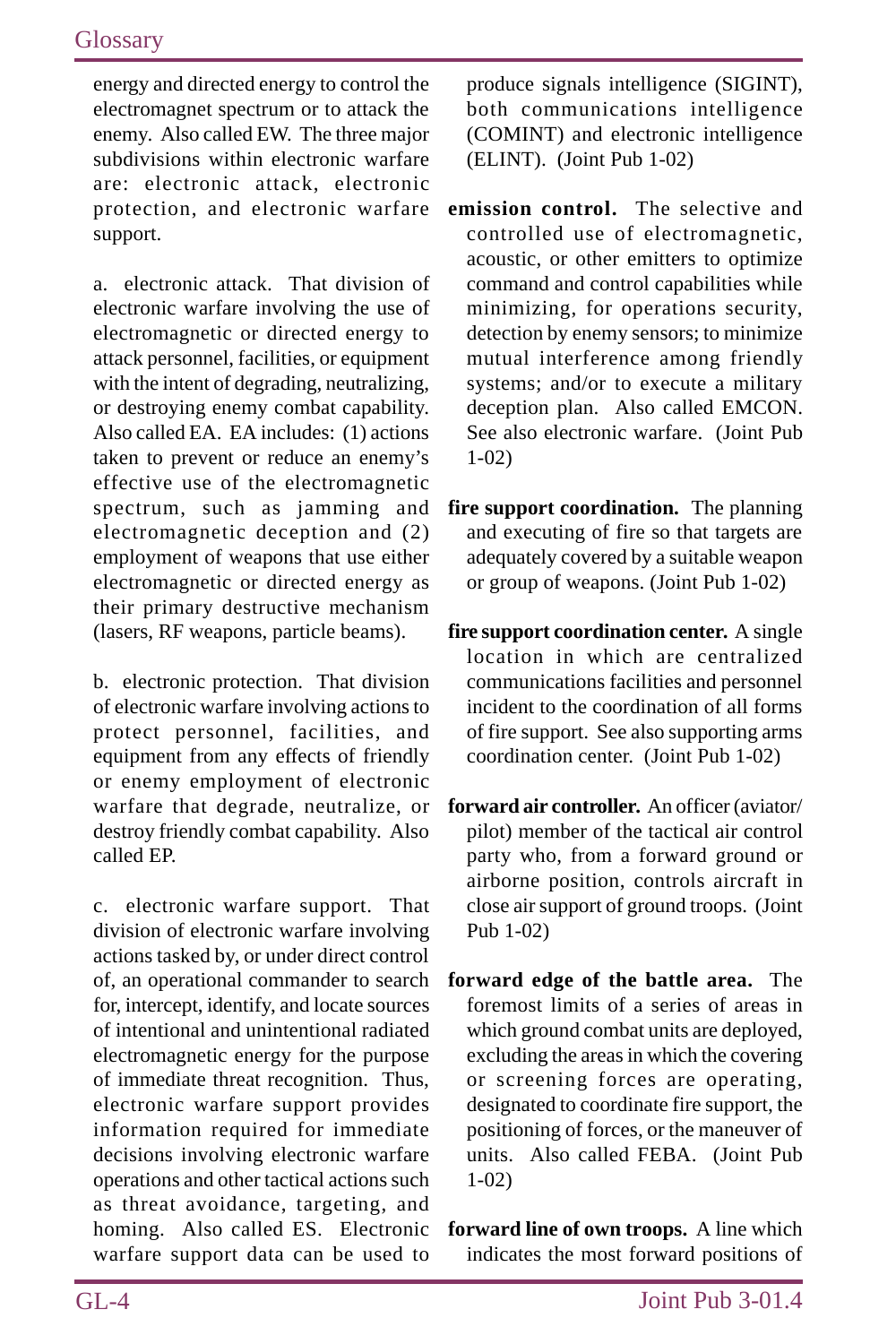friendly forces in any kind of military operation at a specific time. The forward line of own troops normally identifies the forward location of covering and screening forces. Also called FLOT. (Joint Pub 1-02)

- **forward observer.** An observer operating with front line troops and trained to adjust ground or naval gunfire and pass back battlefield information. In the absence of a forward air controller, the observer may control close air support strikes. (Joint Pub 1-02)
- **ground controlled interception.** A technique which permits control of friendly aircraft or guided missiles for the purpose of effecting interception. (Joint Pub 1-02)
- **identification, friend or foe.** A system using electromagnetic transmissions to which equipment carried by friendly forces automatically responds, for example, by emitting pulses, thereby distinguishing themselves from enemy forces. Also called IFF. (Joint Pub 1-02)
- **immediate air support.** Air support to meet specific requests which arise during the course of a battle and which by their nature cannot be planned in advance. (Joint Pub 1-02)
- **immediate mission request.** A request for an air strike on a target which, by its nature, could not be identified sufficiently in advance to permit detailed mission coordination and planning. (Joint Pub 1-02)
- **indirect fire.** Fire delivered on a target that is not itself used as a point of aim for the weapons or the director. (Joint Pub 1-02)
- **intelligence.** 1. The product resulting from the collection, processing, integration,

analysis, evaluation, and interpretation of available information concerning foreign countries or areas. 2. Information and knowledge about an adversary obtained through observation, investigation, analysis, or understanding. (Joint Pub 1-02)

- **joint.** Connotes activities, operations, organizations, etc., in which elements of two or more Military Departments participate. (Joint Pub 1-02)
- **joint force.** A general term applied to a force composed of significant elements, assigned or attached, of two or more Military Departments, operating under a single commander authorized to exercise operational control. (Joint Pub 1-02)
- **joint force air component commander.**

The joint force air component commander derives authority from the joint force commander who has the authority to exercise operational control, assign missions, direct coordination among subordinate commanders, redirect and organize forces to ensure unity of effort in the accomplishment of the overall mission. The joint force commander will normally designate a joint force air component commander. The joint force air component commander's responsibilities will be assigned by the joint force commander (normally these would include, but not be limited to, planning, coordination, allocation, and tasking based on the joint force commander's apportionment decision). Using the joint force commander's guidance and authority, and in coordination with other Service component commanders and other assigned or supporting commanders, the joint force air component commander will recommend to the joint force commander apportionment of air sorties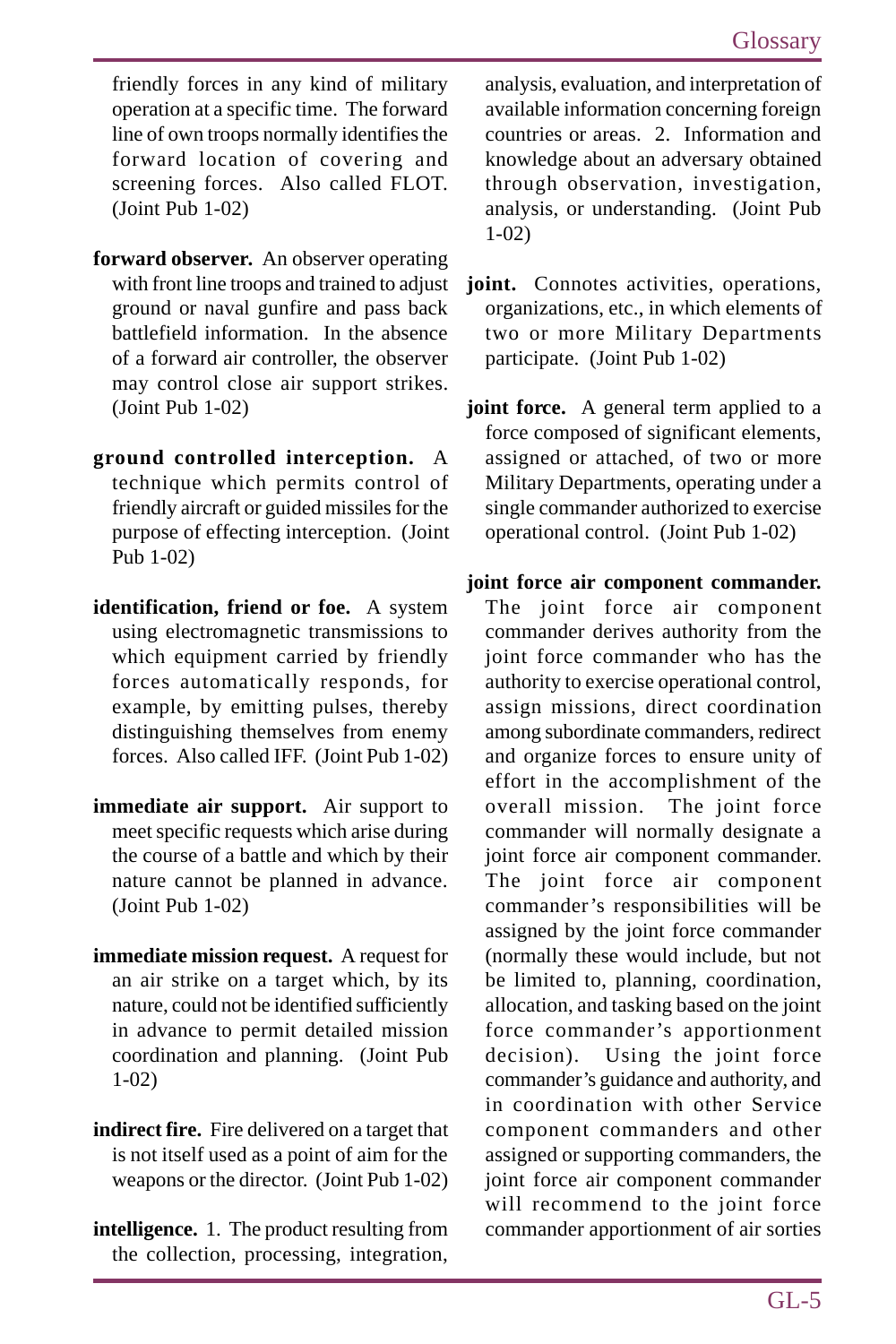to various missions or geographic areas. Also called JFACC. (Joint Pub 1-02)

- **joint force commander.** A general term applied to a combatant commander, subunified commander, or joint task force commander authorized to exercise combatant command (command authority) or operational control over a joint force. Also called JFC. (Joint Pub 1-02)
- **joint force special operations component commander.** The commander within a unified command, subordinate unified command, or joint task force responsible to the establishing commander for making recommendations on the proper employment of special operations forces and assets, planning and coordinating special operations, or accomplishing such operational missions as may be assigned. The joint force special operations component commander is given the authority necessary to accomplish missions and tasks assigned by the establishing commander. The joint force special operations component commander will normally be the commander with the preponderance of special operations forces and the requisite command and control capabilities. Also called JFSOCC. (Joint Pub 1-02)
- **joint operations.** A general term to describe military actions conducted by joint forces, or by Service forces in relationships (e.g., support, coordinating authority), which, of themselves, do not create joint forces. (Joint Pub 1-02)
- **joint special operations task force.** A joint task force composed of special operations units from more than one Service, formed to carry out a specific special operation or prosecute special operations in support of a theater campaign or other operations. The joint special operations task force

may have conventional nonspecial operations units assigned or attached to support the conduct of specific missions. Also called JSOTF. (Joint Pub 1-02)

- **joint suppression of enemy air defenses.** A broad term that includes all suppression of enemy air defenses activities provided by one component of a joint force in support of another. Also called J-SEAD. (Approved for inclusion in the next edition of Joint Pub 1-02)
- **joint target list.** A consolidated list of selected targets considered to have military significance in the joint operations area. (Joint Pub 1-02)
- **joint task force.** A joint force that is constituted and so designated by the Secretary of Defense, a combatant commander, a subunified commander, or an existing joint task force commander. Also called JTF. (Joint Pub 1-02)
- **liaison.** That contact or intercommunication maintained between elements of military forces to ensure mutual understanding and unity of purpose and action. (Joint Pub 1-02)
- **maneuver.** 1. A movement to place ships or aircraft in a position of advantage over the enemy. 2. A tactical exercise carried out at sea, in the air, on the ground, or on a map in imitation of war. 3. The operation of a ship, aircraft, or vehicle, to cause it to perform desired movements. 4. Employment of forces on the battlefield through movement in combination with fire, or fire potential, to achieve a position of advantage in respect to the enemy in order to accomplish the mission. (Joint Pub 1-02)
- **mission.** 1. The task, together with the purpose, that clearly indicates the action to be taken and the reason therefore. 2.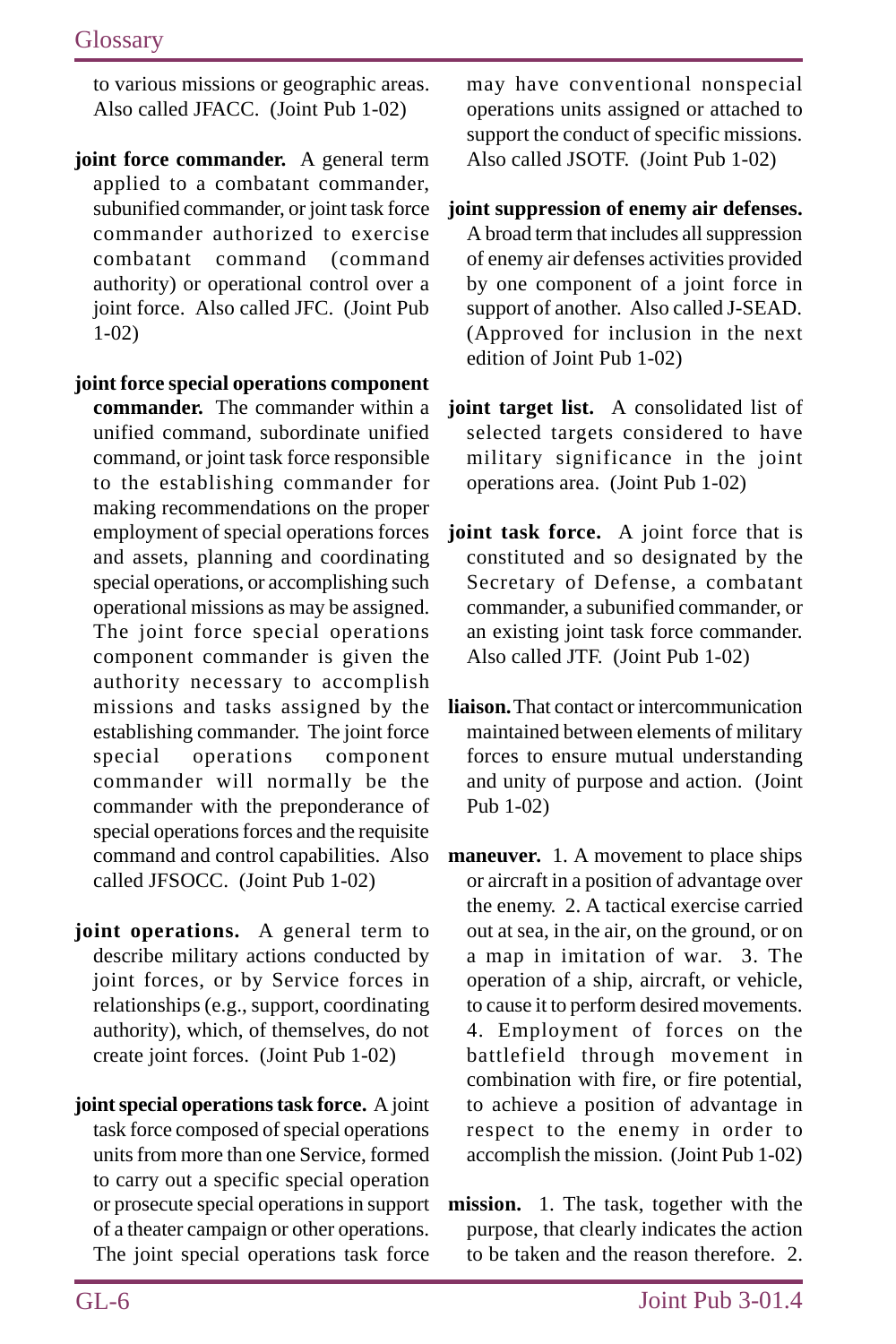In common usage, especially when applied to lower military units, a duty assigned to an individual or unit; a task. 3. The dispatching of one or more aircraft to accomplish one particular task. (Joint Pub 1-02)

- **observed fire.** Fire for which the point of impact or burst can be seen by an observer. The fire can be controlled and adjusted on the basis of observation. (Joint Pub 1-02)
- **operation.** A military action or the carrying out of a strategic, tactical, service, training, or administrative military mission; the process of carrying on combat, including movement, supply, attack, defense, and maneuvers needed to gain the objectives of any battle or campaign. (Joint Pub 1-02)
- **operational control.** Transferable command authority that may be exercised by commanders at any echelon at or below the level of combatant command. Operational control is inherent in combatant command (command authority). Operational control may be delegated and is the authority to perform those functions of command over subordinate forces involving organizing and employing commands and forces, assigning tasks, designating objectives, and giving authoritative direction necessary to accomplish the mission. Operational control includes authoritative direction over all aspects of military operations and joint training necessary to accomplish missions assigned to the command. Operational control should be exercised through the commanders of subordinate organizations. Normally this authority is exercised through subordinate joint force commanders and Service and/or functional component commanders. Operational control normally provides full authority to

organize commands and forces and to employ those forces as the commander in operational control considers necessary to accomplish assigned missions. Operational control does not, in and of itself, include authoritative direction for logistics or matters of administration, discipline, internal organization, or unit training. Also called OPCON. (Joint Pub 1-02)

- **operation order.** A directive issued by a commander to subordinate commanders for the purpose of effecting the coordinated execution of an operation. (Joint Pub 1-02)
- **operation plan.** Any plan, except for the Single Integrated Operation Plan, for the conduct of military operations. Plans are prepared by combatant commanders in response to requirements established by the Chairman of the Joint Chiefs of Staff and by commanders of subordinate commands in response to requirements tasked by the establishing unified commander. Operation plans are prepared in either a complete format (OPLAN) or as a concept plan (CONPLAN). The CONPLAN can be published with or without a time-phased force and deployment data (TPFDD) file. a. OPLAN. An operation plan for the conduct of joint operations that can be used as a basis for development of an operation order (OPORD). An OPLAN identifies the forces and supplies required to execute the CINC's Strategic Concept and a movement schedule of these resources to the theater of operations. The forces and supplies are identified in TPFDD files. OPLANs will include all phases of the tasked operation. The plan is prepared with the appropriate annexes, appendixes, and TPFDD files as described in the Joint Operation Planning and Execution System manuals containing planning policies, procedures,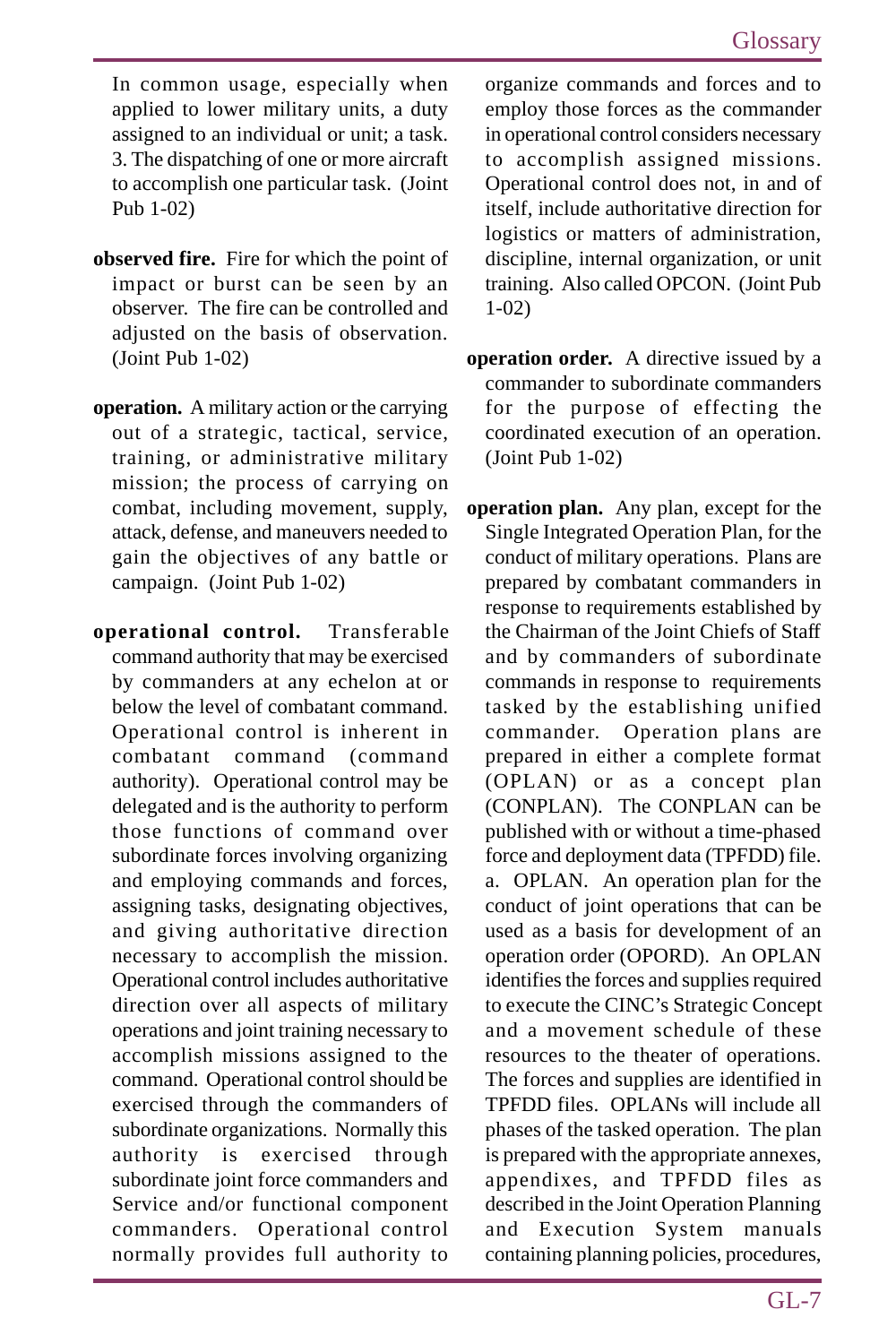and formats. Also called OPLAN. b. CONPLAN. An operation plan in an abbreviated format that would require considerable expansion or alteration to convert it into an OPLAN or OPORD. A CONPLAN contains the CINC's Strategic Concept and those annexes and appendixes deemed necessary by the combatant commander to complete planning. Generally, detailed support requirements are not calculated and TPFDD files are not prepared. Also called CONPLAN. c. CONPLAN with TPFDD—A CONPLAN with TPFDD is the same as a CONPLAN except that it requires more detailed planning for phased deployment of forces. (Joint Pub 1-02)

- **preplanned air support.** Air support in accordance with a program, planned in advance of operations. (Joint Pub 1-02)
- **preplanned mission request.** A request for an air strike on a target which can be anticipated sufficiently in advance to permit detailed mission coordination and planning. (Joint Pub 1-02)
- **rules of engagement.** Directives issued by competent military authority which delineate the circumstances and limitations under which United States forces will initiate and/or continue combat engagement with other forces encountered. Also called ROE. (Joint Pub 1-02)
- **signals intelligence.** 1. A category of intelligence comprising either individually or in combination all communications intelligence, electronics intelligence, and foreign instrumentation signals intelligence, however transmitted. 2. Intelligence derived from communications, electronics, and foreign instrumentation signals. Also called SIGINT. (Joint Pub 1-02)
- **special operations.** Operations conducted by specially organized, trained and equipped military and paramilitary forces to achieve military, political, economic, or psychological objectives by unconventional military means in hostile, denied, or politically sensitive areas. These operations are conducted during peacetime competition, conflict, and war, independently or in coordination with operation of conventional, non special-operations forces. Political-military considerations frequently shape special operations, requiring clandestine, covert, or low visibility techniques and oversight at the national level. Special operations differ from conventional operations in degree of physical and political risk, operational techniques, mode of employment, independence from friendly support, and dependence on detailed operational intelligence and indigenous assets. Also called SO. (Joint Pub 1-02)
- **special operations forces.** Military units of the Army, Navy, and Air Force that are designated for special operations, as that term is defined, and are organized, trained, and equipped specifically to conduct special operations. Also called SOF. (Joint Pub 1-02)
- **supporting arms coordination center.** A single location on board an amphibious command ship in which all communication facilities incident to the coordination of fire support of the artillery, air, and naval gunfire are centralized. This is the naval counterpart to the fire support coordination center utilized by the landing force. See also fire support coordination center. (Joint Pub 1-02)
- **suppression of enemy air defenses.** That activity which neutralizes, destroys, or temporarily degrades surface-based enemy air defenses by destructive and/or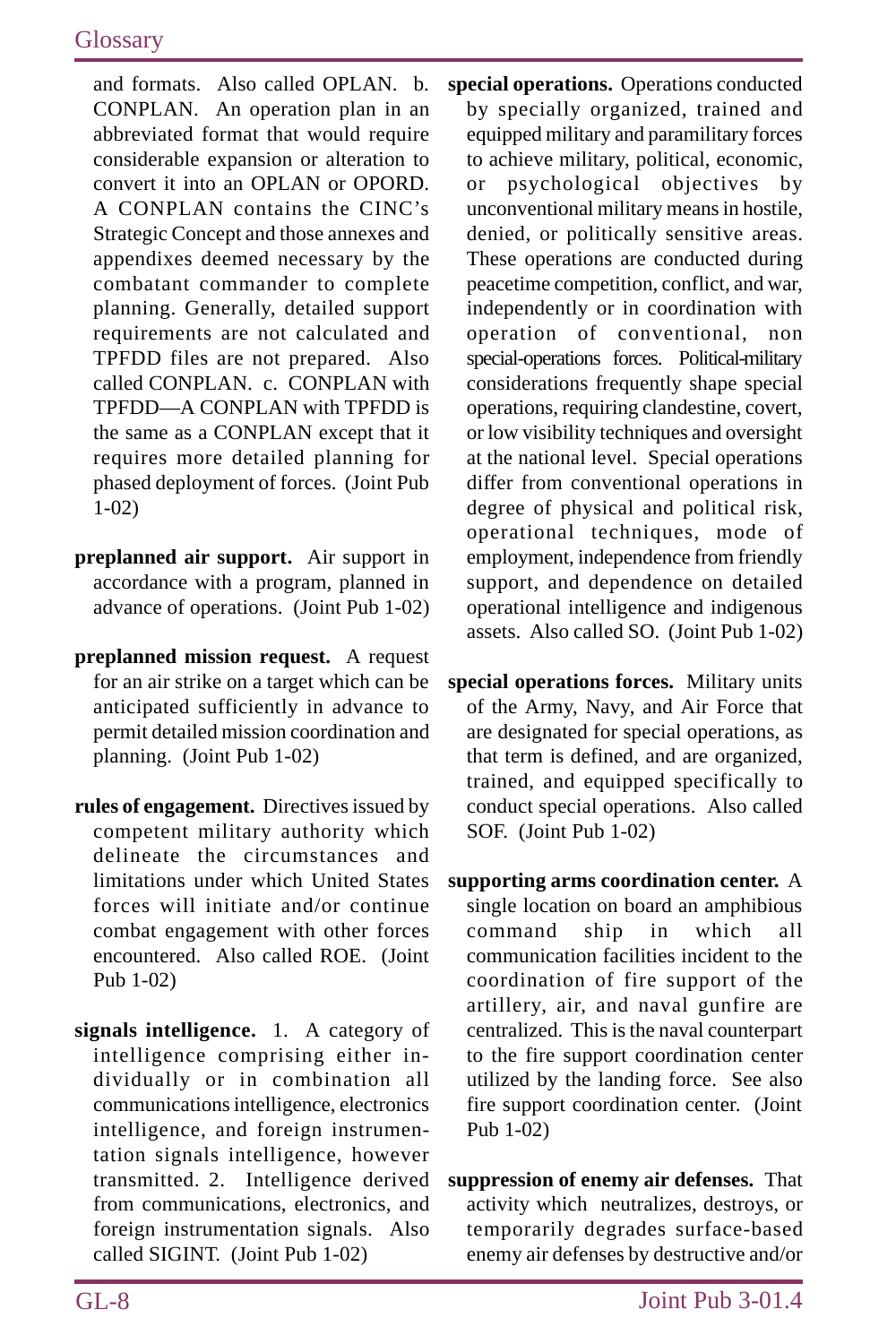disruptive means. Also called SEAD. (Joint Pub 1-02)

- **surface-to-air guided missile.** A surfacelaunched guided missile for use against air targets. (Joint Pub 1-02)
- **tactical control.** Command authority over assigned or attached forces or commands, or military capability or forces made available for tasking, that is limited to the detailed and, usually, local direction and control of movements or maneuvers necessary to accomplish missions or tasks assigned. Tactical control is inherent in operational control. Tactical control may be delegated to, and exercised at any level at or below the level of combatant command. Also called TACON. (Joint Pub 1-02)
- **target of opportunity.** 1. A target visible to a surface or air sensor or observer, which is within range of available weapons and against which fire has not been scheduled or requested. 2. nuclear--A nuclear target observed or detected after an operation begins that has not been previously considered, analyzed or planned for a nuclear strike. Generally fleeting in nature, it should be attacked as soon as possible within the time limitations imposed for coordination and warning of friendly troops and aircraft. (Joint Pub 1-02)
- **theater.** The geographical area outside the continental United States for which a commander of a combatant command has been assigned responsibility. (Joint Pub 1-02)
- **unified command.** A command with a broad continuing mission under a single commander and composed of significant assigned components of two or more Military Departments, and which is established and so designated by the President, through the Secretary of Defense with the advice and assistance of the Chairman of the Joint Chiefs of Staff. Also called unified combatant command. (Joint Pub 1-02)
- **unmanned aerial vehicle.** A powered, aerial vehicle that does not carry a human operator, uses aerodynamic forces to provide vehicle lift, can fly autonomously or be piloted remotely, can be expendable or recoverable, and can carry a lethal or nonlethal payload. Ballistic or semiballistic vehicles, cruise missiles, and artillery projectiles are not considered unmanned aerial vehicles. Also called UAV. (Joint Pub 1-02)
- **wartime reserve modes.** Characteristics and operating procedures of sensor, communications, navigation aids, threat recognition, weapons, and countermeasures systems that will contribute to military effectiveness if unknown to or misunderstood by opposing commanders before they are used, but could be exploited or neutralized if known in advance. Wartime reserve modes are deliberately held in reserve for wartime or emergency use and seldom, if ever, applied or intercepted prior to such use. Also called WARM. (Joint Pub 1-02)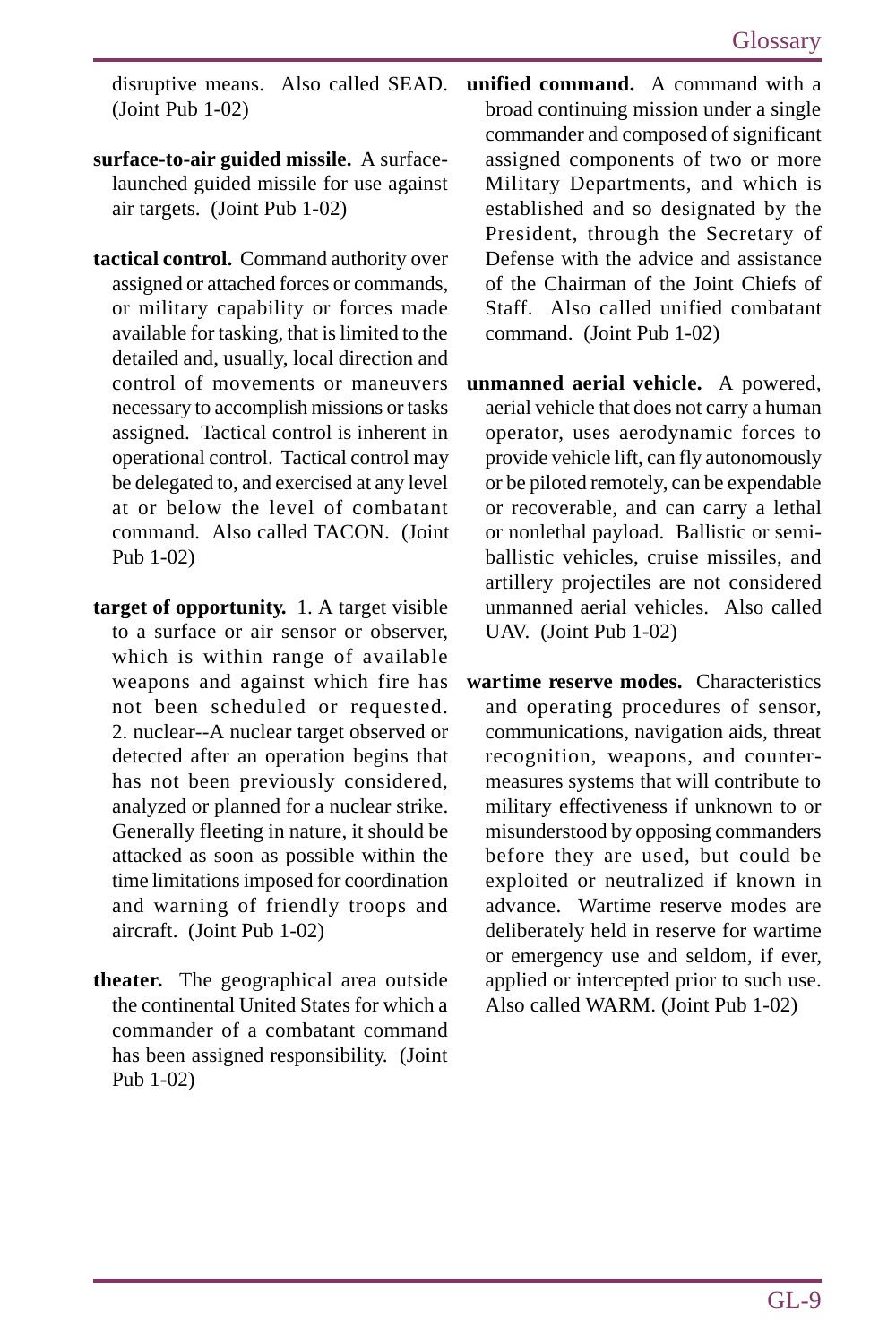Intentionally Blank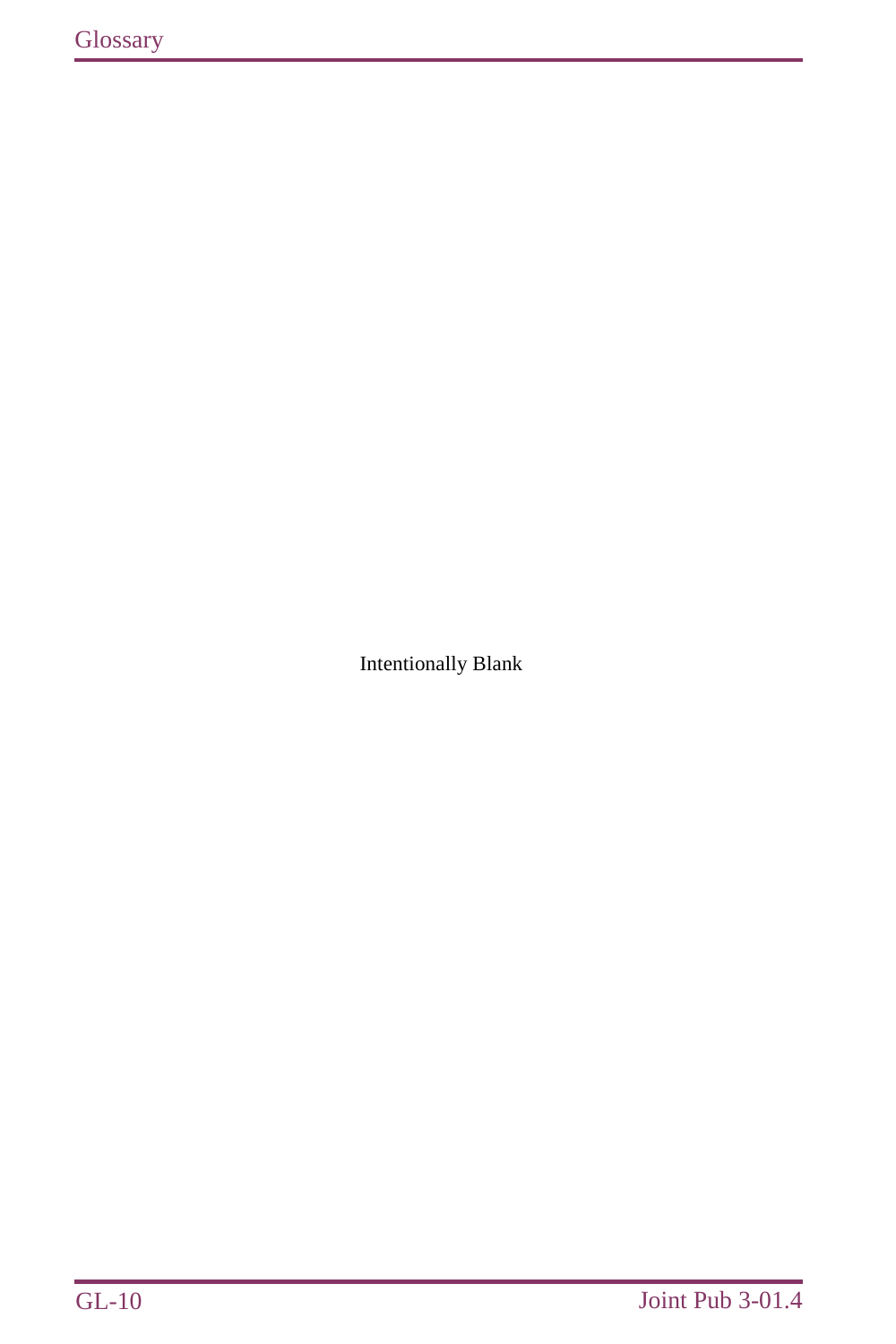